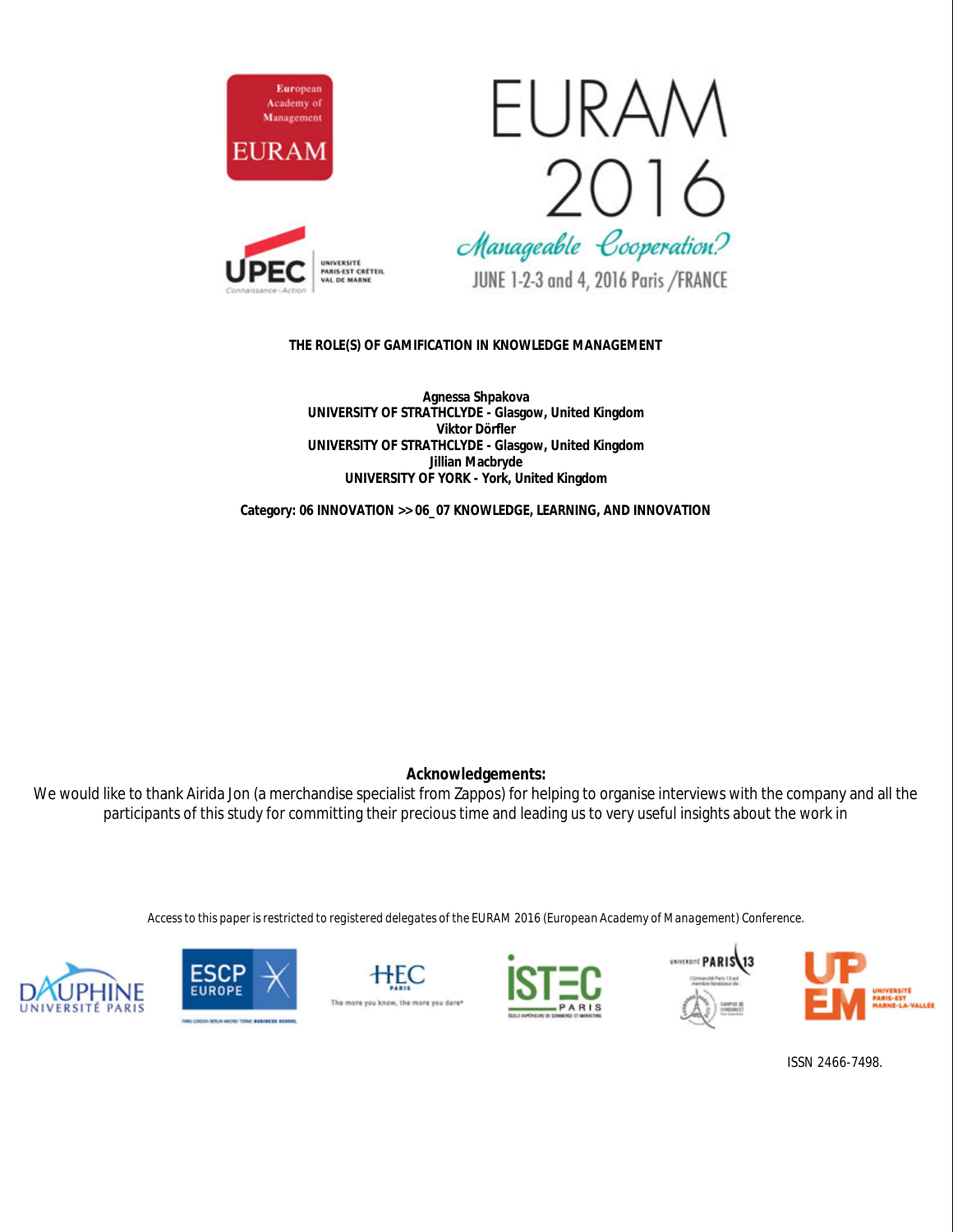#### **Title: The Role(s) of Gamification in Knowledge Management**

*Abstract: Gamification is a new, but an increasingly popular approach, which proved to be powerful in many areas, such as education and marketing, and has entered the area of*  internal corporate applications. This exploratory study is focused on a particular part of *corporate environment – gamification being a medium of interactions of knowledge workers with each other. By providing a literature review of gamification and combining it with the exploratory case-study of an online retailer, Zappos, we demonstrate the ways in which gamification helps to identify various types of knowledge workers and influence their dynamics, as well as we open a wide range of areas for further research.*

Keywords: knowledge management, gamification, innovation, knowledge management systems.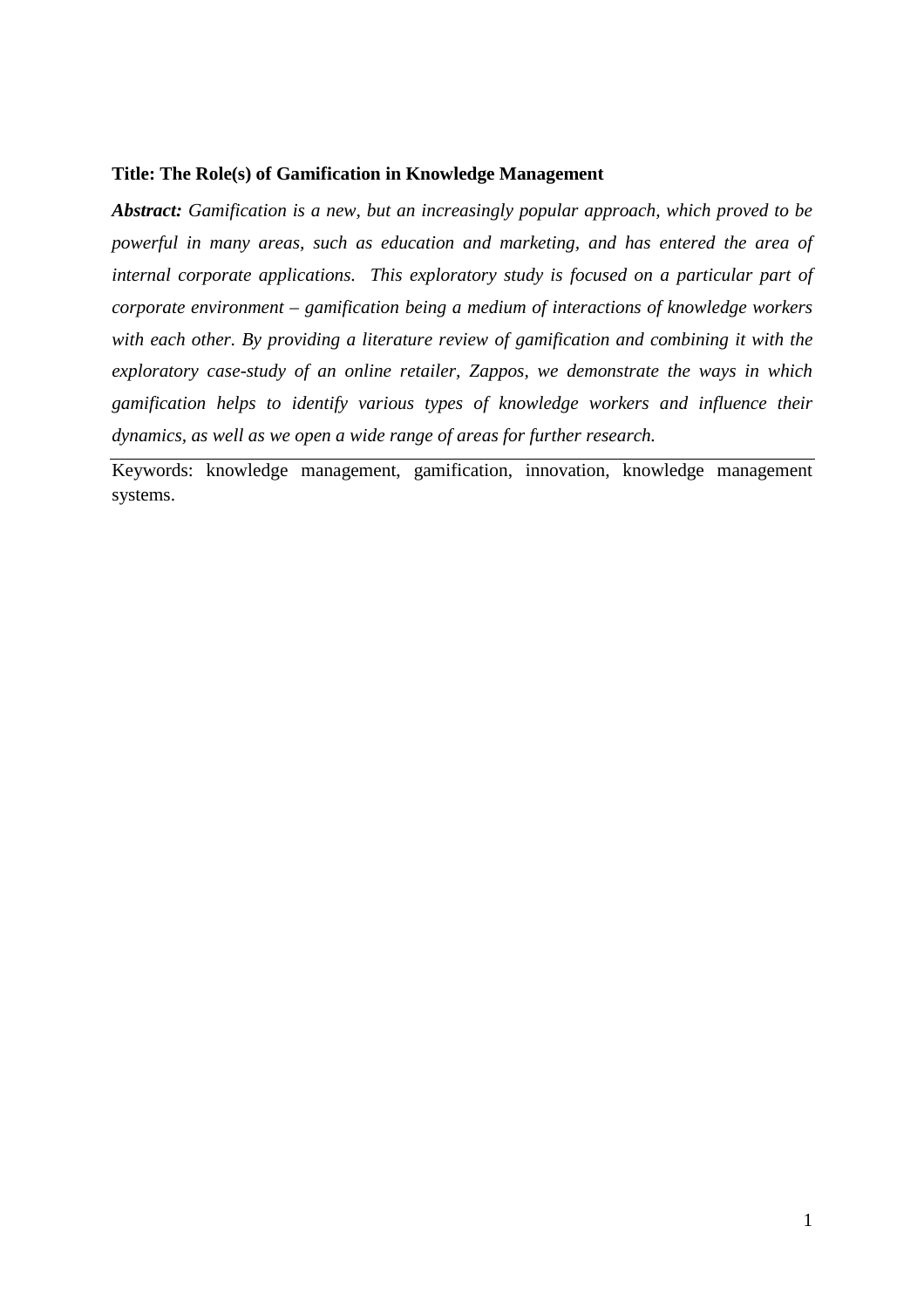# **Introduction**

Since its recent entrance into the arena of both practice and scholarship of management, 'gamification' is rapidly gaining ground as a tool of practicing managers, often specialised consultants, and also as a promising research area of management and organisation scholars. By today it has acquired sufficient legitimacy to claim that it is more than just another management fad. In this paper we explore the possibility of making use of gamification for supporting knowledge workers in general, with particular focus on innovation-oriented organisations – which is a natural context, as adopting gamification of work today qualifies as innovative.

Games are usually associated with fun and leisure time, but given how much time both children and adults spend playing games ('Collectively, the planet is now spending more than 3 billion hours a week gaming'(McGonigal, 2011, p. 6)), which is perceived by many as a waste of time, some practitioners have suggested that instead of shaming the gamers and fighting their addiction we should learn from the games, understand what is so engaging about them and try to replicate it in real life, for example, at work, and more specifically in the work of knowledge workers. In this paper we take a closer look at this area.

The early experiments with introducing game elements at work can be traced back to the early Soviet Union in a form of competition between different factories ([Nelson, 2012](https://www.researchgate.net/publication/244486327_Soviet_and_American_precursors_to_the_gamification_of_work?el=1_x_8&enrichId=rgreq-380b8548-380d-47fa-a847-5da2325a33cf&enrichSource=Y292ZXJQYWdlOzMwMTc5OTM1MDtBUzozNTc2NzI4MDYzMDU3OTNAMTQ2MjI4NzI1MDc4Mw==)), but embedding game elements in the non-gaming environment really took off with the development of information technologies, and this process was then given the name 'gamification' (Pelling, 2011). Gamification is already relatively widely researched and applied in the areas of education (Gee, 2008; [Lee & Hammer, 2011](https://www.researchgate.net/publication/258697764_Gamification_in_Education_What_How_Why_Bother?el=1_x_8&enrichId=rgreq-380b8548-380d-47fa-a847-5da2325a33cf&enrichSource=Y292ZXJQYWdlOzMwMTc5OTM1MDtBUzozNTc2NzI4MDYzMDU3OTNAMTQ2MjI4NzI1MDc4Mw==)) and marketing ([Huotari](https://www.researchgate.net/publication/259841647_Defining_Gamification_-_A_Service_Marketing_Perspective?el=1_x_8&enrichId=rgreq-380b8548-380d-47fa-a847-5da2325a33cf&enrichSource=Y292ZXJQYWdlOzMwMTc5OTM1MDtBUzozNTc2NzI4MDYzMDU3OTNAMTQ2MjI4NzI1MDc4Mw==) [& Hamari, 2012;](https://www.researchgate.net/publication/259841647_Defining_Gamification_-_A_Service_Marketing_Perspective?el=1_x_8&enrichId=rgreq-380b8548-380d-47fa-a847-5da2325a33cf&enrichSource=Y292ZXJQYWdlOzMwMTc5OTM1MDtBUzozNTc2NzI4MDYzMDU3OTNAMTQ2MjI4NzI1MDc4Mw==) [Zuckerman & Gal-Oz, 2014](https://www.researchgate.net/publication/266025077_Deconstructing_gamification_evaluating_the_effectiveness_of_continuous_measurement_virtual_rewards_and_social_comparison_for_promoting_physical_activity?el=1_x_8&enrichId=rgreq-380b8548-380d-47fa-a847-5da2325a33cf&enrichSource=Y292ZXJQYWdlOzMwMTc5OTM1MDtBUzozNTc2NzI4MDYzMDU3OTNAMTQ2MjI4NzI1MDc4Mw==)), and is considered the next major innovation in education in particular ([Baker, Bujak, & Demillo, 2012](https://www.researchgate.net/publication/234891604_The_Evolving_University_Disruptive_Change_and_Institutional_Innovation?el=1_x_8&enrichId=rgreq-380b8548-380d-47fa-a847-5da2325a33cf&enrichSource=Y292ZXJQYWdlOzMwMTc5OTM1MDtBUzozNTc2NzI4MDYzMDU3OTNAMTQ2MjI4NzI1MDc4Mw==)). One can already find early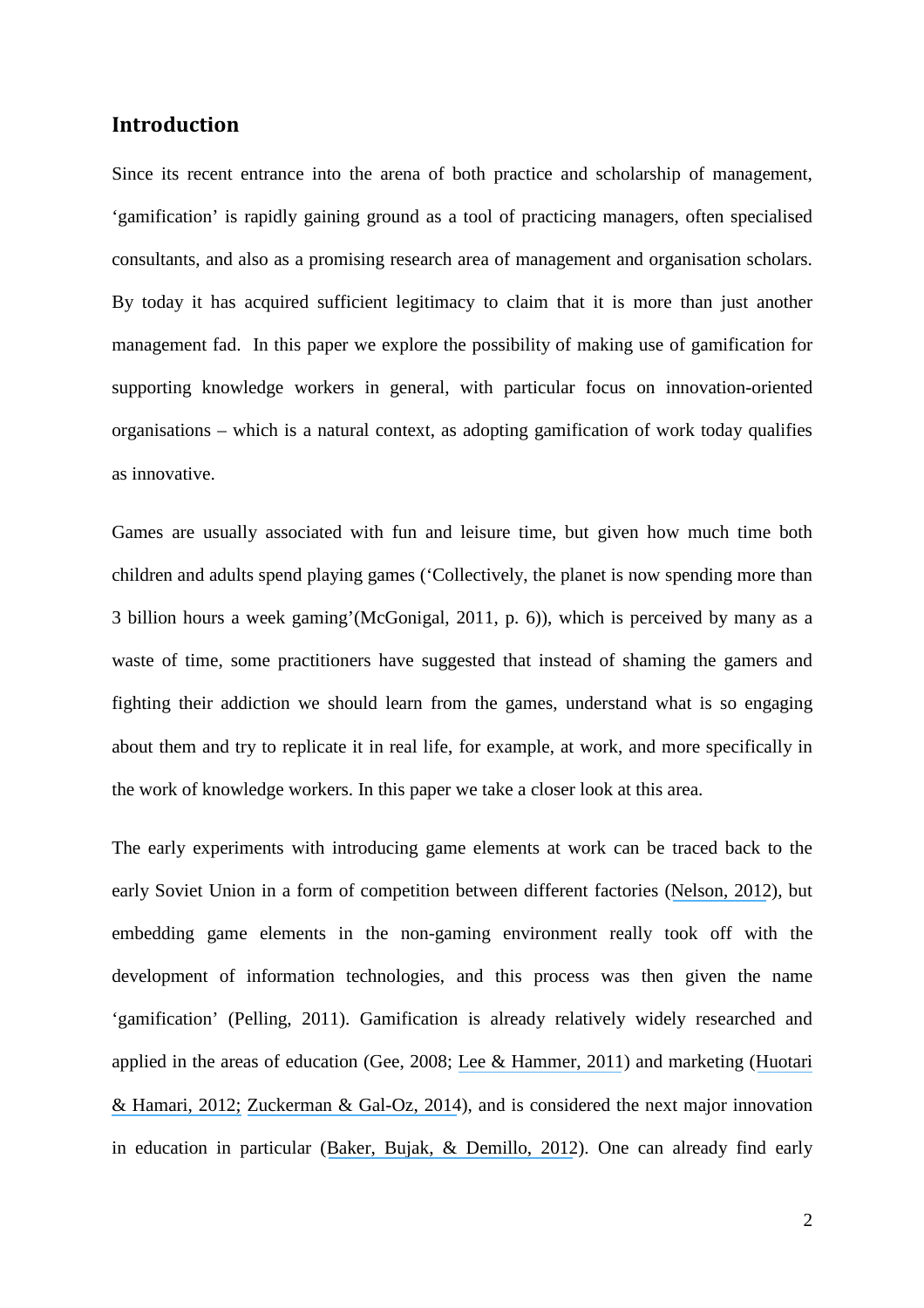experiments of introducing gamification in corporate environment as well, and one of the major developers of corporate software solutions – SAP – introduced a beta version of a gamification module last year (2015), therefore acknowledging that gamification should be taken seriously. However, this area of application is still at an early stage of development, and it lacks adequate conceptualisation of research problems and agendas. In this study we are interested in how to frame research and what are the possibilities of application of gamification in the broadly defined area of knowledge management; in order to do this we use the below conceptualisation as our departure point.

One of the distinguishing features of work in this century is an increased proportion of knowledge workers in the companies, and some of the most prominent management thinkers around the turn of the century believed that knowledge workers could constitute as much as 50% of the amount of workers in the near future (Drucker, 1969). In this paper we observe the ways in which gamification is embedded in the knowledge management (KM) practices of the knowledge workers at the example of one company, and thus argue that gamification can improve KM practices substantially. It could become an innovation in KM in a way, in which gamification enables to explore different roles of knowledge workers, explore their behavioural patterns and bring various communities forward that have emerged within a company and were invisible before. These observations could in turn help to adjust KM practices and even help to make an informed decision about the types of supporting knowledge management systems (KMS) that would suit better the needs of the company.

Prusak argued that KM has experienced three waves (Lambe, 2008). After the appearance of the inspirational work of Argyris and Schӧn (1978), the first wave started with an attempt to articulate and codify all the knowledge in an organisation . During this wave researchers tried to classify the knowing processes (Marquardt, 1996; Ruggles, 1997; Van der Spek & Spijkervet, 1997) and present knowledge as a mechanistic entity that follows the cycle of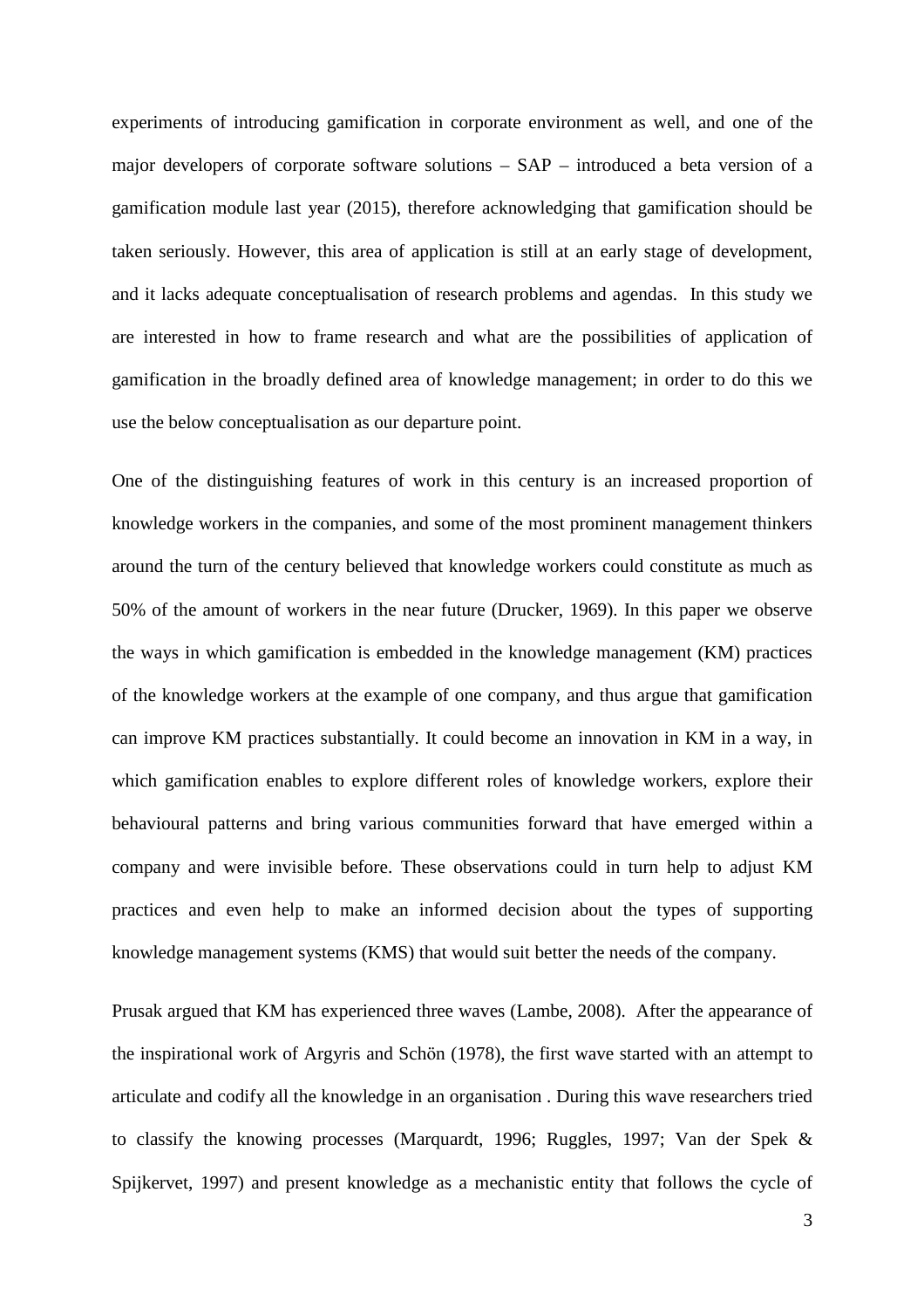articulation and integration back to the organisation ([Nonaka & Takeuchi, 1995](https://www.researchgate.net/publication/216353111_The_Knowledge_Creating_Company_How_Japanese_Companies_Create_The_Dynamics_Of_Innovation?el=1_x_8&enrichId=rgreq-380b8548-380d-47fa-a847-5da2325a33cf&enrichSource=Y292ZXJQYWdlOzMwMTc5OTM1MDtBUzozNTc2NzI4MDYzMDU3OTNAMTQ2MjI4NzI1MDc4Mw==)). But soon after many KM projects failed and many knowledge repositories turned into junk-yards ([McDermott, 1999](https://www.researchgate.net/publication/243534170_Why_Information_Technology_Inspired_But_Cannot_Deliver_Knowledge_Management?el=1_x_8&enrichId=rgreq-380b8548-380d-47fa-a847-5da2325a33cf&enrichSource=Y292ZXJQYWdlOzMwMTc5OTM1MDtBUzozNTc2NzI4MDYzMDU3OTNAMTQ2MjI4NzI1MDc4Mw==)), both researchers and practitioners realised that KM projects cannot be driven primarily by IT ([Swan, Newell, & Robertson, 2000](https://www.researchgate.net/publication/3841404_Limits_of_IT-driven_knowledge_management_initiatives_for_interactive_innovation_processes_Towards_a_community-based_approach?el=1_x_8&enrichId=rgreq-380b8548-380d-47fa-a847-5da2325a33cf&enrichSource=Y292ZXJQYWdlOzMwMTc5OTM1MDtBUzozNTc2NzI4MDYzMDU3OTNAMTQ2MjI4NzI1MDc4Mw==)), knowledge cannot be detached from the knower ([Tsoukas, 2003](https://www.researchgate.net/publication/2528222_Do_We_Really_Understand_Tacit_Knowledge?el=1_x_8&enrichId=rgreq-380b8548-380d-47fa-a847-5da2325a33cf&enrichSource=Y292ZXJQYWdlOzMwMTc5OTM1MDtBUzozNTc2NzI4MDYzMDU3OTNAMTQ2MjI4NzI1MDc4Mw==)) and that by far not everything can be articulated ([Alavi &](https://www.researchgate.net/publication/220260337_Review_Knowledge_Management_and_Knowledge_Management_Systems_Conceptual_Foundations_and_Research_Issues?el=1_x_8&enrichId=rgreq-380b8548-380d-47fa-a847-5da2325a33cf&enrichSource=Y292ZXJQYWdlOzMwMTc5OTM1MDtBUzozNTc2NzI4MDYzMDU3OTNAMTQ2MjI4NzI1MDc4Mw==) [Leidner, 2001;](https://www.researchgate.net/publication/220260337_Review_Knowledge_Management_and_Knowledge_Management_Systems_Conceptual_Foundations_and_Research_Issues?el=1_x_8&enrichId=rgreq-380b8548-380d-47fa-a847-5da2325a33cf&enrichSource=Y292ZXJQYWdlOzMwMTc5OTM1MDtBUzozNTc2NzI4MDYzMDU3OTNAMTQ2MjI4NzI1MDc4Mw==) [Fahay & Prusak, 1998;](https://www.researchgate.net/publication/234021497_The_Eleven_Deadliest_Sins_of_Knowledge_Management?el=1_x_8&enrichId=rgreq-380b8548-380d-47fa-a847-5da2325a33cf&enrichSource=Y292ZXJQYWdlOzMwMTc5OTM1MDtBUzozNTc2NzI4MDYzMDU3OTNAMTQ2MjI4NzI1MDc4Mw==) [Nickols, 2000](https://www.researchgate.net/publication/229101067_The_knowledge_management_yearbook_2000-2001?el=1_x_8&enrichId=rgreq-380b8548-380d-47fa-a847-5da2325a33cf&enrichSource=Y292ZXJQYWdlOzMwMTc5OTM1MDtBUzozNTc2NzI4MDYzMDU3OTNAMTQ2MjI4NzI1MDc4Mw==)), therefore going back to the origins of the nature of knowledge, conceptualised by [Polanyi \(1962](https://www.researchgate.net/publication/224892414_Personal_Knowledge_Towards_A_Post-Critical_Philosophy?el=1_x_8&enrichId=rgreq-380b8548-380d-47fa-a847-5da2325a33cf&enrichSource=Y292ZXJQYWdlOzMwMTc5OTM1MDtBUzozNTc2NzI4MDYzMDU3OTNAMTQ2MjI4NzI1MDc4Mw==), 1967). During the second wave the practitioners concentrated on the communication technologies, such as Lotus Notes, that aimed to help the knowledge workers to start a conversation and share their knowledge ([Davenport & Prusak, 1998](https://www.researchgate.net/publication/229099904_Working_With_Knowledge_How_Organizations_Manage_What_They_Know?el=1_x_8&enrichId=rgreq-380b8548-380d-47fa-a847-5da2325a33cf&enrichSource=Y292ZXJQYWdlOzMwMTc5OTM1MDtBUzozNTc2NzI4MDYzMDU3OTNAMTQ2MjI4NzI1MDc4Mw==)), and a lot of effort was dedicated to encourage the workers to contribute to the discussions ([Brown & Duguid, 2000](https://www.researchgate.net/publication/12147031_Balancing_Act_How_to_Capture_Knowledge_Without_Killing_it?el=1_x_8&enrichId=rgreq-380b8548-380d-47fa-a847-5da2325a33cf&enrichSource=Y292ZXJQYWdlOzMwMTc5OTM1MDtBUzozNTc2NzI4MDYzMDU3OTNAMTQ2MjI4NzI1MDc4Mw==)). The researchers continued trying to classify the knowing processes, but the focus shifted from capturing and transferring to sharing and applying knowledge ([Chinowsky, Molenaar, & Realph, 2007;](https://www.researchgate.net/publication/245298461_Learning_Organizations_in_Construction?el=1_x_8&enrichId=rgreq-380b8548-380d-47fa-a847-5da2325a33cf&enrichSource=Y292ZXJQYWdlOzMwMTc5OTM1MDtBUzozNTc2NzI4MDYzMDU3OTNAMTQ2MjI4NzI1MDc4Mw==) [Davenport &](https://www.researchgate.net/publication/229099904_Working_With_Knowledge_How_Organizations_Manage_What_They_Know?el=1_x_8&enrichId=rgreq-380b8548-380d-47fa-a847-5da2325a33cf&enrichSource=Y292ZXJQYWdlOzMwMTc5OTM1MDtBUzozNTc2NzI4MDYzMDU3OTNAMTQ2MjI4NzI1MDc4Mw==) [Prusak, 1998;](https://www.researchgate.net/publication/229099904_Working_With_Knowledge_How_Organizations_Manage_What_They_Know?el=1_x_8&enrichId=rgreq-380b8548-380d-47fa-a847-5da2325a33cf&enrichSource=Y292ZXJQYWdlOzMwMTc5OTM1MDtBUzozNTc2NzI4MDYzMDU3OTNAMTQ2MjI4NzI1MDc4Mw==) [Davenport, 2005](https://www.researchgate.net/publication/248078273_Thinking_for_A_Living_How_to_Get_Better_Performance_and_Results_from_Knowledge_Workers?el=1_x_8&enrichId=rgreq-380b8548-380d-47fa-a847-5da2325a33cf&enrichSource=Y292ZXJQYWdlOzMwMTc5OTM1MDtBUzozNTc2NzI4MDYzMDU3OTNAMTQ2MjI4NzI1MDc4Mw==)). Researchers also started engaging motivation, as it appeared that simply understanding and explaining the benefits of KM program is not enough to persuade the workers to charge their everyday routines ([Ardichvili, Page, & Wentling, 2003;](https://www.researchgate.net/publication/220363539_Motivation_and_Barriers_to_Participation_in_Virtual_Knowledge-Sharing_Communities_of_Practice?el=1_x_8&enrichId=rgreq-380b8548-380d-47fa-a847-5da2325a33cf&enrichSource=Y292ZXJQYWdlOzMwMTc5OTM1MDtBUzozNTc2NzI4MDYzMDU3OTNAMTQ2MjI4NzI1MDc4Mw==) [Bordia, Irmer, & Abusah, 2006;](https://www.researchgate.net/publication/45502939_Differences_in_Sharing_Knowledge_Interpersonally_and_Via_Database_The_Role_of_Evaluation_Apprehension_and_Perceived_Benefits?el=1_x_8&enrichId=rgreq-380b8548-380d-47fa-a847-5da2325a33cf&enrichSource=Y292ZXJQYWdlOzMwMTc5OTM1MDtBUzozNTc2NzI4MDYzMDU3OTNAMTQ2MjI4NzI1MDc4Mw==) [Hsu & Lin, 2008;](https://www.researchgate.net/publication/222409249_Acceptance_of_blog_usage_the_roles_of_technology_acceptance_social_influence_and_knowledge_sharing_motivation_Inf_Manag?el=1_x_8&enrichId=rgreq-380b8548-380d-47fa-a847-5da2325a33cf&enrichSource=Y292ZXJQYWdlOzMwMTc5OTM1MDtBUzozNTc2NzI4MDYzMDU3OTNAMTQ2MjI4NzI1MDc4Mw==) O'Dell & Grayson, 1998). This approach did not revolutionise the work of knowledge workers either, and as a result, the third wave followed with KM shifting towards being a set of principles (Lambe, 2008). Approximately at the same time the practitioners started experimenting with integration of WEB 2.0 tools in the corporate environment, such as blogs ([Davison, Ou, & Martinsons, 2013;](https://www.researchgate.net/publication/262425791_Information_technology_to_support_informal_knowledge_sharing?el=1_x_8&enrichId=rgreq-380b8548-380d-47fa-a847-5da2325a33cf&enrichSource=Y292ZXJQYWdlOzMwMTc5OTM1MDtBUzozNTc2NzI4MDYzMDU3OTNAMTQ2MjI4NzI1MDc4Mw==) [Hsu & Lin,](https://www.researchgate.net/publication/222409249_Acceptance_of_blog_usage_the_roles_of_technology_acceptance_social_influence_and_knowledge_sharing_motivation_Inf_Manag?el=1_x_8&enrichId=rgreq-380b8548-380d-47fa-a847-5da2325a33cf&enrichSource=Y292ZXJQYWdlOzMwMTc5OTM1MDtBUzozNTc2NzI4MDYzMDU3OTNAMTQ2MjI4NzI1MDc4Mw==) [2008](https://www.researchgate.net/publication/222409249_Acceptance_of_blog_usage_the_roles_of_technology_acceptance_social_influence_and_knowledge_sharing_motivation_Inf_Manag?el=1_x_8&enrichId=rgreq-380b8548-380d-47fa-a847-5da2325a33cf&enrichSource=Y292ZXJQYWdlOzMwMTc5OTM1MDtBUzozNTc2NzI4MDYzMDU3OTNAMTQ2MjI4NzI1MDc4Mw==)), wikis ([Wagner & Bolloju, 2005](https://www.researchgate.net/publication/237386177_Supporting_Knowledge_Management_in_Organizations_with_Conversational_Technologies_Discussion_Forums_Weblogs_and_Wikis?el=1_x_8&enrichId=rgreq-380b8548-380d-47fa-a847-5da2325a33cf&enrichSource=Y292ZXJQYWdlOzMwMTc5OTM1MDtBUzozNTc2NzI4MDYzMDU3OTNAMTQ2MjI4NzI1MDc4Mw==)), social networks (O'Dell & Huber, 2011) and forums ([Voelpel, Dous, & Davenport, 2005](https://www.researchgate.net/publication/289949961_Five_steps_to_creating_a_global_knowledge-sharing_system_Siemens)). The latter was the earliest adopted tool and it was the earliest to have game elements embedded in it, before the term 'gamification' was widely accepted, for example rating and giving points to the contributors on an urgent requests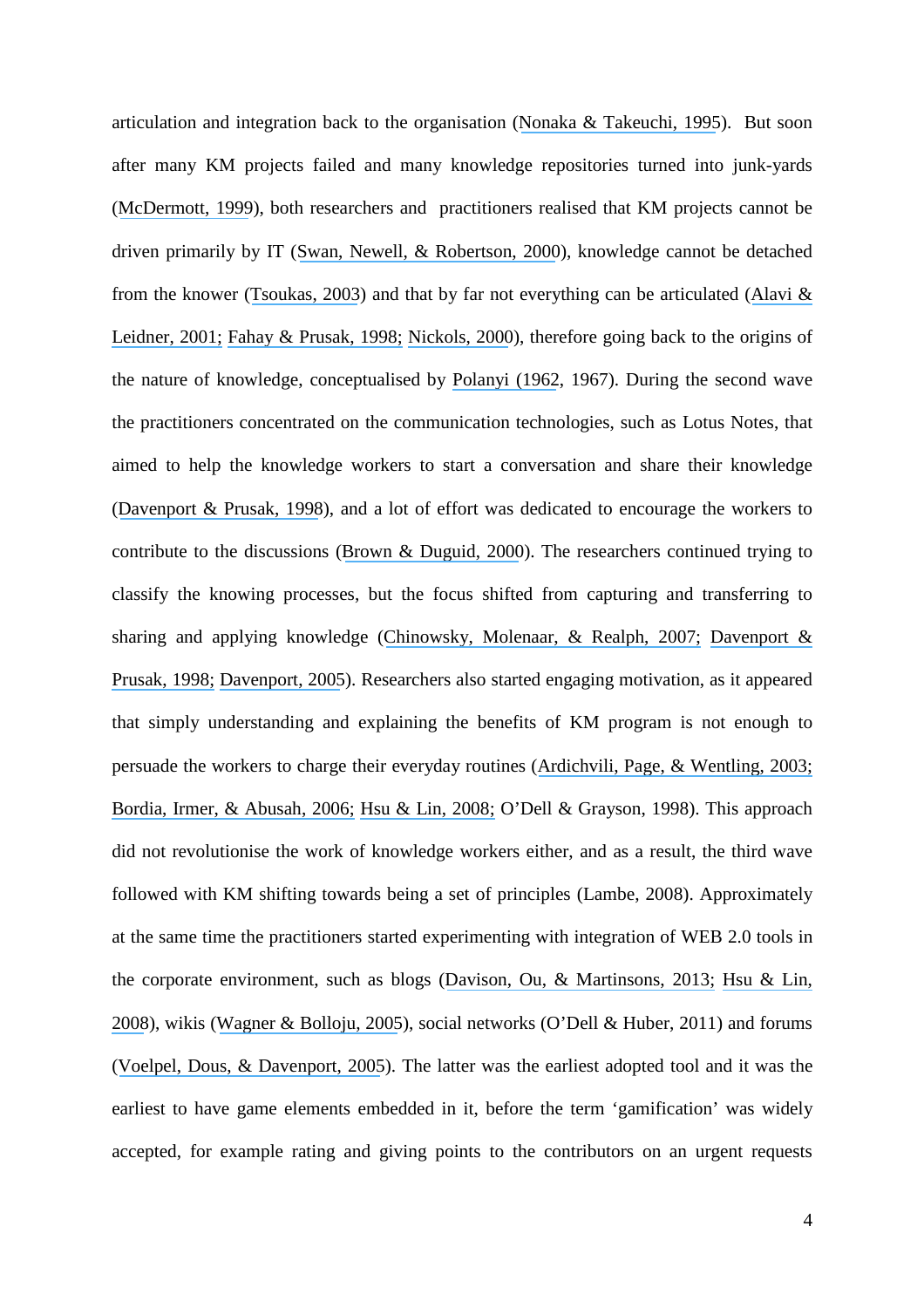forum and recognising the major contributors as experts ([Voelpel et al., 2005](https://www.researchgate.net/publication/289949961_Five_steps_to_creating_a_global_knowledge-sharing_system_Siemens)). This paper will also suggest various other ways to gamify WEB 2.0 tools.

The potential impact of gamification on KM has not been explored in the literature so far, and a few studies that touch this topic demonstrate a narrow understanding of KM as knowledge manipulation ([Agogué, Levillain, & Hooge, 2015\)](https://www.researchgate.net/publication/281059637_Gamification_of_Creativity_Exploring_the_Usefulness_of_Serious_Games_for_Ideation?el=1_x_8&enrichId=rgreq-380b8548-380d-47fa-a847-5da2325a33cf&enrichSource=Y292ZXJQYWdlOzMwMTc5OTM1MDtBUzozNTc2NzI4MDYzMDU3OTNAMTQ2MjI4NzI1MDc4Mw==), assimilating knowledge with information, or as a set of HR trainings to enhance organisational learning (Rinc, 2014). As well as KM, gamification is widely researched through the prism of motivation and worker engagement ([Jung, Schneider, & Valacich, 2010;](https://www.researchgate.net/publication/220534625_Enhancing_the_Motivational_Affordance_of_Information_Systems_The_Effects_of_Real-Time_Performance_Feedback_and_Goal_Setting_in_Group_Collaboration_Environments?el=1_x_8&enrichId=rgreq-380b8548-380d-47fa-a847-5da2325a33cf&enrichSource=Y292ZXJQYWdlOzMwMTc5OTM1MDtBUzozNTc2NzI4MDYzMDU3OTNAMTQ2MjI4NzI1MDc4Mw==) [Vassileva, 2012](https://www.researchgate.net/publication/228517212_Motivating_participation_in_social_computing_applications_A_user_modeling_perspective?el=1_x_8&enrichId=rgreq-380b8548-380d-47fa-a847-5da2325a33cf&enrichSource=Y292ZXJQYWdlOzMwMTc5OTM1MDtBUzozNTc2NzI4MDYzMDU3OTNAMTQ2MjI4NzI1MDc4Mw==)), but this topic will be deliberately avoided in this paper, because it is believed that gamification can offer much more than that to an organisation.

The paper is structured as follows: it will start with the literature review of the field of gamification, and due to the relative novelty of this topic it will include a range of sources outside the academic literature, as some of the most interesting examples can be found only there. In particular, it will focus on conceptualising gamification, because despite its novelty, or maybe because of that, there is a significant degree of confusion around this term. The literature review will also cover the attempts to decompose gamification and understand better what it consists of. Then the paper will continue with the exploratory case study conducted in the company called Zappos, which, as it will be shown, demonstrated many examples of implementing elements of gaming in the work of its employees without even referring to it as gamification at any point. Subsequently, building on this empirical study and further examples from the literature we explore the work and practices of knowledge workers and possibilities of using gamification to support them. We conclude our paper speculating about further research direction and the limitations of our study.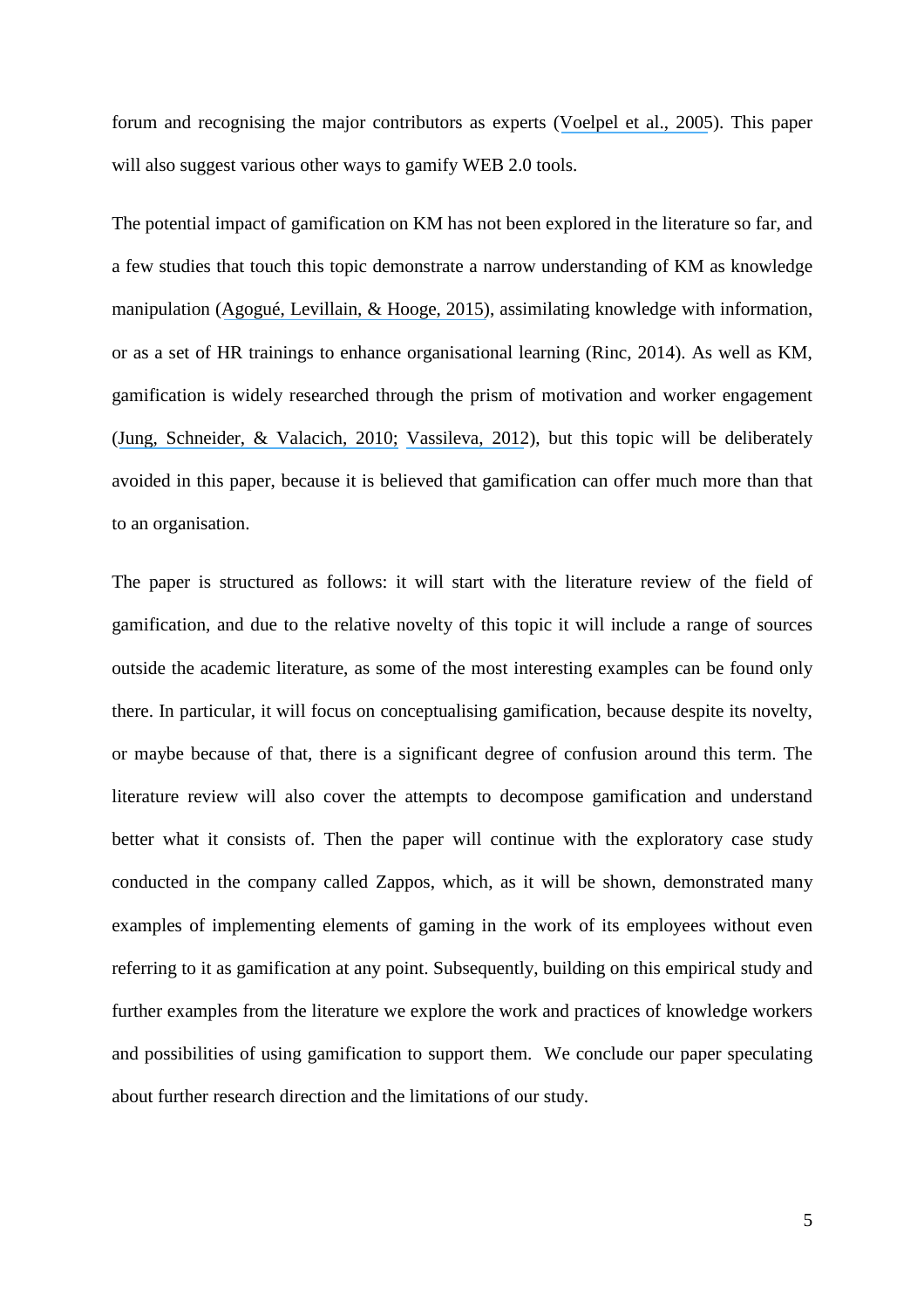# **Clarifying Gamification**

Loyalty cards and frequent flyer programmes are one of the early examples of gamification. It was first introduced by American Airlines, and soon other airlines, hotel chains and car rentals started using the mechanics of collecting the points and redeeming them for other products and services or upgrading the status with all the sweeteners accompanying it, as a tool to increase the return rate of customers (O'Malley & Lisa, 1998). It became a very powerful marketing tool, at least for a while.

Though these experiments have been around for more than three decades, the term 'gamification' was introduced only in 2002 by Nick Pelling (2011), a game developer and business analyst, who started questioning whether one could embed game-like user interface in boring commercial electronic devices. The term was not discussed seriously and widely until around 2008, but meanwhile some interesting examples emerged. For example, the travel website TripAdvisor built its business around user rating and feedbacks to rank the travelling spots, activities, hotels and restaurants. It assigned statuses to more frequent contributors, allowed them to connect with their Facebook friends and visualised the places that a traveller visited on the map.

A more recent example would be Foursquare, a search service to find places for leisure activities. The whole service was built around the idea of gamification: apart from leaving a feedback and rating a place, the users can check-in every time they visit a place, and collect badges for their activities or gain a status of mayor if they are the most frequent visitor in that place, which can be lost as soon as someone else beats their score. And sometimes it leads to friendly fights (by a number of visits) between those who want to retain the status ([McGonigal, 2011](https://www.researchgate.net/publication/244486521_Reality_is_Broken_Why_Games_Make_Us_Better_and_How_They_Can_Change_the_World?el=1_x_8&enrichId=rgreq-380b8548-380d-47fa-a847-5da2325a33cf&enrichSource=Y292ZXJQYWdlOzMwMTc5OTM1MDtBUzozNTc2NzI4MDYzMDU3OTNAMTQ2MjI4NzI1MDc4Mw==)).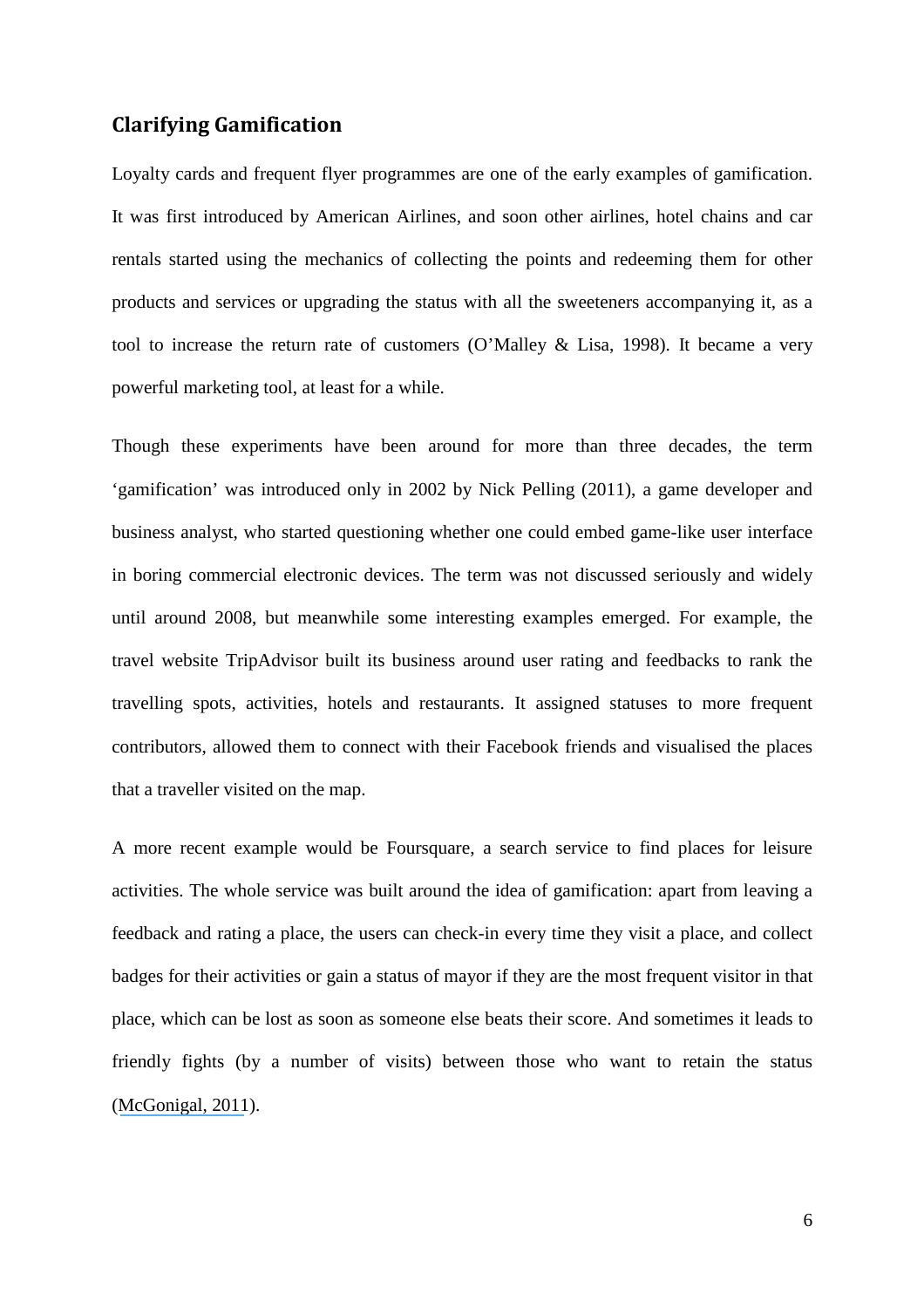The examples above had game elements at their core, but sometimes integrating one element into the existing service could make a difference. For example, when LinkedIn added a profile completion bar and suggestion of actions to progress further, the average rate of profile completion increased 20% (Gossen, 2013).

### **What Is Gamification Then?**

The original definition of Pelling (2011) was narrowly focused on adding game experience to the electronic transactions, but the examples provided above illustrate a much broader range of applications. Later he revisited his own definition and interpreted it as systems that call for social action, such as Kickstarter and Alibaba (Pelling, 2015), but this definition leaves out a range of personal applications, such as Nike Plus: a running app, that tracks user's progress and provides instant feedback in various forms, for example, in a form of an animated avatar that changes the mood and the shape depending on the progress ([McGonigal, 2011](https://www.researchgate.net/publication/244486521_Reality_is_Broken_Why_Games_Make_Us_Better_and_How_They_Can_Change_the_World?el=1_x_8&enrichId=rgreq-380b8548-380d-47fa-a847-5da2325a33cf&enrichSource=Y292ZXJQYWdlOzMwMTc5OTM1MDtBUzozNTc2NzI4MDYzMDU3OTNAMTQ2MjI4NzI1MDc4Mw==)). Therefore it would be more appropriate to say that gamified systems can generate a call for social actions, but do not exclusively lead to that.

Other definitions (Table 1) emphasise the use of game elements (Burke, 2012; [Deterding,](https://www.researchgate.net/publication/230854710_From_Game_Design_Elements_to_Gamefulness_Defining_Gamification?el=1_x_8&enrichId=rgreq-380b8548-380d-47fa-a847-5da2325a33cf&enrichSource=Y292ZXJQYWdlOzMwMTc5OTM1MDtBUzozNTc2NzI4MDYzMDU3OTNAMTQ2MjI4NzI1MDc4Mw==) [Dixon, Khaled, & Nacke, 2011;](https://www.researchgate.net/publication/230854710_From_Game_Design_Elements_to_Gamefulness_Defining_Gamification?el=1_x_8&enrichId=rgreq-380b8548-380d-47fa-a847-5da2325a33cf&enrichSource=Y292ZXJQYWdlOzMwMTc5OTM1MDtBUzozNTc2NzI4MDYzMDU3OTNAMTQ2MjI4NzI1MDc4Mw==) [Werbach & Hunter, 2012;](https://www.researchgate.net/publication/273946893_For_the_Win_How_Game_Thinking_can_Revolutionize_your_Business?el=1_x_8&enrichId=rgreq-380b8548-380d-47fa-a847-5da2325a33cf&enrichSource=Y292ZXJQYWdlOzMwMTc5OTM1MDtBUzozNTc2NzI4MDYzMDU3OTNAMTQ2MjI4NzI1MDc4Mw==) Zicherman & Cunningham, 2011) in order to engage users (Burke, 2012; [Huotari & Hamari, 2012;](https://www.researchgate.net/publication/259841647_Defining_Gamification_-_A_Service_Marketing_Perspective?el=1_x_8&enrichId=rgreq-380b8548-380d-47fa-a847-5da2325a33cf&enrichSource=Y292ZXJQYWdlOzMwMTc5OTM1MDtBUzozNTc2NzI4MDYzMDU3OTNAMTQ2MjI4NzI1MDc4Mw==) Zicherman & Cunningham, 2011) in a non-gaming environment (Burke, 2012; [Deterding et al., 2011;](https://www.researchgate.net/publication/230854710_From_Game_Design_Elements_to_Gamefulness_Defining_Gamification?el=1_x_8&enrichId=rgreq-380b8548-380d-47fa-a847-5da2325a33cf&enrichSource=Y292ZXJQYWdlOzMwMTc5OTM1MDtBUzozNTc2NzI4MDYzMDU3OTNAMTQ2MjI4NzI1MDc4Mw==) [Werbach &](https://www.researchgate.net/publication/273946893_For_the_Win_How_Game_Thinking_can_Revolutionize_your_Business?el=1_x_8&enrichId=rgreq-380b8548-380d-47fa-a847-5da2325a33cf&enrichSource=Y292ZXJQYWdlOzMwMTc5OTM1MDtBUzozNTc2NzI4MDYzMDU3OTNAMTQ2MjI4NzI1MDc4Mw==) [Hunter, 2012](https://www.researchgate.net/publication/273946893_For_the_Win_How_Game_Thinking_can_Revolutionize_your_Business?el=1_x_8&enrichId=rgreq-380b8548-380d-47fa-a847-5da2325a33cf&enrichSource=Y292ZXJQYWdlOzMwMTc5OTM1MDtBUzozNTc2NzI4MDYzMDU3OTNAMTQ2MjI4NzI1MDc4Mw==)), and the last aspect is very important, because it draws a line between games and gamified systems. But these definitions are incomplete, too restrained, or misleading for the following reasons.

#### **Table 1. Definitions of Gamification.**

In particular, Zicherman and Cunningham (2011) did not explain what they understand by game-thinking and did not distinguish between gamified systems and serious games (such as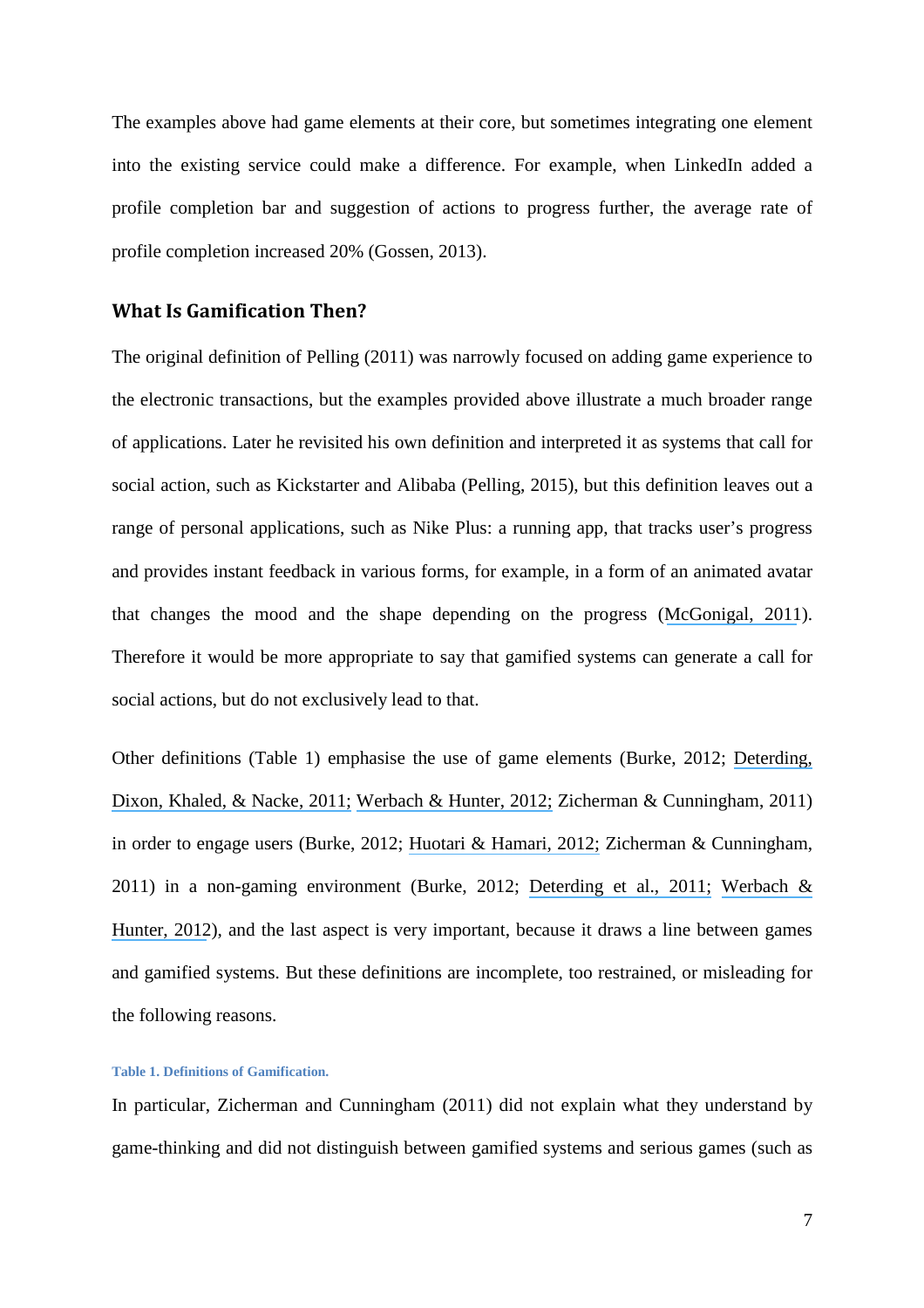business simulators), which are a completely different category. Burke (2012) defined well the purpose of the application of gamification (e.g. behavioural change), but gamification can serve other purposes, such as triggering organisational change (Rimon, 2015), therefore this definition is too restraining. Huotari and Hamari (2014) developed their definition for marketing applications, therefore it cannot be used for a broader range of applications either.

Werbach (2014) revisited his earlier definition and, as well as Huotari and Hamari, shifted the focus from the use of game elements to the nature of gamification being a process, but at the same time he removed 'non-game contest' from the definition and even suggested that games can be gamified too, repeating the mistake of Zicherman and Cunningham. Therefore the final definition, which will also serve as a working definition for this paper, is a combination of the two definitions of Werbach.

*'Gamification - the process of making activities in non-game contexts more gamelike.'* 

#### **Decomposing Gamification**

In this subsection we try to further our understanding of gamification by identifying and classifying its components. Game elements have been mentioned a number of times up to this point, and even were included into the definition of gamification, therefore it is essential to review them in more details. However if the reader does not want to go into great depth of technical details, they can move to the next part of this paper – the Zappos case study.

Several researchers have tried to classify the game elements based on their practical experience or the work of others, but there is no agreement on the categories of elements as well as on assigning different elements to the certain categories. This section aims to provide an overview of different classifications that were found in the literature (Table 2) and attempts to align them.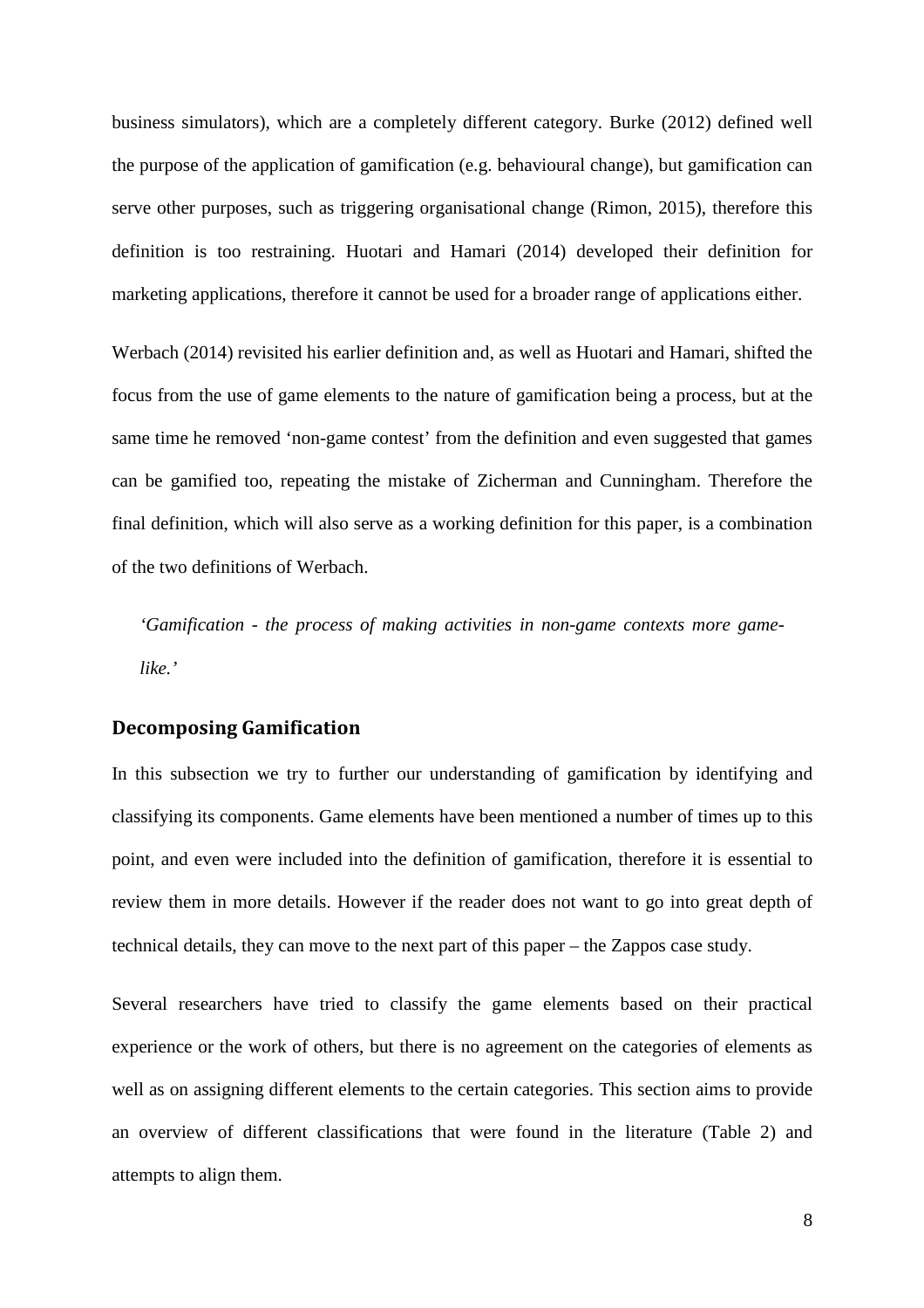A number of researchers have also tried to characterise each element and define the ways in which these elements will influence the system (e.g. trigger a behavioural change), and others tried to contribute to the ongoing discussion by examining elements separately and testing the changes that they bring to the system (e.g. introducing the points in a university course), but testing elements one by one using statistical methods can be ambiguous and even sometimes misleading, because the combination of elements might influence the system in a very different manner than a sum of impacts of each element alone. And in fact, each element alone might have no impact at all, while when combined, they generate a substantial result. For example, if a study examines the effect of points on the participants, but the collection of points is pointless and is not aligned with any rewards and recognition, it is no surprise that the study demonstrates very modest results ([De-Marcos, Domínguez, Saenz-De-Navarrete, &](https://www.researchgate.net/publication/260605745_An_empirical_study_comparing_gamification_and_social_networking_on_e-learning?el=1_x_8&enrichId=rgreq-380b8548-380d-47fa-a847-5da2325a33cf&enrichSource=Y292ZXJQYWdlOzMwMTc5OTM1MDtBUzozNTc2NzI4MDYzMDU3OTNAMTQ2MjI4NzI1MDc4Mw==) [Pagés, 2014;](https://www.researchgate.net/publication/260605745_An_empirical_study_comparing_gamification_and_social_networking_on_e-learning?el=1_x_8&enrichId=rgreq-380b8548-380d-47fa-a847-5da2325a33cf&enrichSource=Y292ZXJQYWdlOzMwMTc5OTM1MDtBUzozNTc2NzI4MDYzMDU3OTNAMTQ2MjI4NzI1MDc4Mw==) [Zuckerman & Gal-Oz, 2014](https://www.researchgate.net/publication/266025077_Deconstructing_gamification_evaluating_the_effectiveness_of_continuous_measurement_virtual_rewards_and_social_comparison_for_promoting_physical_activity?el=1_x_8&enrichId=rgreq-380b8548-380d-47fa-a847-5da2325a33cf&enrichSource=Y292ZXJQYWdlOzMwMTc5OTM1MDtBUzozNTc2NzI4MDYzMDU3OTNAMTQ2MjI4NzI1MDc4Mw==)). But reviewing each element in more details stays outside the scope of this paper.

Most of the scholars classify the game elements by their level of abstraction, but there is a disagreement in the levels (varying from two to five) as well as in the terminology in the literature (Table 2). The authors of two most widely cited books, Zicherman & Cunningham (2011) and [Werbach & Hunter \(2012\)](https://www.researchgate.net/publication/273946893_For_the_Win_How_Game_Thinking_can_Revolutionize_your_Business?el=1_x_8&enrichId=rgreq-380b8548-380d-47fa-a847-5da2325a33cf&enrichSource=Y292ZXJQYWdlOzMwMTc5OTM1MDtBUzozNTc2NzI4MDYzMDU3OTNAMTQ2MjI4NzI1MDc4Mw==), define three levels, but in a different way. For example, what the former call mechanics (e.g. points and badges), the latter name components. Zicherman and Cunningham refer to MDA (mechanics, dynamics and aesthetics) framework of game design ([Hunicke, LeBlanc, & Zubek, 2004](https://www.researchgate.net/publication/228884866_MDA_A_Formal_Approach_to_Game_Design_and_Game_Research?el=1_x_8&enrichId=rgreq-380b8548-380d-47fa-a847-5da2325a33cf&enrichSource=Y292ZXJQYWdlOzMwMTc5OTM1MDtBUzozNTc2NzI4MDYzMDU3OTNAMTQ2MjI4NzI1MDc4Mw==)), which is cited by a number of other scholars, but they do not elaborate on the third aspect of it as well as misinterpret the meaning of the first two levels assigned to them the original authors. In particular, Hunicke et al. (2004) refer to mechanics as actions and control mechanisms, not simple interface elements, and dynamics as an the underlying behaviour. On the other hand, [Werbach and Hunter \(2012\)](https://www.researchgate.net/publication/273946893_For_the_Win_How_Game_Thinking_can_Revolutionize_your_Business?el=1_x_8&enrichId=rgreq-380b8548-380d-47fa-a847-5da2325a33cf&enrichSource=Y292ZXJQYWdlOzMwMTc5OTM1MDtBUzozNTc2NzI4MDYzMDU3OTNAMTQ2MjI4NzI1MDc4Mw==) share the understanding of Hunicke et al., but instead of adopting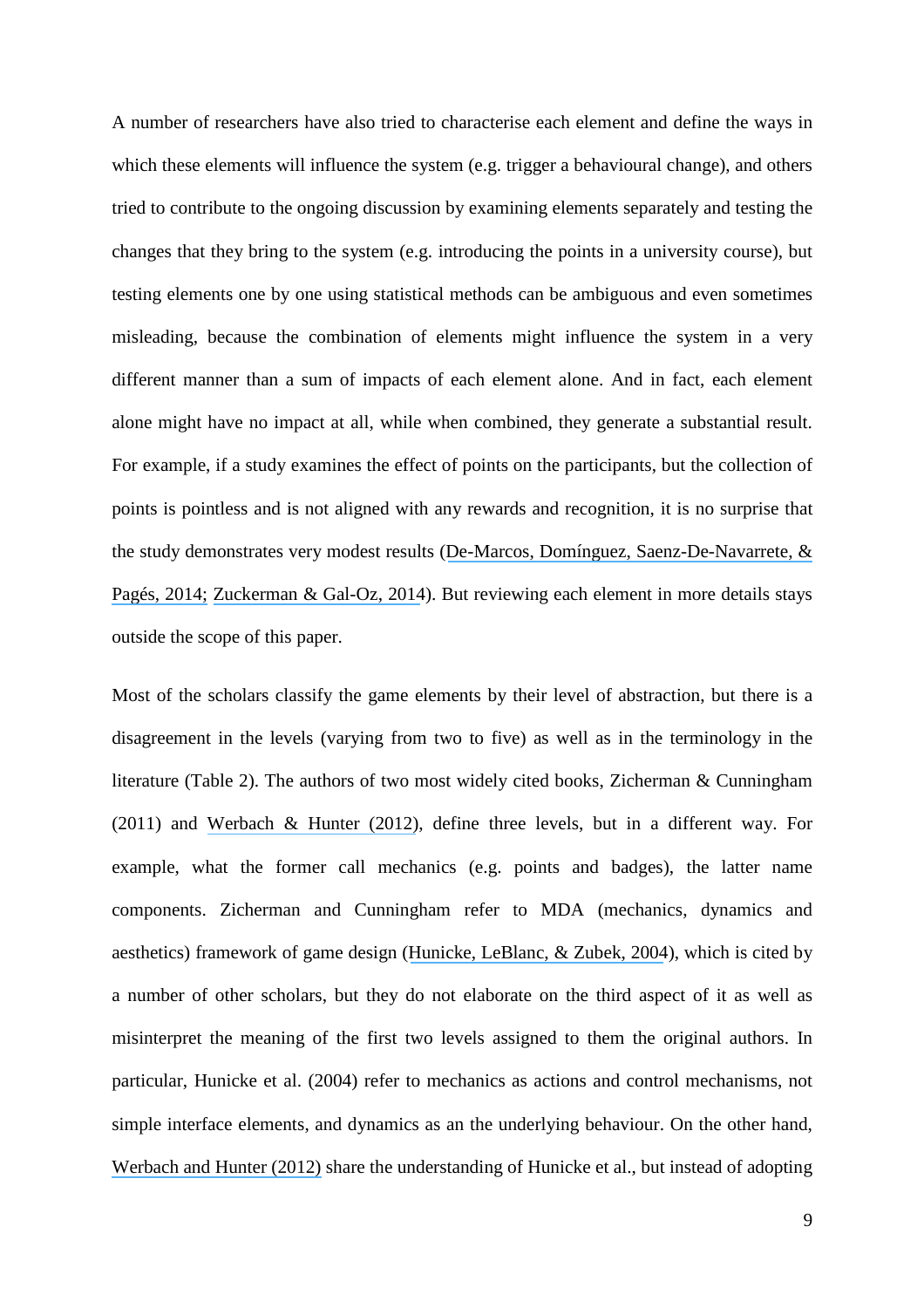and adapting it to the gamification needs, they concentrate on the components that comprise the interface and are visible to us, and leave the aesthetics aside.

[Deterding et al. \(2011\)](https://www.researchgate.net/publication/230854710_From_Game_Design_Elements_to_Gamefulness_Defining_Gamification?el=1_x_8&enrichId=rgreq-380b8548-380d-47fa-a847-5da2325a33cf&enrichSource=Y292ZXJQYWdlOzMwMTc5OTM1MDtBUzozNTc2NzI4MDYzMDU3OTNAMTQ2MjI4NzI1MDc4Mw==) define five levels, but their understanding is quite different from the previously discussed classifications. Some of the examples provided by the authors are included in different levels by other authors, and the explanation of these examples is not sufficient to understand the logic of the authors behind this classification. For example, challenges that are presented as a game model are included in game mechanics by [Werbach](https://www.researchgate.net/publication/273946893_For_the_Win_How_Game_Thinking_can_Revolutionize_your_Business?el=1_x_8&enrichId=rgreq-380b8548-380d-47fa-a847-5da2325a33cf&enrichSource=Y292ZXJQYWdlOzMwMTc5OTM1MDtBUzozNTc2NzI4MDYzMDU3OTNAMTQ2MjI4NzI1MDc4Mw==) [and Hunter \(2012\)](https://www.researchgate.net/publication/273946893_For_the_Win_How_Game_Thinking_can_Revolutionize_your_Business?el=1_x_8&enrichId=rgreq-380b8548-380d-47fa-a847-5da2325a33cf&enrichSource=Y292ZXJQYWdlOzMwMTc5OTM1MDtBUzozNTc2NzI4MDYzMDU3OTNAMTQ2MjI4NzI1MDc4Mw==), and the whole MDA framework is included in the game models. Apart from that, some levels seem to stand above and be applicable to all the games. They include game principles and game design methods and are essential to take into account, but do not refer to a specific game.

Other researchers distinguish between two levels of the game elements: game mechanics and game dynamics ([Blohm & Leimeister, 2013;](https://www.researchgate.net/publication/260988461_Gamification_Design_of_IT-Based_Enhancing_Services_for_Motivational_Support_and_Behavioral_Change?el=1_x_8&enrichId=rgreq-380b8548-380d-47fa-a847-5da2325a33cf&enrichSource=Y292ZXJQYWdlOzMwMTc5OTM1MDtBUzozNTc2NzI4MDYzMDU3OTNAMTQ2MjI4NzI1MDc4Mw==) [Pedreira, García, Brisaboa, & Piattini, 2015\)](https://www.researchgate.net/publication/265852843_Gamification_in_software_engineering_-_A_systematic_mapping?el=1_x_8&enrichId=rgreq-380b8548-380d-47fa-a847-5da2325a33cf&enrichSource=Y292ZXJQYWdlOzMwMTc5OTM1MDtBUzozNTc2NzI4MDYzMDU3OTNAMTQ2MjI4NzI1MDc4Mw==), and their definitions supported by examples partially overlap with all three levels listed at the beginning, as well as misinterpret the original meaning of each level of [Hunicke et al. \(2004\)](https://www.researchgate.net/publication/228884866_MDA_A_Formal_Approach_to_Game_Design_and_Game_Research?el=1_x_8&enrichId=rgreq-380b8548-380d-47fa-a847-5da2325a33cf&enrichSource=Y292ZXJQYWdlOzMwMTc5OTM1MDtBUzozNTc2NzI4MDYzMDU3OTNAMTQ2MjI4NzI1MDc4Mw==).

#### **Table 2. Classifications of gamification elements.**

All the authors mentioned such elements as points, badges and leaderboards, giving them different names, and these elements constitute the basic building blocks, the objects, that users will see and will be interacting with. Logically the next level should link different building blocks with each other and describe various actions that can be performed with them. And finally the top level binds the elements of the previous levels together. Of all the classifications, the one suggested by [Werbach and Hunter \(2012\)](https://www.researchgate.net/publication/273946893_For_the_Win_How_Game_Thinking_can_Revolutionize_your_Business?el=1_x_8&enrichId=rgreq-380b8548-380d-47fa-a847-5da2325a33cf&enrichSource=Y292ZXJQYWdlOzMwMTc5OTM1MDtBUzozNTc2NzI4MDYzMDU3OTNAMTQ2MjI4NzI1MDc4Mw==) correspond the most to this logic, namely: components, mechanics and dynamics. But the selection of elements for each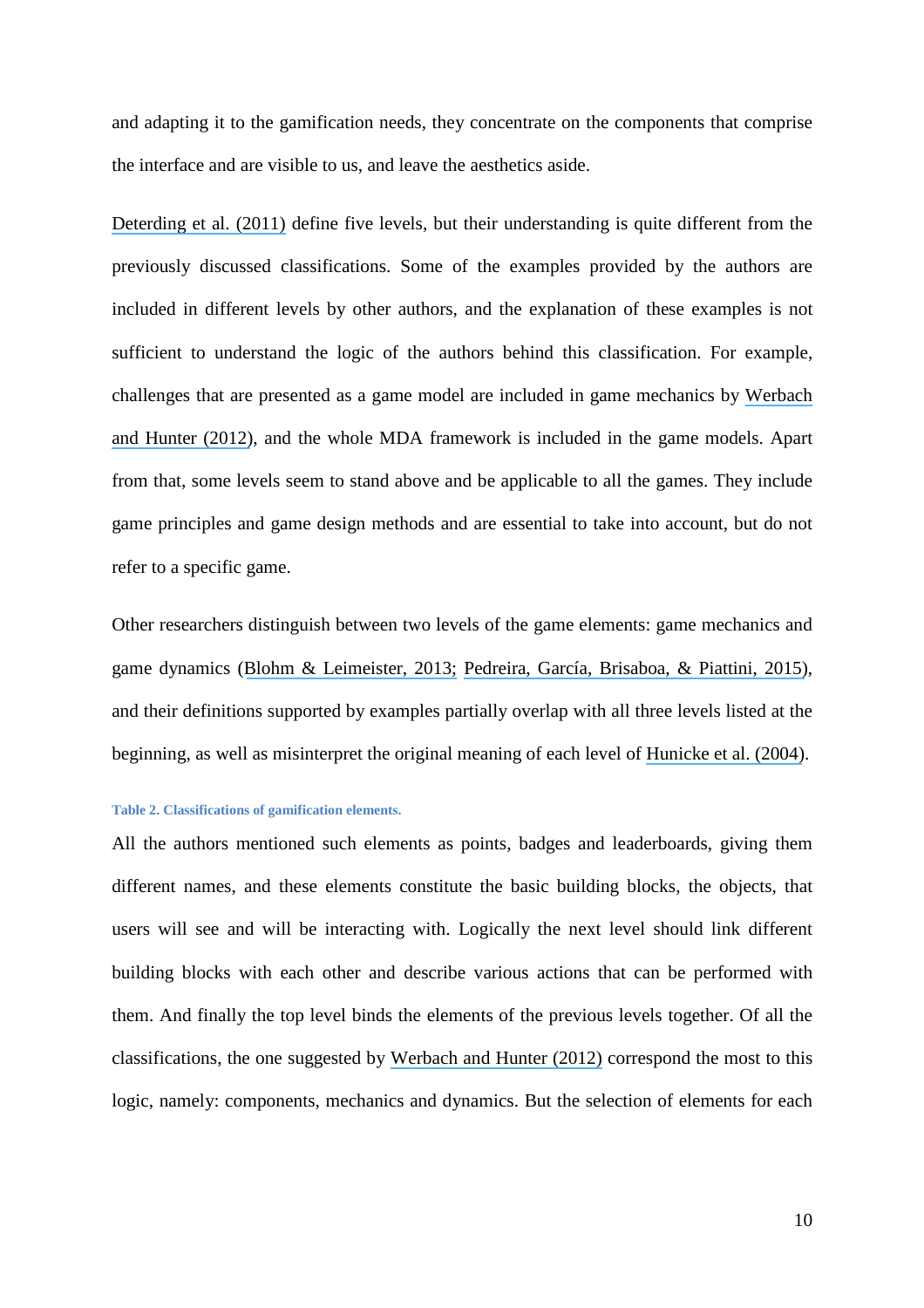level should be discussed further in detail, in order to be aligned with the logic described above.

The most listed elements of the gamification **components** are the badges, levels, leaderboards and points ([Blohm & Leimeister, 2013;](https://www.researchgate.net/publication/260988461_Gamification_Design_of_IT-Based_Enhancing_Services_for_Motivational_Support_and_Behavioral_Change?el=1_x_8&enrichId=rgreq-380b8548-380d-47fa-a847-5da2325a33cf&enrichSource=Y292ZXJQYWdlOzMwMTc5OTM1MDtBUzozNTc2NzI4MDYzMDU3OTNAMTQ2MjI4NzI1MDc4Mw==) [Deterding et al., 2011;](https://www.researchgate.net/publication/230854710_From_Game_Design_Elements_to_Gamefulness_Defining_Gamification?el=1_x_8&enrichId=rgreq-380b8548-380d-47fa-a847-5da2325a33cf&enrichSource=Y292ZXJQYWdlOzMwMTc5OTM1MDtBUzozNTc2NzI4MDYzMDU3OTNAMTQ2MjI4NzI1MDc4Mw==) [Werbach & Hunter, 2012;](https://www.researchgate.net/publication/273946893_For_the_Win_How_Game_Thinking_can_Revolutionize_your_Business?el=1_x_8&enrichId=rgreq-380b8548-380d-47fa-a847-5da2325a33cf&enrichSource=Y292ZXJQYWdlOzMwMTc5OTM1MDtBUzozNTc2NzI4MDYzMDU3OTNAMTQ2MjI4NzI1MDc4Mw==) Zicherman & Cunningham, 2011). They make up the basic elements and have a visual representation, and there is no debate about whether they should be assigned to a different category, therefore they do not require further discussion. Among other elements that correspond ideally to these requirements are avatars ([Blohm & Leimeister, 2013;](https://www.researchgate.net/publication/260988461_Gamification_Design_of_IT-Based_Enhancing_Services_for_Motivational_Support_and_Behavioral_Change?el=1_x_8&enrichId=rgreq-380b8548-380d-47fa-a847-5da2325a33cf&enrichSource=Y292ZXJQYWdlOzMwMTc5OTM1MDtBUzozNTc2NzI4MDYzMDU3OTNAMTQ2MjI4NzI1MDc4Mw==) [Werbach &](https://www.researchgate.net/publication/273946893_For_the_Win_How_Game_Thinking_can_Revolutionize_your_Business?el=1_x_8&enrichId=rgreq-380b8548-380d-47fa-a847-5da2325a33cf&enrichSource=Y292ZXJQYWdlOzMwMTc5OTM1MDtBUzozNTc2NzI4MDYzMDU3OTNAMTQ2MjI4NzI1MDc4Mw==) [Hunter, 2012](https://www.researchgate.net/publication/273946893_For_the_Win_How_Game_Thinking_can_Revolutionize_your_Business?el=1_x_8&enrichId=rgreq-380b8548-380d-47fa-a847-5da2325a33cf&enrichSource=Y292ZXJQYWdlOzMwMTc5OTM1MDtBUzozNTc2NzI4MDYzMDU3OTNAMTQ2MjI4NzI1MDc4Mw==)) and virtual goods ([Werbach & Hunter, 2012](https://www.researchgate.net/publication/273946893_For_the_Win_How_Game_Thinking_can_Revolutionize_your_Business?el=1_x_8&enrichId=rgreq-380b8548-380d-47fa-a847-5da2325a33cf&enrichSource=Y292ZXJQYWdlOzMwMTc5OTM1MDtBUzozNTc2NzI4MDYzMDU3OTNAMTQ2MjI4NzI1MDc4Mw==)). The latter is presented by [Blohm](https://www.researchgate.net/publication/260988461_Gamification_Design_of_IT-Based_Enhancing_Services_for_Motivational_Support_and_Behavioral_Change?el=1_x_8&enrichId=rgreq-380b8548-380d-47fa-a847-5da2325a33cf&enrichSource=Y292ZXJQYWdlOzMwMTc5OTM1MDtBUzozNTc2NzI4MDYzMDU3OTNAMTQ2MjI4NzI1MDc4Mw==) [and Leimeister \(2013\)](https://www.researchgate.net/publication/260988461_Gamification_Design_of_IT-Based_Enhancing_Services_for_Motivational_Support_and_Behavioral_Change?el=1_x_8&enrichId=rgreq-380b8548-380d-47fa-a847-5da2325a33cf&enrichSource=Y292ZXJQYWdlOzMwMTc5OTM1MDtBUzozNTc2NzI4MDYzMDU3OTNAMTQ2MjI4NzI1MDc4Mw==) in a variation of trophies and virtual trade, but trophies can be classified as a type of virtual goods and virtual trade is an abstract category, which consists of the virtual goods and transactions. Transactions are mechanics by nature and are suggested by Werbach and Hunter (2012) as an example of the second level.

Among other elements Werbach and Hunter (2012) suggest collections, social graphs and teams. Each of these elements can be visually represented; they are not overlapping with other elements and can potentially promote different types of mechanics in the system. [Blohm and Leimeister \(2013\)](https://www.researchgate.net/publication/260988461_Gamification_Design_of_IT-Based_Enhancing_Services_for_Motivational_Support_and_Behavioral_Change?el=1_x_8&enrichId=rgreq-380b8548-380d-47fa-a847-5da2325a33cf&enrichSource=Y292ZXJQYWdlOzMwMTc5OTM1MDtBUzozNTc2NzI4MDYzMDU3OTNAMTQ2MjI4NzI1MDc4Mw==) suggested ranks, which represent the status and could be visualised through badges, but could be an element of its own as well.

Other elements, suggested by the authors, were excluded from the list, for the following reasons. Gifting was listed in different levels by [Werbach & Hunter \(2012\)](https://www.researchgate.net/publication/273946893_For_the_Win_How_Game_Thinking_can_Revolutionize_your_Business?el=1_x_8&enrichId=rgreq-380b8548-380d-47fa-a847-5da2325a33cf&enrichSource=Y292ZXJQYWdlOzMwMTc5OTM1MDtBUzozNTc2NzI4MDYzMDU3OTNAMTQ2MjI4NzI1MDc4Mw==) and Zicherman & Cunningham (2011), and as it implies an action, it would be correct to assign it to the game mechanics. Similarly, content unlocking (Werbach & Hunter, 2012) is an action and therefore is included in mechanics, and could be seen as a form of gaining access to something. Boss fights and combat (Werbach & Hunter, 2012) are a form of competition and imply action as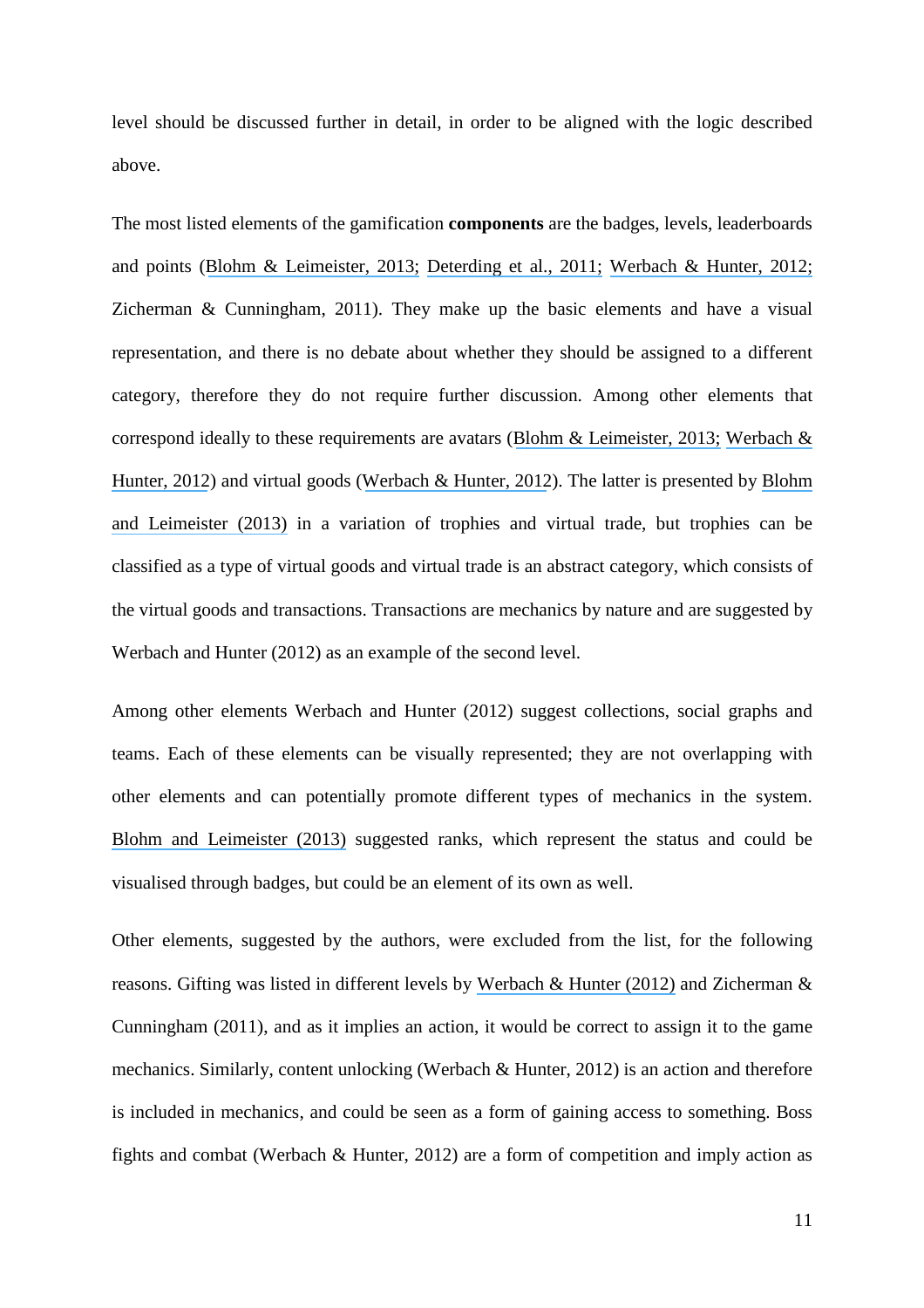well. Competition in turn has two meanings: it can be a contest as a form of a game as well as a form of behaviour of the users, desirable or not. Therefore this element of mechanics needs clarification. Achievements (Werbach & Hunter, 2012) are an abstract term, which might be represented in a form of levels, badges, ranks or virtual goods, and therefore are not included. Similarly, a virtual world ([Blohm & Leimeister, 2013](https://www.researchgate.net/publication/260988461_Gamification_Design_of_IT-Based_Enhancing_Services_for_Motivational_Support_and_Behavioral_Change?el=1_x_8&enrichId=rgreq-380b8548-380d-47fa-a847-5da2325a33cf&enrichSource=Y292ZXJQYWdlOzMwMTc5OTM1MDtBUzozNTc2NzI4MDYzMDU3OTNAMTQ2MjI4NzI1MDc4Mw==)) is an abstract category and very difficult to categorise, therefore it is excluded. Scoring system ([Blohm & Leimeister, 2013](https://www.researchgate.net/publication/260988461_Gamification_Design_of_IT-Based_Enhancing_Services_for_Motivational_Support_and_Behavioral_Change?el=1_x_8&enrichId=rgreq-380b8548-380d-47fa-a847-5da2325a33cf&enrichSource=Y292ZXJQYWdlOzMwMTc5OTM1MDtBUzozNTc2NzI4MDYzMDU3OTNAMTQ2MjI4NzI1MDc4Mw==)) is a form of rules, and the latter is an aspect many scholars discuss, but it is not included in any classification. The rules are not an action on their own, but they encourage and regulate actions, therefore they should be included in the mechanics category. Time pressure ([Blohm](https://www.researchgate.net/publication/260988461_Gamification_Design_of_IT-Based_Enhancing_Services_for_Motivational_Support_and_Behavioral_Change?el=1_x_8&enrichId=rgreq-380b8548-380d-47fa-a847-5da2325a33cf&enrichSource=Y292ZXJQYWdlOzMwMTc5OTM1MDtBUzozNTc2NzI4MDYzMDU3OTNAMTQ2MjI4NzI1MDc4Mw==) [& Leimeister, 2013](https://www.researchgate.net/publication/260988461_Gamification_Design_of_IT-Based_Enhancing_Services_for_Motivational_Support_and_Behavioral_Change?el=1_x_8&enrichId=rgreq-380b8548-380d-47fa-a847-5da2325a33cf&enrichSource=Y292ZXJQYWdlOzMwMTc5OTM1MDtBUzozNTc2NzI4MDYzMDU3OTNAMTQ2MjI4NzI1MDc4Mw==)) and limited resources ([Deterding et al., 2011](https://www.researchgate.net/publication/230854710_From_Game_Design_Elements_to_Gamefulness_Defining_Gamification?el=1_x_8&enrichId=rgreq-380b8548-380d-47fa-a847-5da2325a33cf&enrichSource=Y292ZXJQYWdlOzMwMTc5OTM1MDtBUzozNTc2NzI4MDYzMDU3OTNAMTQ2MjI4NzI1MDc4Mw==)) being a form of constrains have been listed on all three levels by different scholars, but constrains are a form of rules that generate a corresponding action in the system, therefore will not be listed separately. Documentation of behaviour ([Blohm & Leimeister, 2013](https://www.researchgate.net/publication/260988461_Gamification_Design_of_IT-Based_Enhancing_Services_for_Motivational_Support_and_Behavioral_Change?el=1_x_8&enrichId=rgreq-380b8548-380d-47fa-a847-5da2325a33cf&enrichSource=Y292ZXJQYWdlOzMwMTc5OTM1MDtBUzozNTc2NzI4MDYzMDU3OTNAMTQ2MjI4NzI1MDc4Mw==)) is a very specific type of action and it was not explained by the authors and not mentioned anywhere else, therefore it will be left aside. And finally, groups tasks ([Blohm & Leimeister, 2013](https://www.researchgate.net/publication/260988461_Gamification_Design_of_IT-Based_Enhancing_Services_for_Motivational_Support_and_Behavioral_Change?el=1_x_8&enrichId=rgreq-380b8548-380d-47fa-a847-5da2325a33cf&enrichSource=Y292ZXJQYWdlOzMwMTc5OTM1MDtBUzozNTc2NzI4MDYzMDU3OTNAMTQ2MjI4NzI1MDc4Mw==)) and quests (Blohm & Leimeister, 2013; Werbach & Hunter, 2012) are a type of a challenge. Challenge in turn was listed as game mechanics or as dynamics, and though it could be interpreted as a game dynamics of its own, completing the challenge is more likely to be seen as a part of a broader game, therefore should be classified as game mechanics.

The second level of the gamification elements classification – the **mechanics** - defines the interactions between the basic building blocks (Werbach & Hunter, 2012) and their effects on the users (Blohm & Leimeister, 2013), and, as derived from the name, it is connected to an action in one way or another. Some of the elements of mechanics were already discussed above; below is the revision of the remaining elements.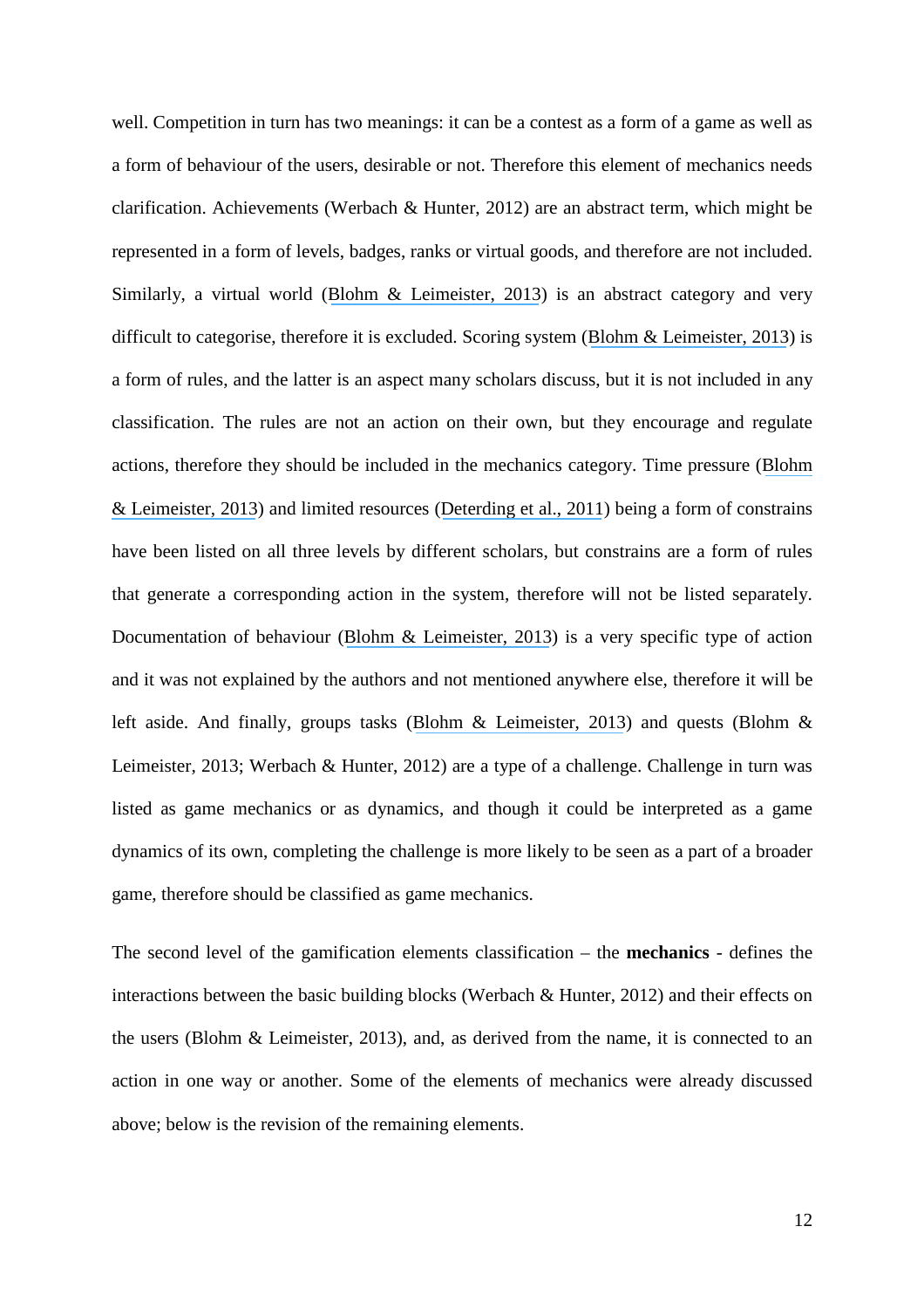Some of the elements are easy to recognise as a form of action, including collecting, flirtation, fame, hero being, gaining status (Zicherman & Cunningham, 2011), creating order or organizing, growing or developing (Blohm & Leimeister, 2013; Zicherman & Cunningham, 2011), collaboration or cooperation (Blohm & Leimeister, 2013; Werbach & Hunter, 2012), rewarding and feedback (Werbach & Hunter, 2012).

Surprise (Zicherman & Cunningham, 2011) or chance (Werbach & Hunter, 2012) is not an action, but rather an intervention in the system, therefore it should also be included. Recognition of achievements can be in the form of rewarding or fame / social endorsement, but does not bring added value on its own, therefore is not included. Exploration (Blohm & Leimeister, 2013) is similar to discovery ([Hunicke et al., 2004](https://www.researchgate.net/publication/228884866_MDA_A_Formal_Approach_to_Game_Design_and_Game_Research?el=1_x_8&enrichId=rgreq-380b8548-380d-47fa-a847-5da2325a33cf&enrichSource=Y292ZXJQYWdlOzMwMTc5OTM1MDtBUzozNTc2NzI4MDYzMDU3OTNAMTQ2MjI4NzI1MDc4Mw==)) or curiosity ([Deterding et al.,](https://www.researchgate.net/publication/230854710_From_Game_Design_Elements_to_Gamefulness_Defining_Gamification?el=1_x_8&enrichId=rgreq-380b8548-380d-47fa-a847-5da2325a33cf&enrichSource=Y292ZXJQYWdlOzMwMTc5OTM1MDtBUzozNTc2NzI4MDYzMDU3OTNAMTQ2MjI4NzI1MDc4Mw==) [2011](https://www.researchgate.net/publication/230854710_From_Game_Design_Elements_to_Gamefulness_Defining_Gamification?el=1_x_8&enrichId=rgreq-380b8548-380d-47fa-a847-5da2325a33cf&enrichSource=Y292ZXJQYWdlOzMwMTc5OTM1MDtBUzozNTc2NzI4MDYzMDU3OTNAMTQ2MjI4NzI1MDc4Mw==)), both of which were included in the third level for being too abstract to be immediately linked to mechanics elements, therefore it should be moved to the third level. Leading others in the way is interpreted by Zicherman and Cunningham (2011) as a cooperative challenge, and can be decomposed into cooperation and challenge, therefore can be excluded. The turns ([Deterding et al., 2011;](https://www.researchgate.net/publication/230854710_From_Game_Design_Elements_to_Gamefulness_Defining_Gamification?el=1_x_8&enrichId=rgreq-380b8548-380d-47fa-a847-5da2325a33cf&enrichSource=Y292ZXJQYWdlOzMwMTc5OTM1MDtBUzozNTc2NzI4MDYzMDU3OTNAMTQ2MjI4NzI1MDc4Mw==) Werbach & Hunter, 2012) and win states (Werbach & Hunter, 2012) are another form of rules, therefore they can be incorporated in this element.

Apart from that other researchers have suggested elements of gamification that were not mentioned in any framework, but are worth considering. In particular, [Vassileva \(2012\)](https://www.researchgate.net/publication/228517212_Motivating_participation_in_social_computing_applications_A_user_modeling_perspective?el=1_x_8&enrichId=rgreq-380b8548-380d-47fa-a847-5da2325a33cf&enrichSource=Y292ZXJQYWdlOzMwMTc5OTM1MDtBUzozNTc2NzI4MDYzMDU3OTNAMTQ2MjI4NzI1MDc4Mw==) discussed the effects of *interventions* on the users, which are used in persuasive applications, by which she means such events as reminders. Petersen and Ryu (2015) suggested *betting* as one of the way to predict the most innovative ideas. Both elements can influence the dynamics of the system as well; therefore can be added to the second level.

The top level of gamification elements – the **dynamics** - is the most difficult to review due to the variations in the interpretations of this level. For Werbach and Hunter (2012) they are the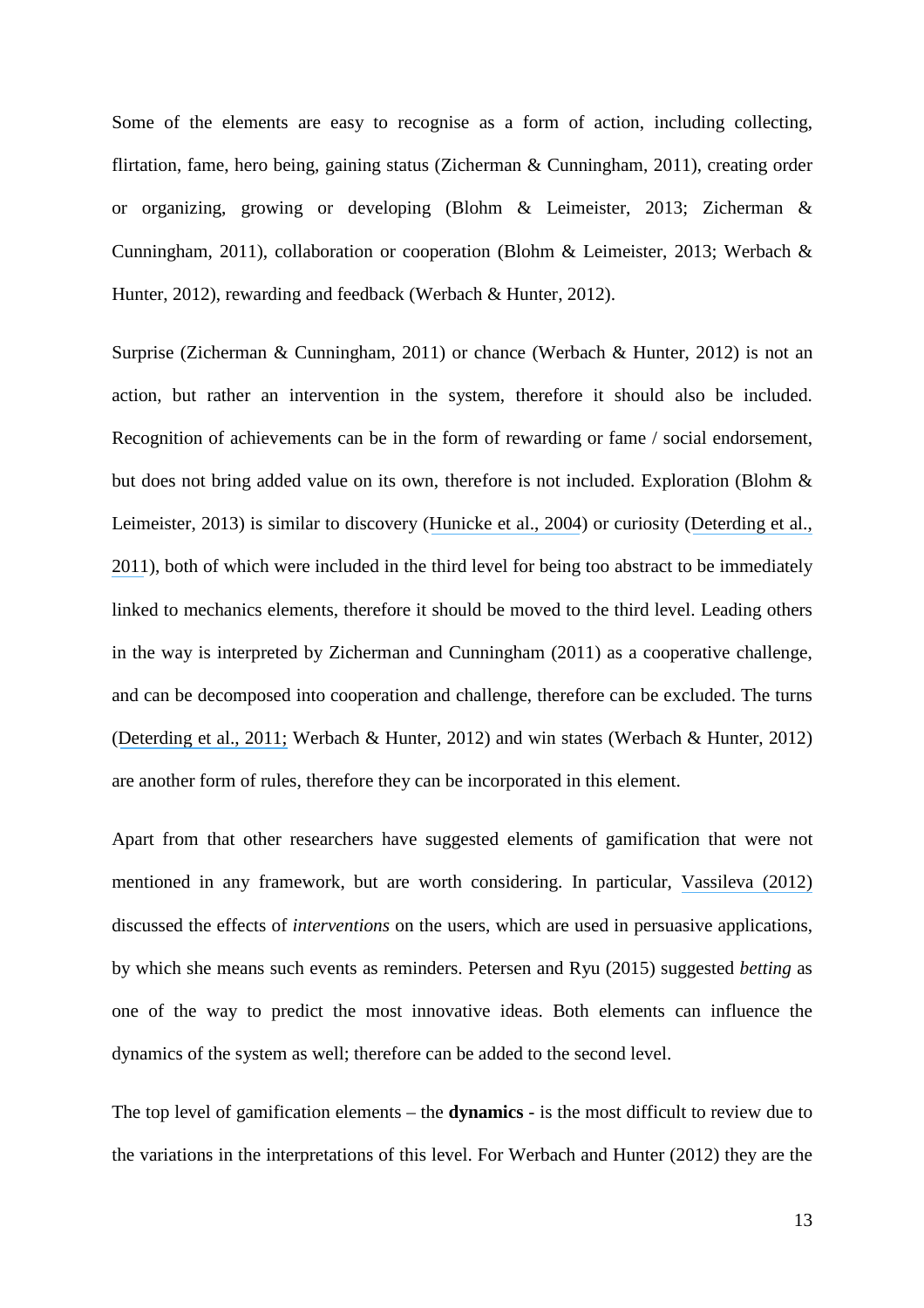aspects of the game that cannot be implemented and managed directly, for others they are the emotional responses of the users ([Hunicke et al., 2004;](https://www.researchgate.net/publication/228884866_MDA_A_Formal_Approach_to_Game_Design_and_Game_Research?el=1_x_8&enrichId=rgreq-380b8548-380d-47fa-a847-5da2325a33cf&enrichSource=Y292ZXJQYWdlOzMwMTc5OTM1MDtBUzozNTc2NzI4MDYzMDU3OTNAMTQ2MjI4NzI1MDc4Mw==) Zicherman & Cunningham, 2011), while for others they are conceptual models or patterns of game components and game experiences (Brathwaite & Schreiber, 2009; [Deterding et al., 2011](https://www.researchgate.net/publication/230854710_From_Game_Design_Elements_to_Gamefulness_Defining_Gamification?el=1_x_8&enrichId=rgreq-380b8548-380d-47fa-a847-5da2325a33cf&enrichSource=Y292ZXJQYWdlOzMwMTc5OTM1MDtBUzozNTc2NzI4MDYzMDU3OTNAMTQ2MjI4NzI1MDc4Mw==)). It is important to note that the second and partially the third interpretation come from a pure game design industry, while in the gamified systems that exist in a non-gaming contest it is as important to look at the models of behaviour and engagement that the creators are trying to encourage. Therefore it would be more appropriate to characterise this level as *conceptual models of game components and user engagement that cannot be managed directly.* 

The types of engagement that were listed by the authors on the third level are expression ([Hunicke et al., 2004](https://www.researchgate.net/publication/228884866_MDA_A_Formal_Approach_to_Game_Design_and_Game_Research?el=1_x_8&enrichId=rgreq-380b8548-380d-47fa-a847-5da2325a33cf&enrichSource=Y292ZXJQYWdlOzMwMTc5OTM1MDtBUzozNTc2NzI4MDYzMDU3OTNAMTQ2MjI4NzI1MDc4Mw==)), relationship / fellowship ([Hunicke et al., 2004;](https://www.researchgate.net/publication/228884866_MDA_A_Formal_Approach_to_Game_Design_and_Game_Research?el=1_x_8&enrichId=rgreq-380b8548-380d-47fa-a847-5da2325a33cf&enrichSource=Y292ZXJQYWdlOzMwMTc5OTM1MDtBUzozNTc2NzI4MDYzMDU3OTNAMTQ2MjI4NzI1MDc4Mw==) Werbach & Hunter, 2012) and discovery / curiosity ([Deterding et al., 2011;](https://www.researchgate.net/publication/230854710_From_Game_Design_Elements_to_Gamefulness_Defining_Gamification?el=1_x_8&enrichId=rgreq-380b8548-380d-47fa-a847-5da2325a33cf&enrichSource=Y292ZXJQYWdlOzMwMTc5OTM1MDtBUzozNTc2NzI4MDYzMDU3OTNAMTQ2MjI4NzI1MDc4Mw==) [Hunicke et al., 2004](https://www.researchgate.net/publication/228884866_MDA_A_Formal_Approach_to_Game_Design_and_Game_Research?el=1_x_8&enrichId=rgreq-380b8548-380d-47fa-a847-5da2325a33cf&enrichSource=Y292ZXJQYWdlOzMwMTc5OTM1MDtBUzozNTc2NzI4MDYzMDU3OTNAMTQ2MjI4NzI1MDc4Mw==)). These types resemble the types of social engagement of Kim (2012): express, collaborate and explore, in a framework that was developed to demonstrate a diversity of experiences that users might be willing to obtain in a gamified system. The fourth type, that was mentioned but not included in the classification of [Hunicke et al. \(2004\)](https://www.researchgate.net/publication/228884866_MDA_A_Formal_Approach_to_Game_Design_and_Game_Research?el=1_x_8&enrichId=rgreq-380b8548-380d-47fa-a847-5da2325a33cf&enrichSource=Y292ZXJQYWdlOzMwMTc5OTM1MDtBUzozNTc2NzI4MDYzMDU3OTNAMTQ2MjI4NzI1MDc4Mw==) is competition, which is the number one of the desired behaviours many companies want to cultivate in their employees. Both competition and collaboration were already included as elements of dynamics, but in a narrower interpretation. Competition could be substituted with contest and collaboration with teaming as more precise terms.

The four types could be interpreted as both conceptual models of the elements and types of user engagement. Other elements mentioned by the scholars are on the conceptual models of components side. They include the progression (Werbach & Hunter, 2012), the narrative ([Hunicke et al., 2004;](https://www.researchgate.net/publication/228884866_MDA_A_Formal_Approach_to_Game_Design_and_Game_Research?el=1_x_8&enrichId=rgreq-380b8548-380d-47fa-a847-5da2325a33cf&enrichSource=Y292ZXJQYWdlOzMwMTc5OTM1MDtBUzozNTc2NzI4MDYzMDU3OTNAMTQ2MjI4NzI1MDc4Mw==) Werbach & Hunter, 2012) and the fantasy ([Deterding et al., 2011;](https://www.researchgate.net/publication/230854710_From_Game_Design_Elements_to_Gamefulness_Defining_Gamification?el=1_x_8&enrichId=rgreq-380b8548-380d-47fa-a847-5da2325a33cf&enrichSource=Y292ZXJQYWdlOzMwMTc5OTM1MDtBUzozNTc2NzI4MDYzMDU3OTNAMTQ2MjI4NzI1MDc4Mw==) [Hunicke et al., 2004](https://www.researchgate.net/publication/228884866_MDA_A_Formal_Approach_to_Game_Design_and_Game_Research?el=1_x_8&enrichId=rgreq-380b8548-380d-47fa-a847-5da2325a33cf&enrichSource=Y292ZXJQYWdlOzMwMTc5OTM1MDtBUzozNTc2NzI4MDYzMDU3OTNAMTQ2MjI4NzI1MDc4Mw==)). The last two elements, though different, are more difficult to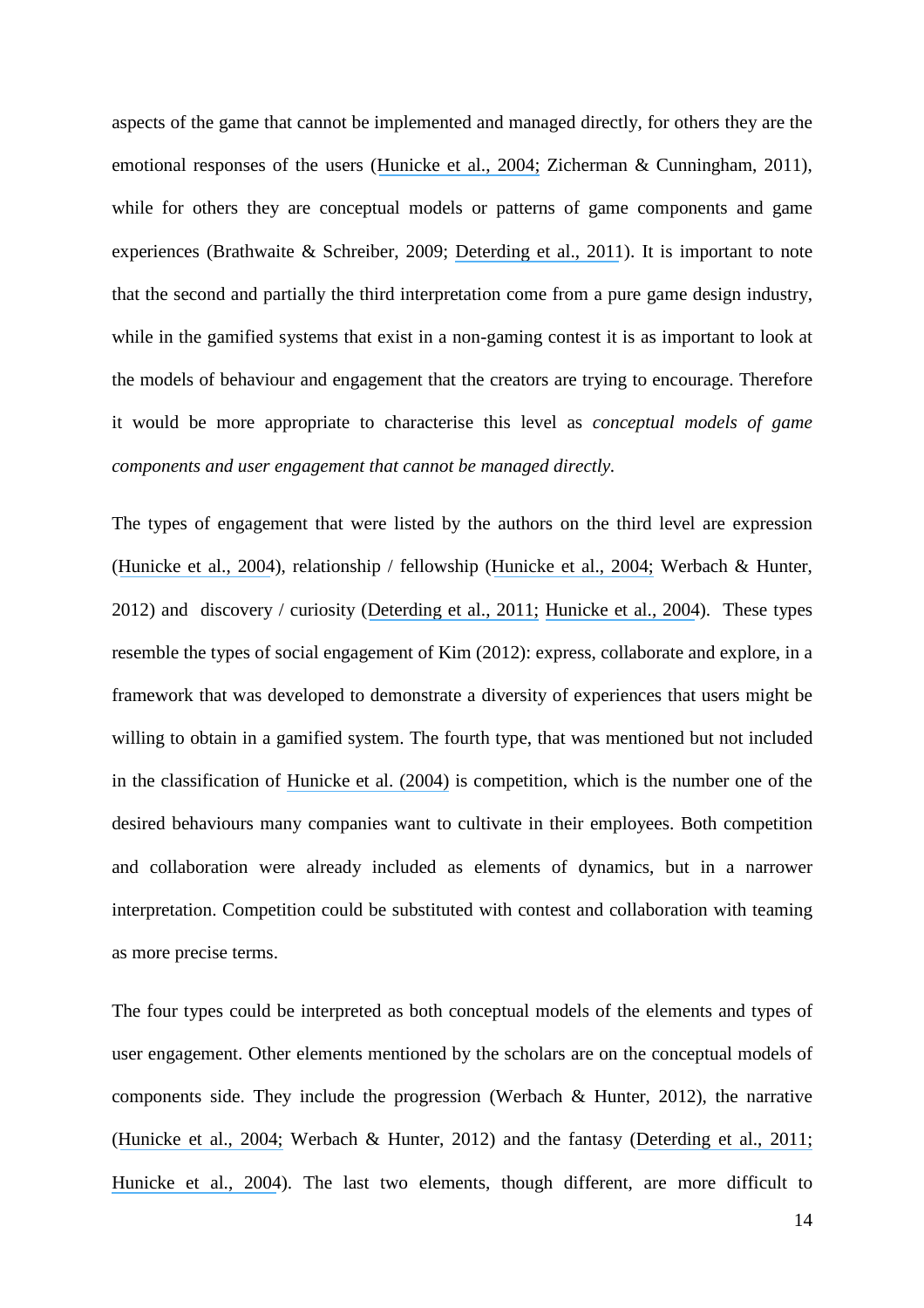distinguish between each other in a non-game contest; therefore they will be merged under the term "narrative".

The sensation and submission type games (Hunicke et al., 2004) are of a pleasure or hobby nature, and though they are important to consider for the classification of the video games, they might be irrelevant for a non-game contest, especially in a corporate use, therefore they are excluded from the list. The emotions refer to the feelings that the system intends to cause, such as competitiveness or curiosity (Werbach & Hunter, 2012), but these categories have already been covered by the types of engagement, therefore this element is redundant. And finally, game design atoms (Deterding et al., 2011) were not provided with any explanation, and it is assumed that they refer to the gamification elements in general, therefore they can be excluded.

The resulting list of elements is provided in Table 3, followed by the description of each element.

#### **Table 3. Gamification elements.**

The list of elements provided above is not exhaustive and is based on the examples found in the literature. There might as well be other examples that could be added to this list. But creating an exhaustive list was not the purpose of this section. The reader was rather invited to take a look at various classifications and was offered an interpretation of this variety, developed by the authors of this paper. The following section of this paper will present the ways in which some of these elements are successfully used in a corporate environment of a company that is featured in the Fortune magazine every year as one of the best companies to work with.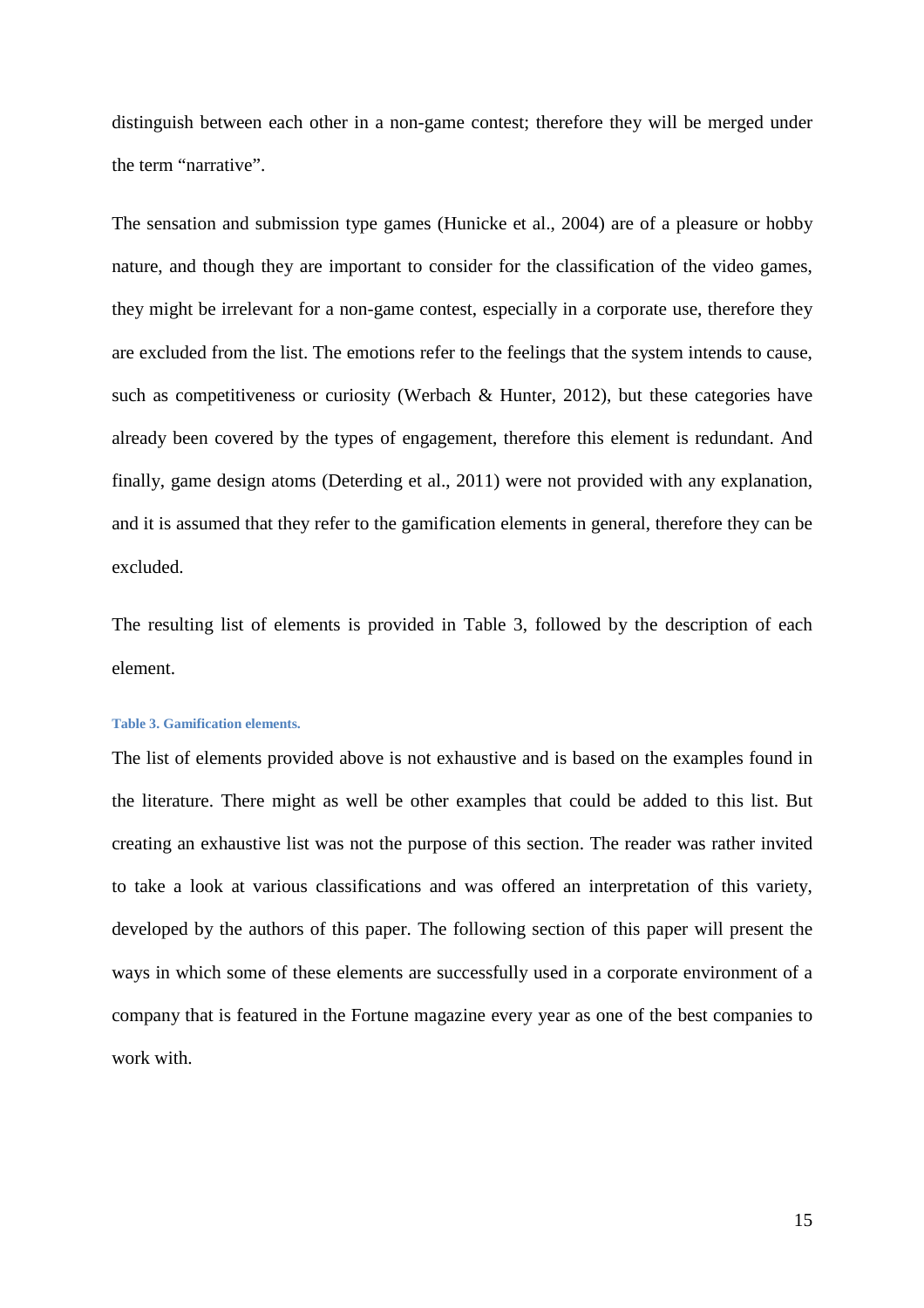## **Case study: Zappos**

Zappos is an online shoes and accessories shop operating in the U.S., established in 1999 and acquired by Amazon in 2009. The company is famous for its customer-oriented service, for example, special return shipping assistance, surprise free upgrades to overnight shipping and "Ask Zappos" service that promises to find a pair of shoes matching the photo that was sent by the customer, and to do it within 24 hours. But what this company is mostly famous for is its fun-oriented corporate culture. In 2009 Zappos featured in Fortune's Top 100 companies to work for and never left the list ever since. This fact made it an interesting case for the purpose of this research, as this company seems to be the right place to search for meaningful examples of implementing game elements in the corporate environment and potentially in KM in particular.

The research framework is designed as a qualitative exploratory case study research based on the analysis of primary data collected in the form of semi-structured interviews, and secondary data from the blog ZapposInsight (ZapposInsights, 2015) that intends to give examples and provide insights from the employees of Zappos about their everyday work. The analysis is drawn from 5 semi-structured interviews and 80 blog posts and is based on Gioia (2004) method of drawing "first order" themes based on the interviewee's perspective and interpreting them through the "second order" themes from the author's perspective, emerging from the conversation, and generating new insights ([Gioia, 2004;](https://www.researchgate.net/publication/284933613_A_renaissance_self_Prompting_personal_and_professional_revitalization?el=1_x_8&enrichId=rgreq-380b8548-380d-47fa-a847-5da2325a33cf&enrichSource=Y292ZXJQYWdlOzMwMTc5OTM1MDtBUzozNTc2NzI4MDYzMDU3OTNAMTQ2MjI4NzI1MDc4Mw==) [Langley & Abdallah, 2011](https://www.researchgate.net/publication/255702775_Templates_and_Turns_in_Qualitative_Studies_of_Strategy_and_Management?el=1_x_8&enrichId=rgreq-380b8548-380d-47fa-a847-5da2325a33cf&enrichSource=Y292ZXJQYWdlOzMwMTc5OTM1MDtBUzozNTc2NzI4MDYzMDU3OTNAMTQ2MjI4NzI1MDc4Mw==)).

Zappos does not use the term 'gamification' to describe various work practices, but throughout the interviews it was possible to find quite a lot of examples of game elements that are integrated in the work. The summary of the results is presented in Table 4, supported by some of the quotes from the interviews. Some of the most used elements are badges, points and the mechanics of rewarding. Among others the company uses gifting, surprises,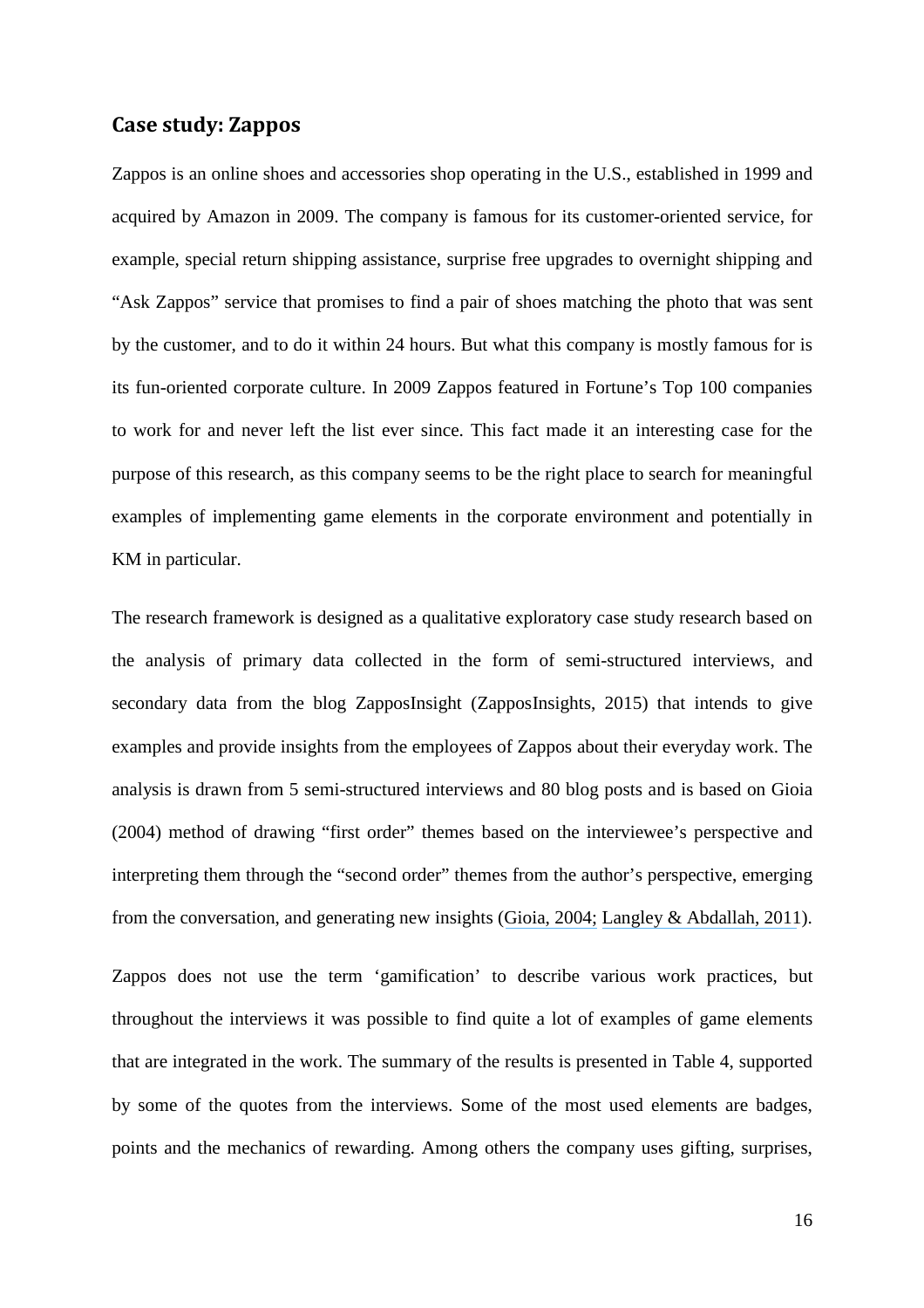contests and quests, teams (groups), interventions and visualisations. This section will describe the use of each of these elements in the company in more details.

#### **Table 4. The summary of results.**

The *badges* can take four forms: experience, skills, fun and Krunky (core values) badges. Experience badges are the most difficult to obtain and represent a set of skills and competences that give a person a status of expert in a particular area of work. This system is not fully implemented yet, and after it is, each badge will be linked to the compensation of an employee. Skill badges can be obtained after completing a training and passing a test, and are more likely to represent a set of theoretical knowledge that an employee learnt. Fun badges can be created by anyone and granted to anyone, and are mainly used for fun or to acknowledge someone for something in an unusual way. And finally. Krunky badges are avatars that visualise which of the ten core values an employee represents the most based on the yearly peer-evaluation.

*Points* consist of power points, that demonstrate the performance of each member of the customer loyalty team, e.g. they accumulate faster during the busy times, encouraging employees to help their colleagues during that priod; people points, that represent time that can be distributed among different departments and projects, and are equivalent to percentage; and finally, Zollars which, being an internal currency, are mainly earned for education related activities, but can be given to anyone for anything, and can be spent in an internal shop or donated to a charity.

*Rewarding* is given a very high importance in Zappos and exists in a variety of forms. The most widespread reward is a co-worker \$50 bonus, which can be given to anyone by anyone once a month, as long as the reason is linked to one of the core values. All the bonus awards enter a competition for a Hero Award, which is selected by a committee for the most

17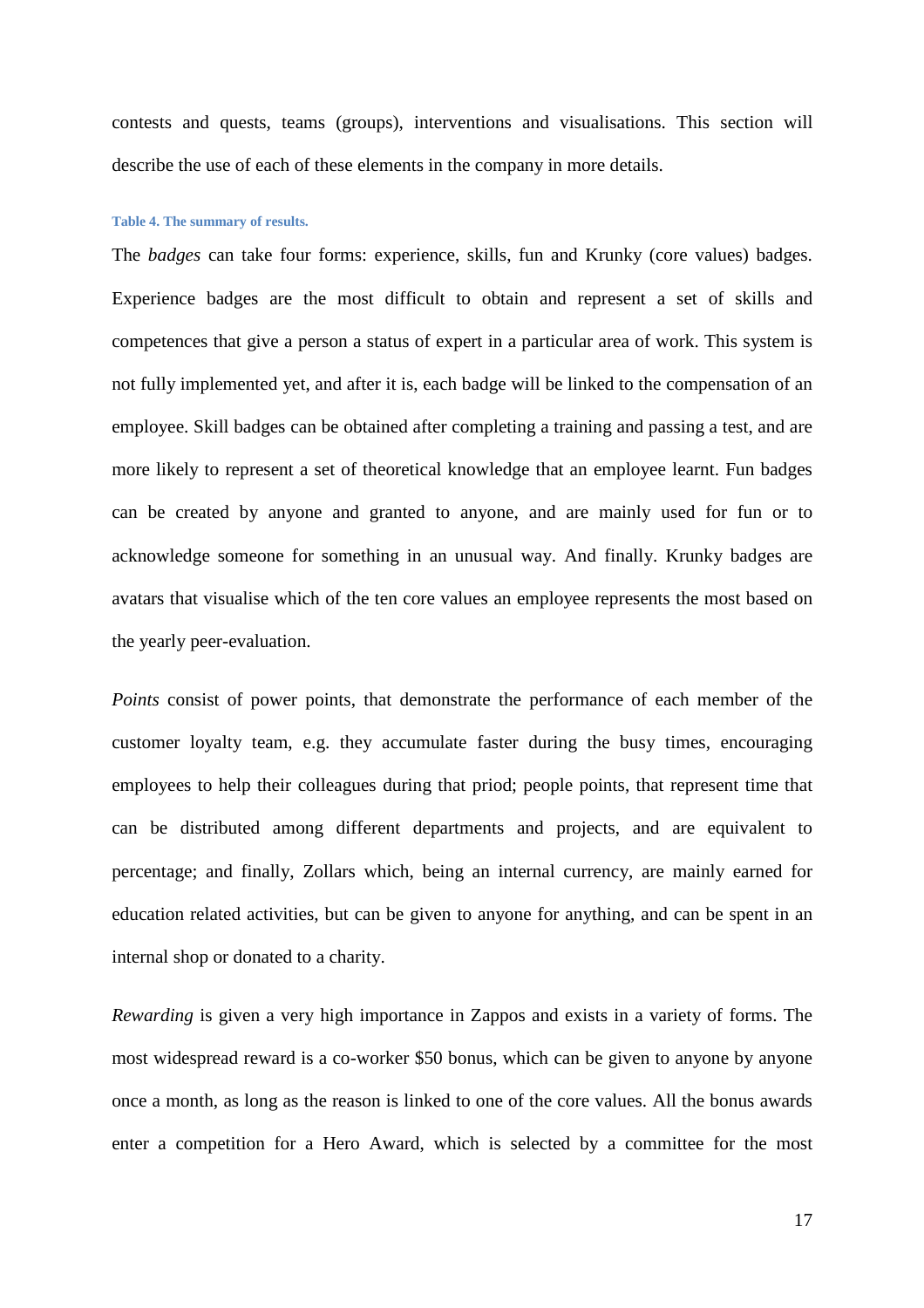outstanding contribution. Employees can be also nominated by their peers for a WOW parking – a free one week office parking, or they can reward each other with Zollars, as was mentioned before. Some departments have their own rituals, e.g. Tech department passes on a Mystical egg from the most outstanding worker of the month to his successor, who is supposed to add some decoration to the egg.

Among other mechanics the company uses *gifting* in a form of WISHEZ program, where any employee can leave a wish and others can try to grant it, e.g. baby-sitting or helping to paint a house. If the wishes are more demanding, then a team of magic fairies steps in and tries to find ways to grant this wish. And along with gifts come surprises, when the gifts are delivered in an unexpected manner.

The company also uses the mechanics of *contests* and *quests*. The contests are mainly used to select best ideas and are conducted in the form of an event, e.g. Hackathon for tech department, where anyone can pitch their ideas and others can vote for them. The quests mainly have a fun element in them, for example a theme or a costume party, or a New Hire Scavenger Hunt, when new employees have to take photos in different parts of the office campus or in Las Vegas downtown. But it could also be a call for help in a charity event, such as Thanksgiving dinner for homeless, and this particular quest contains some elements of hero acting in it.

The company also uses some forms of *intervention*, e.g. FaceMail, a game that asks a recipient to recognise a random employee and tell how well s(he) knows them.

And finally, all the departments and project teams are turned into *groups* or circles that are located within each other in a big circle, which represents the company and visualises all the connections between different departments and projects. This way of arranging activities is similar to Google Plus Circles, but the employees think that this idea came to Zappos first.

18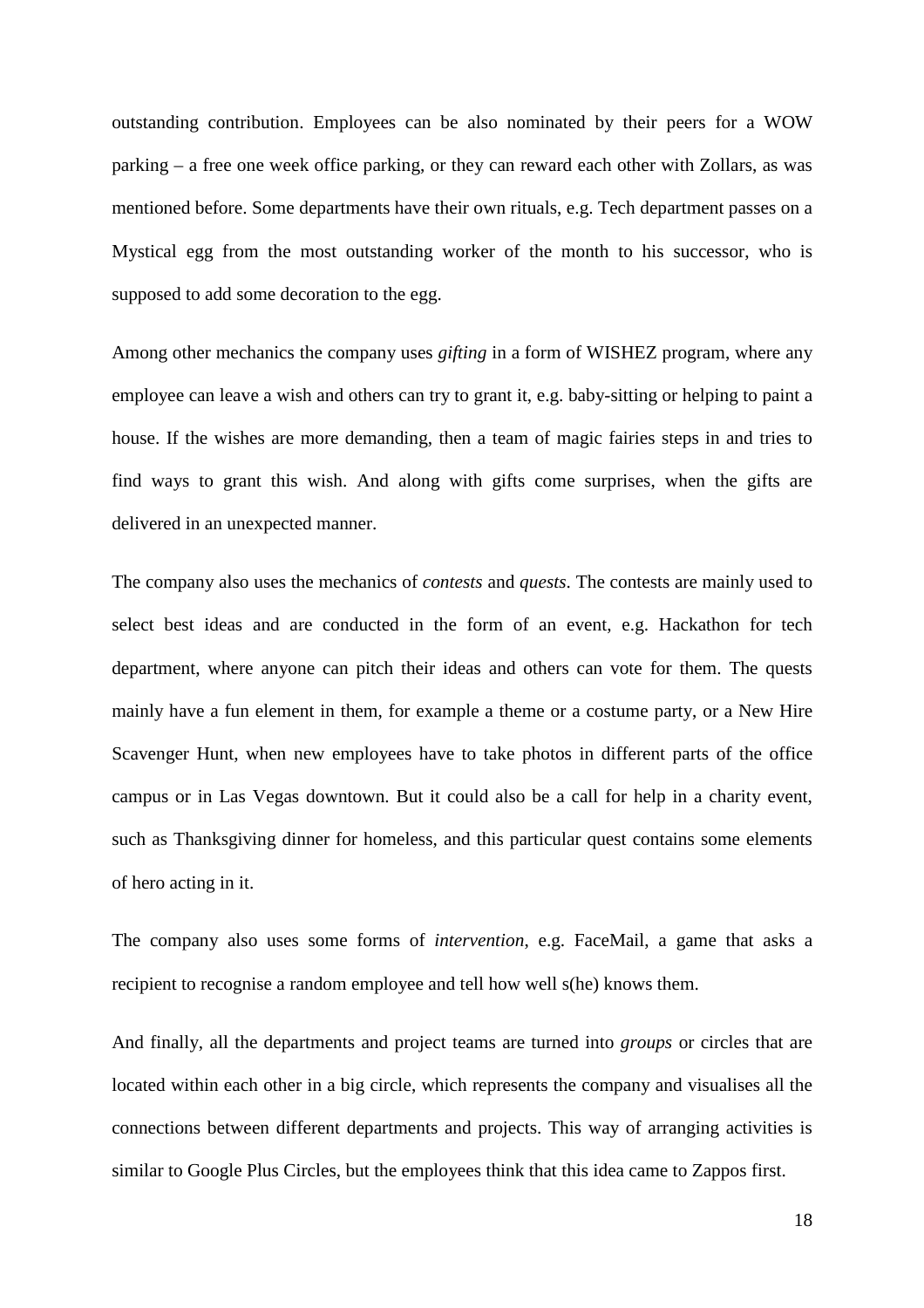In this section we gave a brief overview of gamification examples that were found in Zappos; and we believe to have shown that it is an exciting and fun company. However, this is not only about fun: Zappos is also a very successful company. In the following section we try to make sense of these examples specifically in relation to KM.

## **Discussion**

Most of the gamification examples that were found in Zappos aim to establish better connections and give employees more chances to interact with each other and acknowledge the contribution of each other. But to understand better the ways in which gamification impacts the employees, we need to look first at who the knowledge workers are and what types of knowledge workers can be found. The rest of this section will review different classifications of knowledge workers and discuss the potential connections between these roles and gamification, as well as describe the types of knowledge workers that were found in Zappos, and discuss examples of gamification that were found in the company and that support the suggestions that were expressed in the first part.

There is no agreement on the definition of knowledge workers in the literature, but there is a common understanding, that they deal with relatively unstructured ([Scarbrough, 1999](https://www.researchgate.net/publication/247497411_Knowledge_as_Work_Conflicts_in_the_Management_of_Knowledge_Workers?el=1_x_8&enrichId=rgreq-380b8548-380d-47fa-a847-5da2325a33cf&enrichSource=Y292ZXJQYWdlOzMwMTc5OTM1MDtBUzozNTc2NzI4MDYzMDU3OTNAMTQ2MjI4NzI1MDc4Mw==)) or non-routine problems ([Reinhardt, Schmidt, Sloep, & Drachsler, 2011](https://www.researchgate.net/publication/216015967_Knowledge_Worker_Roles_and_Actions-Results_of_Two_Empirical_Studies?el=1_x_8&enrichId=rgreq-380b8548-380d-47fa-a847-5da2325a33cf&enrichSource=Y292ZXJQYWdlOzMwMTc5OTM1MDtBUzozNTc2NzI4MDYzMDU3OTNAMTQ2MjI4NzI1MDc4Mw==)), that might require symbolic-analytical skills ([Reich, 1991](https://www.researchgate.net/publication/238678654_The_Work_of_Nations_Preparing_Ourselves_For_21st_Century_Capitalism?el=1_x_8&enrichId=rgreq-380b8548-380d-47fa-a847-5da2325a33cf&enrichSource=Y292ZXJQYWdlOzMwMTc5OTM1MDtBUzozNTc2NzI4MDYzMDU3OTNAMTQ2MjI4NzI1MDc4Mw==)). In other words, they think for a living ([Davenport,](https://www.researchgate.net/publication/248078273_Thinking_for_A_Living_How_to_Get_Better_Performance_and_Results_from_Knowledge_Workers?el=1_x_8&enrichId=rgreq-380b8548-380d-47fa-a847-5da2325a33cf&enrichSource=Y292ZXJQYWdlOzMwMTc5OTM1MDtBUzozNTc2NzI4MDYzMDU3OTNAMTQ2MjI4NzI1MDc4Mw==) [2005](https://www.researchgate.net/publication/248078273_Thinking_for_A_Living_How_to_Get_Better_Performance_and_Results_from_Knowledge_Workers?el=1_x_8&enrichId=rgreq-380b8548-380d-47fa-a847-5da2325a33cf&enrichSource=Y292ZXJQYWdlOzMwMTc5OTM1MDtBUzozNTc2NzI4MDYzMDU3OTNAMTQ2MjI4NzI1MDc4Mw==)). Though Davenport acknowledges that this category includes manual skilful workers, such as plumbers, he focuses mainly on those whose primary task is to manipulate the knowledge and information. And the latter definition that shadows the skilful workers dominates in the KM research and outside it.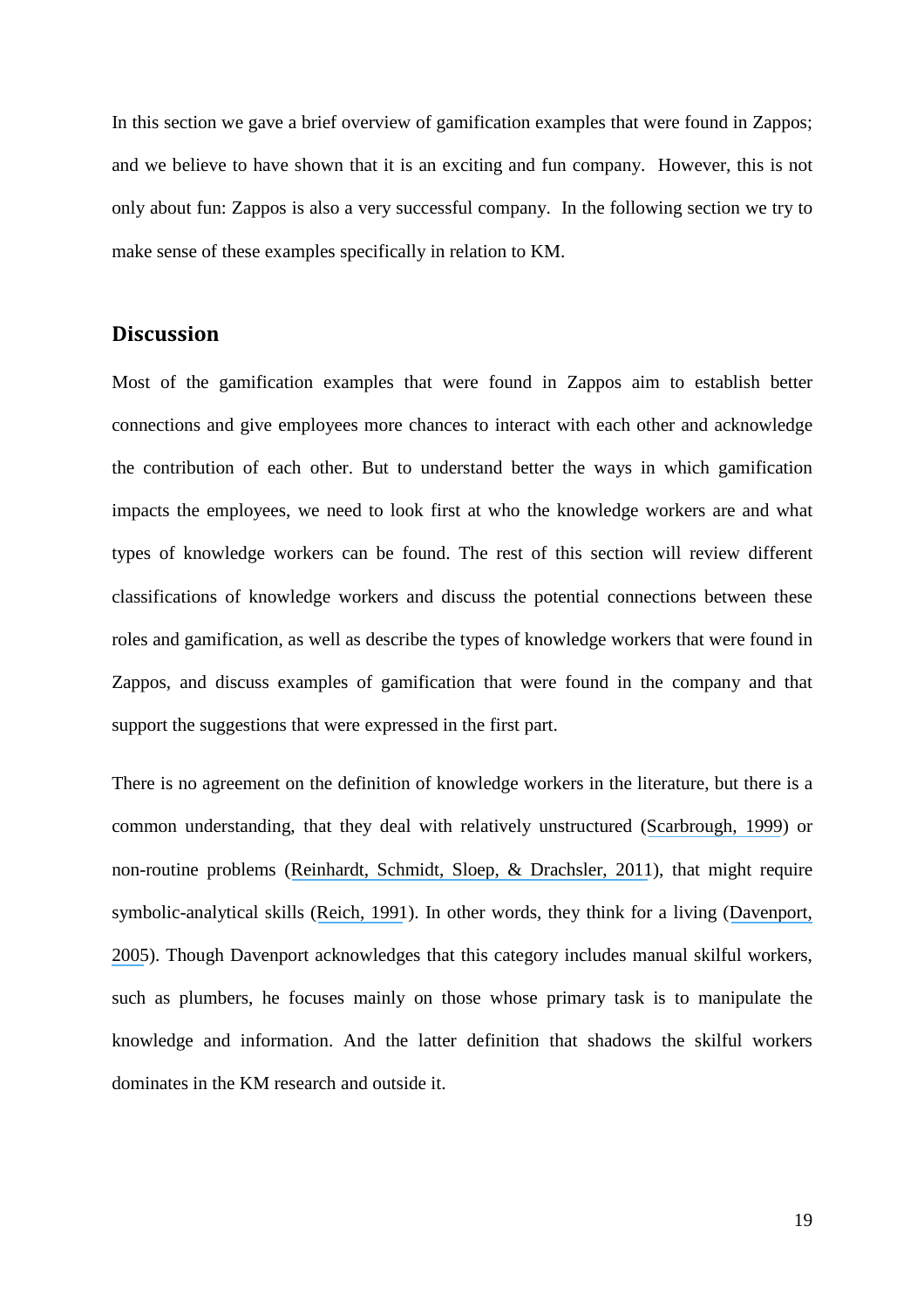Knowledge workers are different by the nature of their interactions with each other, and by the essence of their work, and categorising them helps the organisation to understand how their work can be evaluated or improved and how they can be managed, if they can.

Davenport (2005) characterised the workers based on the level of collaboration they are involved in and the level of complexity of their work, which he defined as the level of judgement and interpretation needed to complete the work. The four groups of knowledge workers are: transactional workers (e.g. call centres), integration workers (e.g. software developers), expert workers (e.g. medical practitioners), and collaboration workers (e.g. investment banks). Different groups require different levels of collaboration support, and a level of standardisation of their work is possible to a certain extent. On the other hand, transactional and expert workers could benefit from collaboration no less than the other two groups. The nature of their work is more individual-activities oriented and can create isolation; therefore more active actions need to be taken in order to help them overcome this isolation. And gamification contains a number of mechanics that encourage collaboration, for example, gifting, rewarding, providing feedback, rating or teaming, therefore it could become that active component that creates collaboration.

With regards to this framework, Zappos employees mostly belong to the first group – transactional workers. This group of workers has indeed less need for collaboration naturally, but they could benefit from it as much as more collaboration-oriented types of workers. The company understands that and is actively creating collaborative dynamics through using the mechanics of peer-to-peer rewarding, gifting or rating through FaceMail game.

[McIver et al. \(2013\)](https://www.researchgate.net/publication/259571321_Understanding_Work_and_Knowledge_Management_from_a_Knowledge-in-Practice_Perspective?el=1_x_8&enrichId=rgreq-380b8548-380d-47fa-a847-5da2325a33cf&enrichSource=Y292ZXJQYWdlOzMwMTc5OTM1MDtBUzozNTc2NzI4MDYzMDU3OTNAMTQ2MjI4NzI1MDc4Mw==) looked at the knowledge in practice for the organisational workers from the perspective of the knowledge tacitness and learnability, where learnability is defined by the amount of time and effort required to absorb the knowledge. The enacted information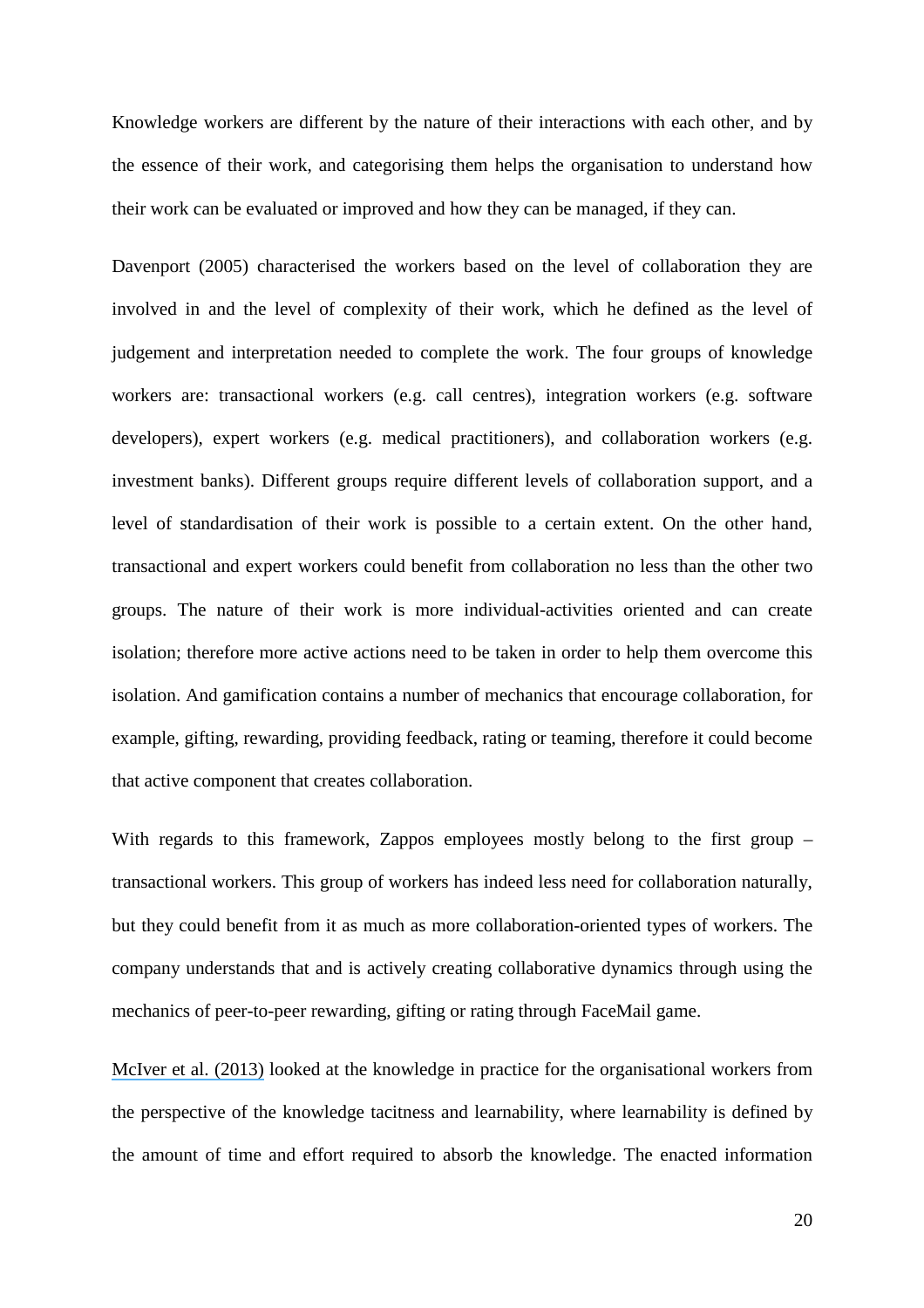category includes relatively easy to learn structured knowledge and could describe the work in call centres, while the accumulated information category consists of a similar structure of information, but requires a much more demanding learning process, a good example of which would be the work of an engineer. Both apprenticeship and talent & learning know-how consist of highly tacit knowledge, but the former category knowledge can be learnt through the apprenticeship (social worker), while the latter category is very difficult to transfer (artist). This classification covers a broader range of workers, including knowledge workers as well as the manual ones, and the authors partially relate it to the level of standardisation that can be applied to the particular work. Gamification-wise it is hard to give any general advice with regards to the framework, instead this paper will relate Zappos employees to a certain category and present the approach that the company pursued to support their work.

Zappos employees could be classified mostly as enacted information category workers, and this category overlaps with the transactional workers of Davenport, though it is reviewed through different parameters. But the company is more likely to see its employees leaning towards apprenticeship category, and there are several reasons to believe that. For example, the customer loyalty team does not have any script to answer the calls, they are encouraged to be creative with customers and establish a personal connection, and they have a great degree of freedom to do so. Apart from that, various departments run "Shadow sessions" (following another person at work for several hours) in addition to or instead of the trainings in order to learn about the work of others. Employees can also become a Z'apprentice (Zappos apprentice) for six months in a different role in order to learn new skills.

This degree of flexibility is supported by several gamification elements. Since the departments and projects have been replaced by circles (groups), it became much easier for employees to belong to several communities. And the system of people points helps to formalise it by distributing the points between the circles an employee wants to be a part of.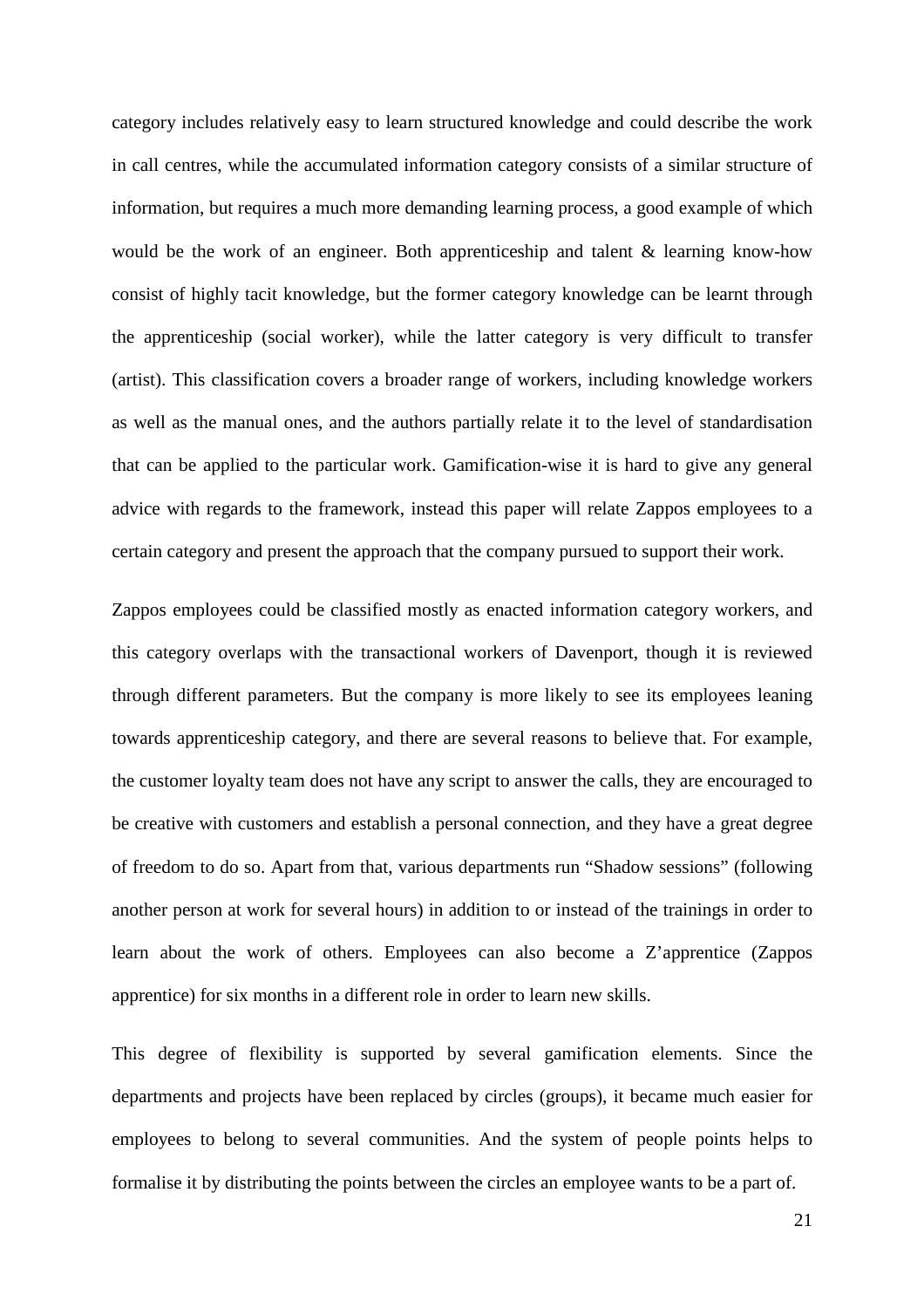*"Circle structure has allowed people to follow their passions on side projects…"* 

Apart from that the company organises various ideas competitions which allow them to both participate in someone else's project and pursue their own ideas.

 *"The Zprize was a great example of a company-wide competition… The team who ended up winning the mock commercial was then in charge of helping create a national Zappos TV advertisement… Hackathon (ideas competition) was primarily for our Technical employees who spend a lot of their time maintaining and fixing our ecommerce infrastructure. This could give them a chance to be creative and let loose so to speak."* 

This way we see that gamification was used as a tool to change the nature of work of the knowledge workers in the company from a boring routine towards being more creative.

[Davenport and Prusak \(1998\)](https://www.researchgate.net/publication/229099904_Working_With_Knowledge_How_Organizations_Manage_What_They_Know?el=1_x_8&enrichId=rgreq-380b8548-380d-47fa-a847-5da2325a33cf&enrichSource=Y292ZXJQYWdlOzMwMTc5OTM1MDtBUzozNTc2NzI4MDYzMDU3OTNAMTQ2MjI4NzI1MDc4Mw==) look at the types of the knowledge workers from the perspective of their involvement in the knowing processes, and define two main roles: the *knower* and knowledge *seeker*. These roles are idealistic, and in reality most of the times the knowledge workers will share both of them. The interaction between the roles can be seen as an act of knowledge exchange, and takes place only if both parties know about the existence of each other. In all the other cases a third role becomes crucial for the successful transaction to be complete – *the connector* (Davenport and Prusak (1998) call it a broker). Connectors have an imaginary knowledge map in their heads; they are curious about different areas of expertise in different parts of organisation and are capable of directing the knowledge seekers. This role can be assigned formally (a librarian) or evolve informally due to the natural curiosity and communication skills. These knowledge workers are very often underestimated in the organisations; they are often viewed as gossipmongers and time wasters.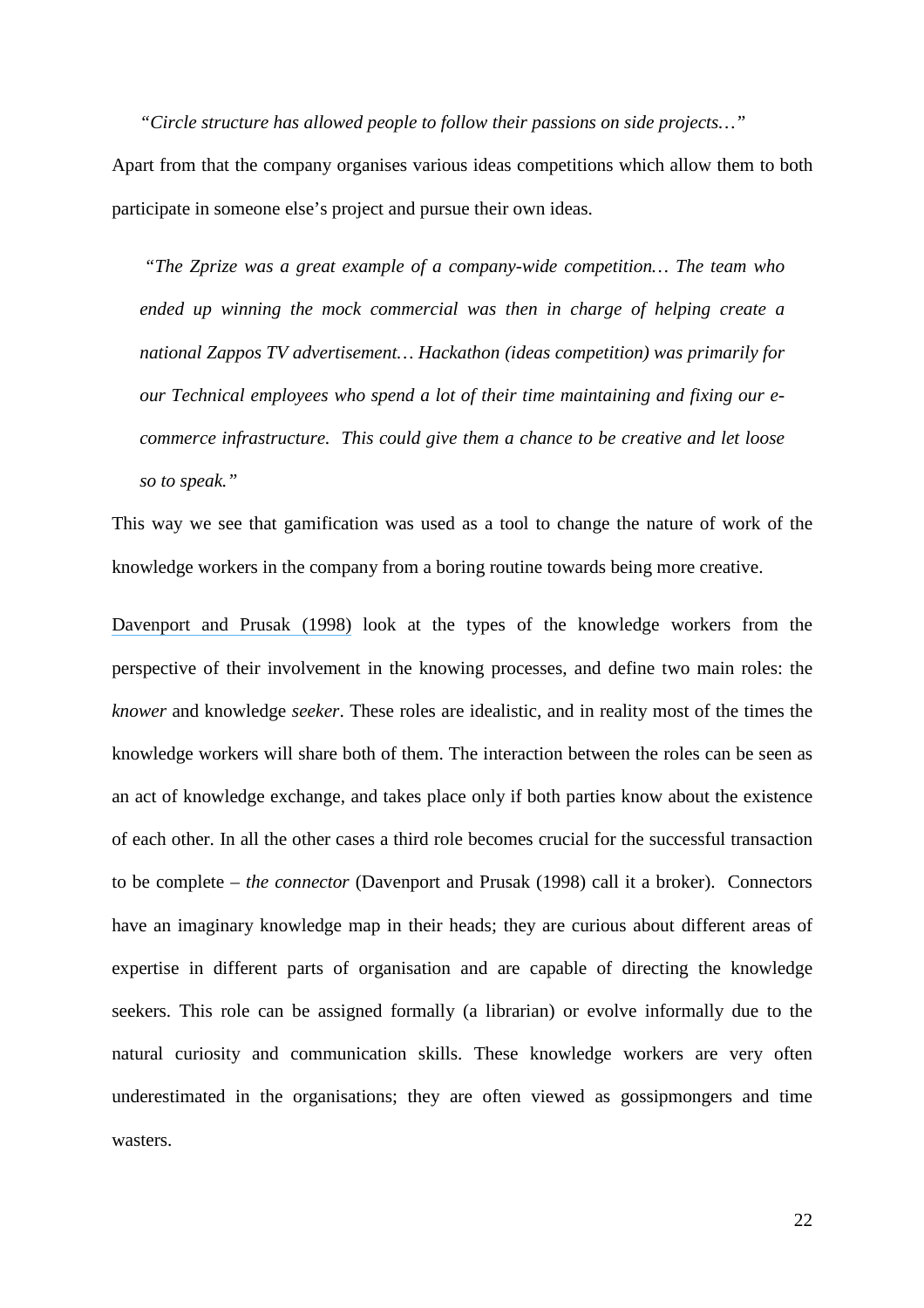But finding the source of knowledge and connecting both parties is not always enough. Knowledge sharing related problems were discussed within the knowing processes section and will be covered in more details in the next chapter. A dedicated knowledge worker role is required to address these problems – *knowledge manager* ([Davenport & Prusak, 1998](https://www.researchgate.net/publication/229099904_Working_With_Knowledge_How_Organizations_Manage_What_They_Know?el=1_x_8&enrichId=rgreq-380b8548-380d-47fa-a847-5da2325a33cf&enrichSource=Y292ZXJQYWdlOzMwMTc5OTM1MDtBUzozNTc2NzI4MDYzMDU3OTNAMTQ2MjI4NzI1MDc4Mw==))*.*  Knowing processes are often more sophisticated than a simple transaction, e.g. the processes inside the communities of practice, and therefore the responsibilities of the knowledge manager are much broader and include creating and promoting a knowledge sharing culture within the organisation, advocating KM initiatives, influencing the development of the company's vision and developing incentives to stimulate knowledge sharing. In some companies this role is dedicated to a specific person, such as the Leader of KM in ConocoPhillips, who works with different departments on developing and implementing KM initiatives with them ([Grant, 2013](https://www.researchgate.net/publication/282189754_The_development_of_knowledge_management_in_the_oil_and_gas_industry?el=1_x_8&enrichId=rgreq-380b8548-380d-47fa-a847-5da2325a33cf&enrichSource=Y292ZXJQYWdlOzMwMTc5OTM1MDtBUzozNTc2NzI4MDYzMDU3OTNAMTQ2MjI4NzI1MDc4Mw==)). In other companies with more informal structure the knowledge workers share the responsibilities of the knowledge manager and organise themselves.

Wenger et al. (2009) introduce a fifth role – *technology steward*, which can be a partial responsibility of a knowledge manager if he obtains the required competence, or it can be a shared responsibility of other knowledge workers with more advanced knowledge of technology relatively to the others.

If the activities of knowledge workers are exposed to gamification, the primary purpose of the knowledge worker types, as we understand them now, might change. Of the roles discussed above, the knowers and the seekers will stay the primary types, though can rarely be find in their pure form, whereas other types will change to various degrees. For example, when the knowers become better visible, the connectors are not needed anymore to identify them. The connectors become more visible as well, if their connections are visualised, and therefore they could play a role of initiator of a new connection.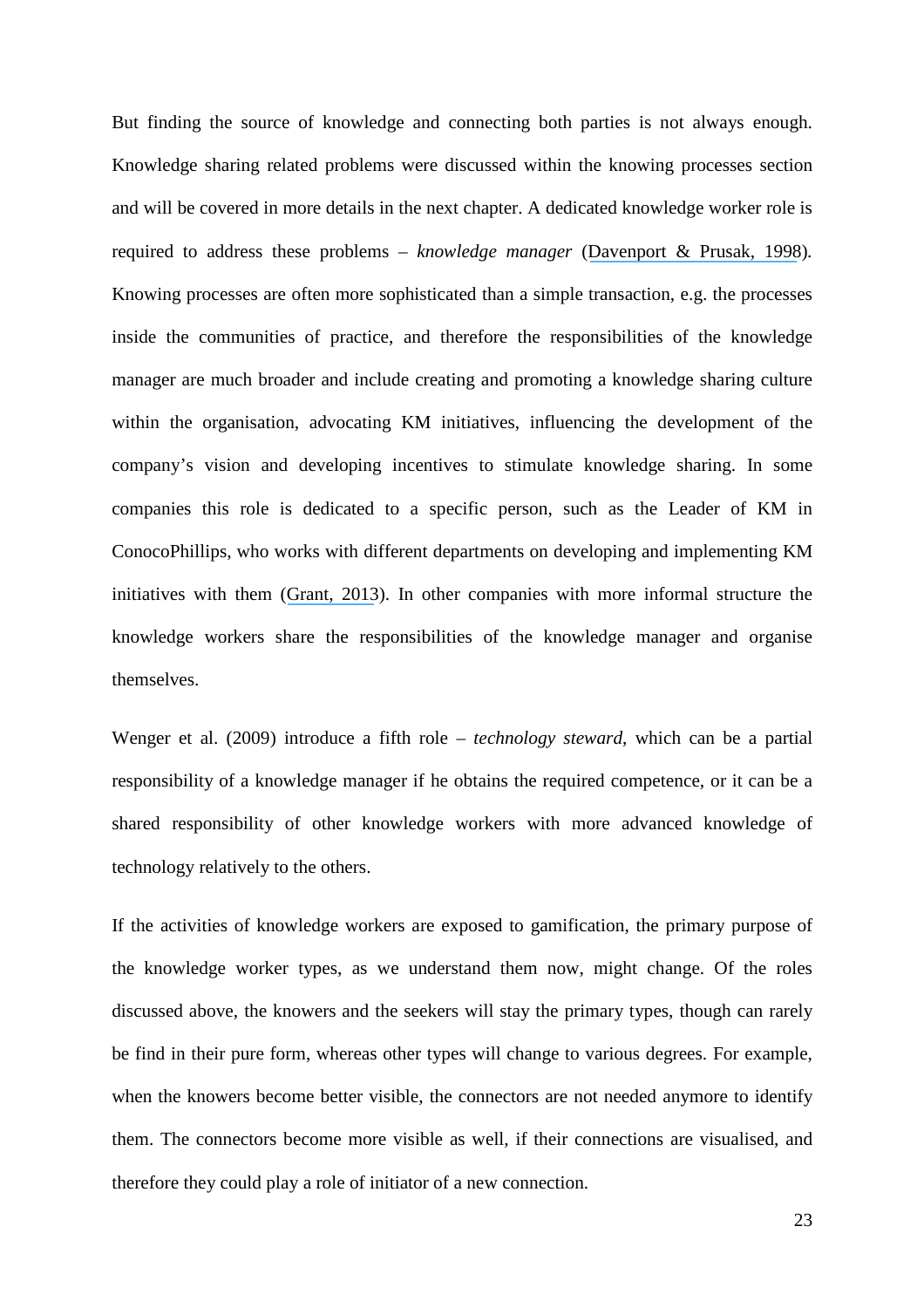The knowers can become more visible, if their activities are tracked and rewarded, for example, the projects they participated in, the comments and reviews that they wrote and that were acknowledged as of good quality, and if these rewards are represented with such elements as badges and experience points. One could argue that mediocre specialists might attempt to play the system and gain such rewards as badges, while the real experts stay in shade, being not interested in participating in this system. But the combination of rewards that are actively achieved and that are being tracked at the background reduces the likelihood of this scenario.

As was mentioned before, the connectors are traditionally perceived as the ones fulfilling the role of points and badges, presented above. But in the new setup the role of connectors shifts from knowing the relevant people towards being able to introduce them to the knowledge seekers, which is not less important, but which becomes distributed to a wider range of people, if the connections are recorded by the system and are shown by means, such as a social graph. But the outstanding connectors become visible as having a much larger network of connections and identifying them as well as being able to see the knowers stays important for the knowledge managers.

Apart from other responsibilities the knowledge manager is a designer of the working knowledge environment, becoming or working closely with the technology steward. But designing this environment is an iterative process, and on top of other benefits that were discussed above, gamified systems can be a test ground for experiments with various initiatives and the reaction of the knowledge workers on it, for example, the effectiveness of the awards, statuses, and contests.

Unlike the types of knowledge workers, all types of knowledge worker roles can be found in any organisation, and therefore, unlike the previous examples, where gamification was a tool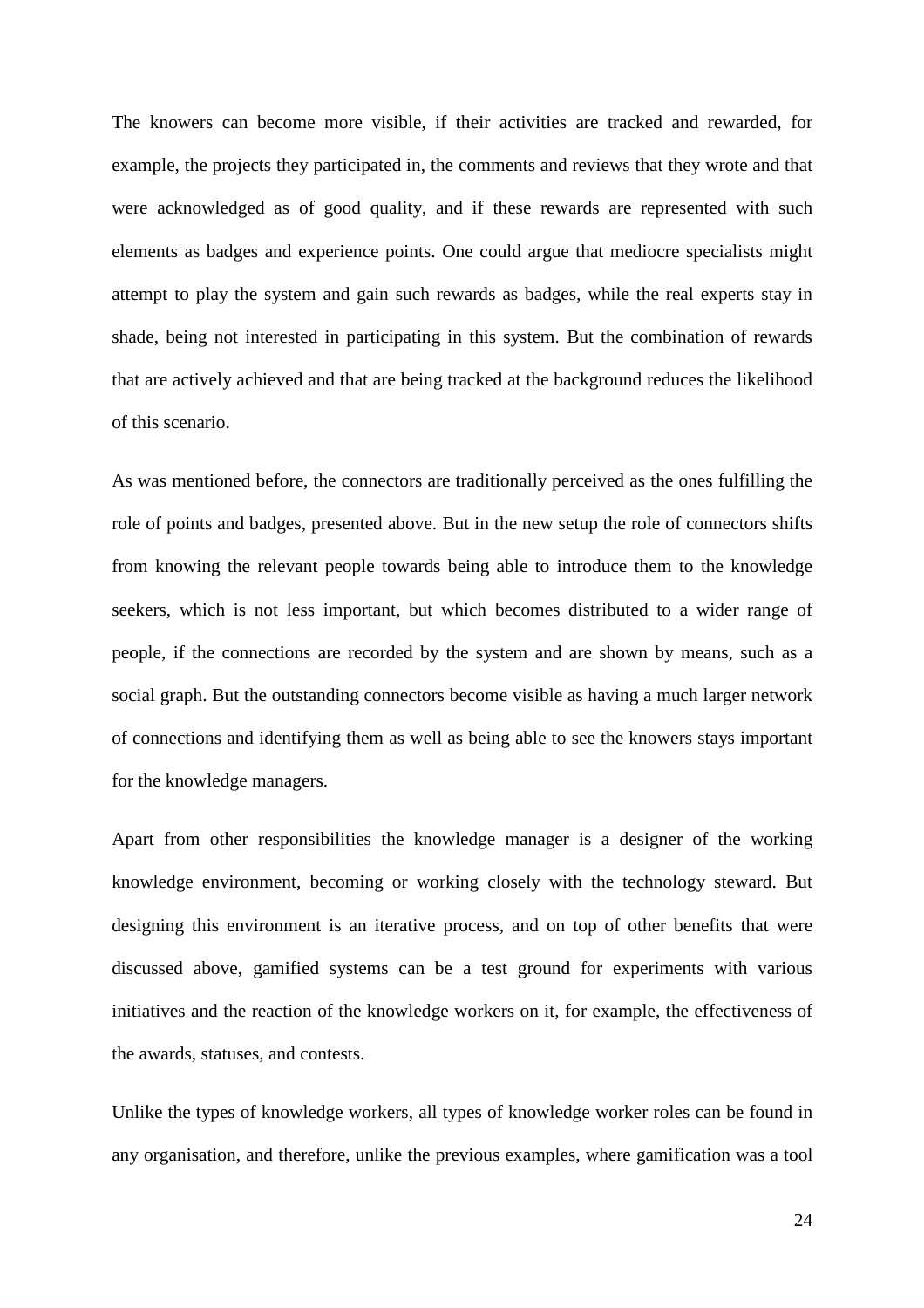for customisation, the role of gamification will also be different. As was suggested before, gamification could make different roles as well as each knowledge worker more visible, and it is mainly achieved through the use of badges and groups (circles) that visualise and map the organisational knowledge, and interventions (FaceMail) and peer-to-peer rewards that among others help identify more socially engaged workers.

The immediate purpose of the compensation and skills badges is to show others the skills and competences that a particular person has, and to create transparency with regards to the salary in particular. But they can potentially have much wider implications. For example, they could generate new requirements for a particular expertise, if there is a shortage of it in the company. They could also facilitate easier relocation of the employees to the areas that they are more interested in without the fear of losing a social status in the organisational hierarchy, because the badges and compensation that is linked to them stay with them, and they are not bound with the perception of moving up and downwards the career ladder anymore.

With the ease of move, enabled by badges, people points and circles together become a powerful tool to record and show the concentration of interest of the employees in certain areas. And potentially, by understanding the reasons behind, one could find the ways to make other areas that need more attention, more attractive.

On the individual level, FaceMail game helps to see the level of connectivity of different employees, as well as it helps them to get to know each other better.

*"And that it gives us the way of knowing, how many people know this person, is this person sociable, do these people trust this person, do the people like this person, can this person handle the work? And that a kind of gives us a feel of whether this person lives up to the core values."* 

On the other hand, as it happens with any initiative, it will not be attractive for everyone.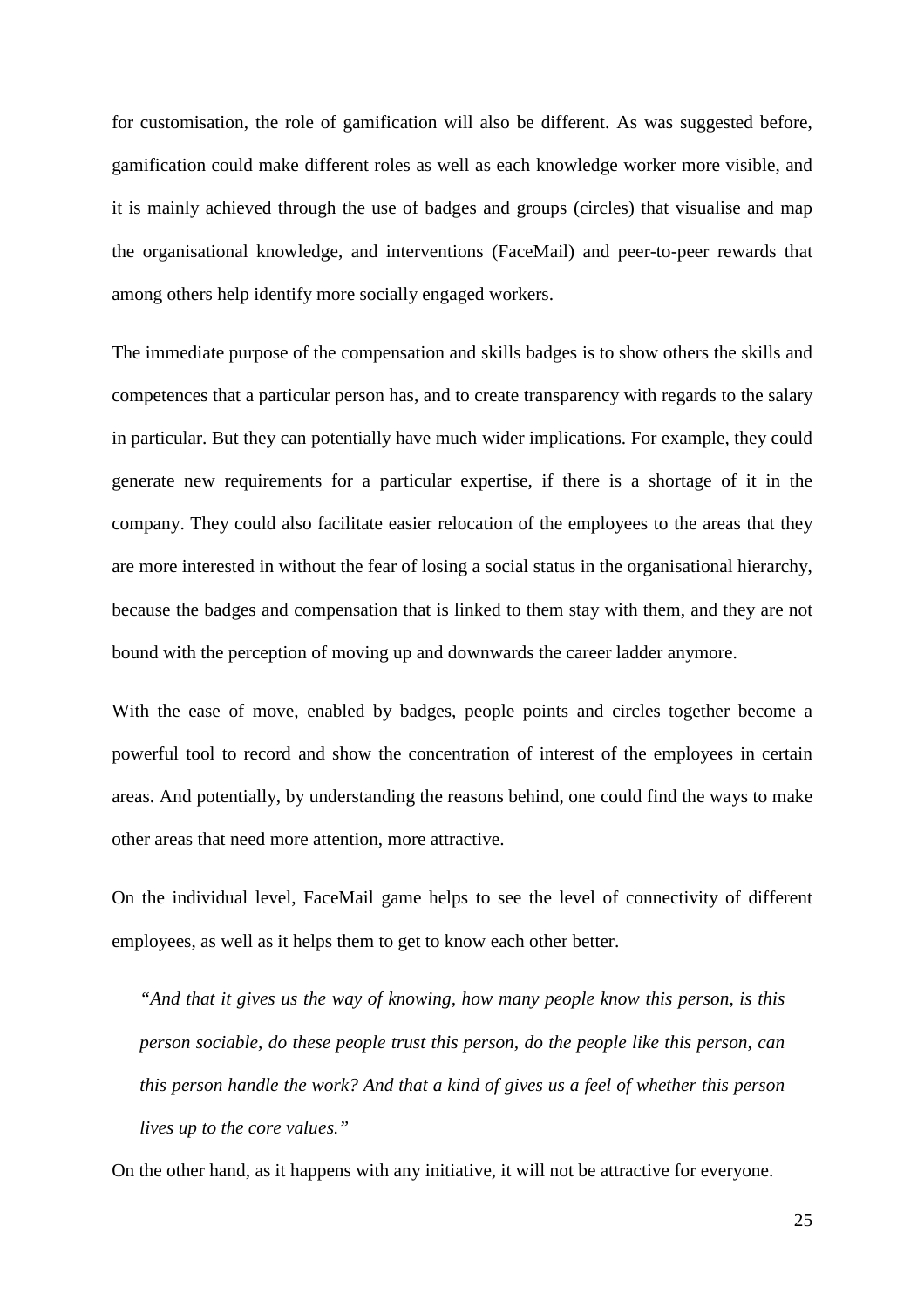*"Embarrassed to say that I've never tried FaceMail in all my years at Zappos. I don't have a problem getting to meet and know people, so I don't feel compelled to play the game."* 

A lot of gamification components and mechanics support competitive dynamics, and when they are applied, the competitive dynamics can occur naturally. In order to change it, one need to put emphasis on other types of game elements, and as we see from this case, the company was putting a lot of emphasis on rewarding mechanics to create collaborative dynamics with some elements of competition. And other time gamification could initiate dynamics, for example, start a conversation, especially if they are separated by distance from each other, e.g. sales representatives. One retail company launched a game "The hunt – reveal the secret customer", during which the sales-men were given the code words, which were updated through intranet and which they had to incorporate in their speech, when they greet a new customer, in return the secret customer would reply "I'm a mystery man" if it was her. Apart from the improved performance and increased sales the company achieved the start of collaboration between the sales-men of different outlets, who were discussing various ways to incorporate each new word and sharing their experience (Eunen, 2015).

Gamification could also be used to identify types of knowledge workers that are not necessarily covered by any of the classifications. The company is already using power points as one of the indicators of people, who make good decisions locally.

*"So I think original they chose the people who were fit, who were making good decisions locally. Because usually it's busy and you earn the power points… It's not completely based on them, but it's one of those criteria to see, gaining high points."* 

Among others rewards could show helpers as well as altruists, and they are key to creating trust in the corporate environment that is believed to be a key for improved knowledge sharing ([Davenport & Prusak, 1998](https://www.researchgate.net/publication/229099904_Working_With_Knowledge_How_Organizations_Manage_What_They_Know?el=1_x_8&enrichId=rgreq-380b8548-380d-47fa-a847-5da2325a33cf&enrichSource=Y292ZXJQYWdlOzMwMTc5OTM1MDtBUzozNTc2NzI4MDYzMDU3OTNAMTQ2MjI4NzI1MDc4Mw==)). There are other ways to use gamification in a corporate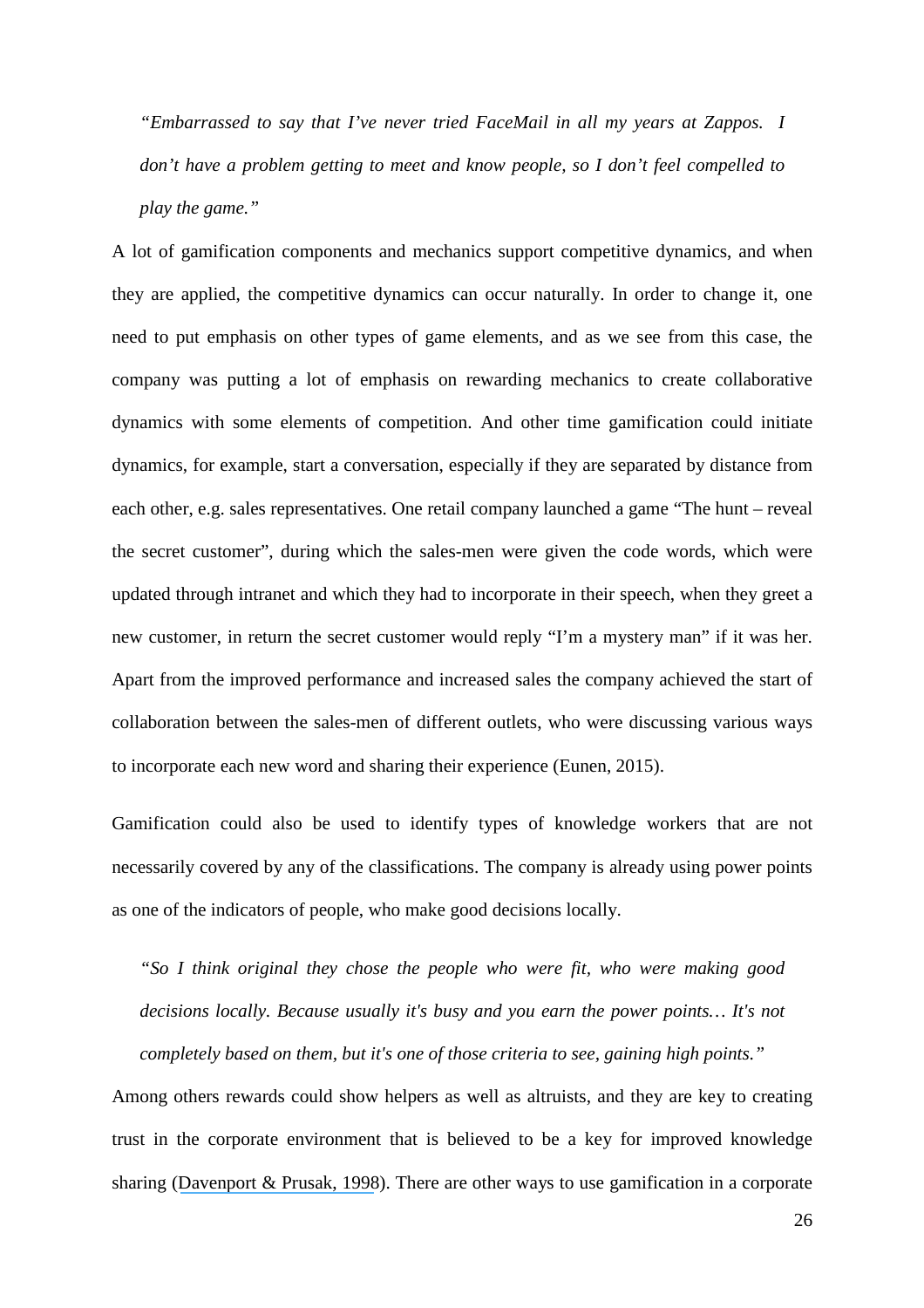environment. For instance, a company could create a platform where employees could share their ideas and rate ideas of others, provide feedback and earn points for submitting ideas, providing feedback and suggesting improvements. This system could help identify those, who are good at generating new ideas, critically evaluating them or improving the ideas. And similar experiments have already been conducted, but they were mainly focused on identifying, whether competitive or collaborative behaviour would be prevailing and most rewarding ([Hutter, Hautz, Füller, Mueller, & Matzler, 2011](https://www.researchgate.net/publication/216417591_Communitition_The_Tension_Between_Competition_and_Collaboration_in_Community_Based_Design_Contests?el=1_x_8&enrichId=rgreq-380b8548-380d-47fa-a847-5da2325a33cf&enrichSource=Y292ZXJQYWdlOzMwMTc5OTM1MDtBUzozNTc2NzI4MDYzMDU3OTNAMTQ2MjI4NzI1MDc4Mw==)).

## **Concluding remarks**

This paper presents an early exploratory study that suggests the ways in which gamification could be used for KM, in particular, it demonstrates that gamification can help to identify different types of knowledge workers in the company, visualise their skills and even create requirements for new skills, that the worker are more responsive to. It could also show the dynamics of interactions between the knowledge workers and even influence it.

This paper is based mostly on secondary data, but its findings are significant, because it opens a new area for further discussion and conceptualisation of the roles of gamification in the KM. And then further empirical studies need to be done in order to test the ideas and provide definite solutions to the gamification being implemented in the corporate environment. Apart from that, due to the field of gamification being relatively new, further research could also open new ways in which organisations could benefit from gamification.

Gamification becomes a trend, a fashionable practice, just like KM was two decades ago, and just like 80% of KM projects failed, four out of five gamification projects will probably fail as well. Some authors express concerns that gamification can be easily turned into 'pontification', meaning that implementing it is limited to introducing game mechanics with no meaningful experience behind (Werbach & Hunter, 2012). In the case study we could see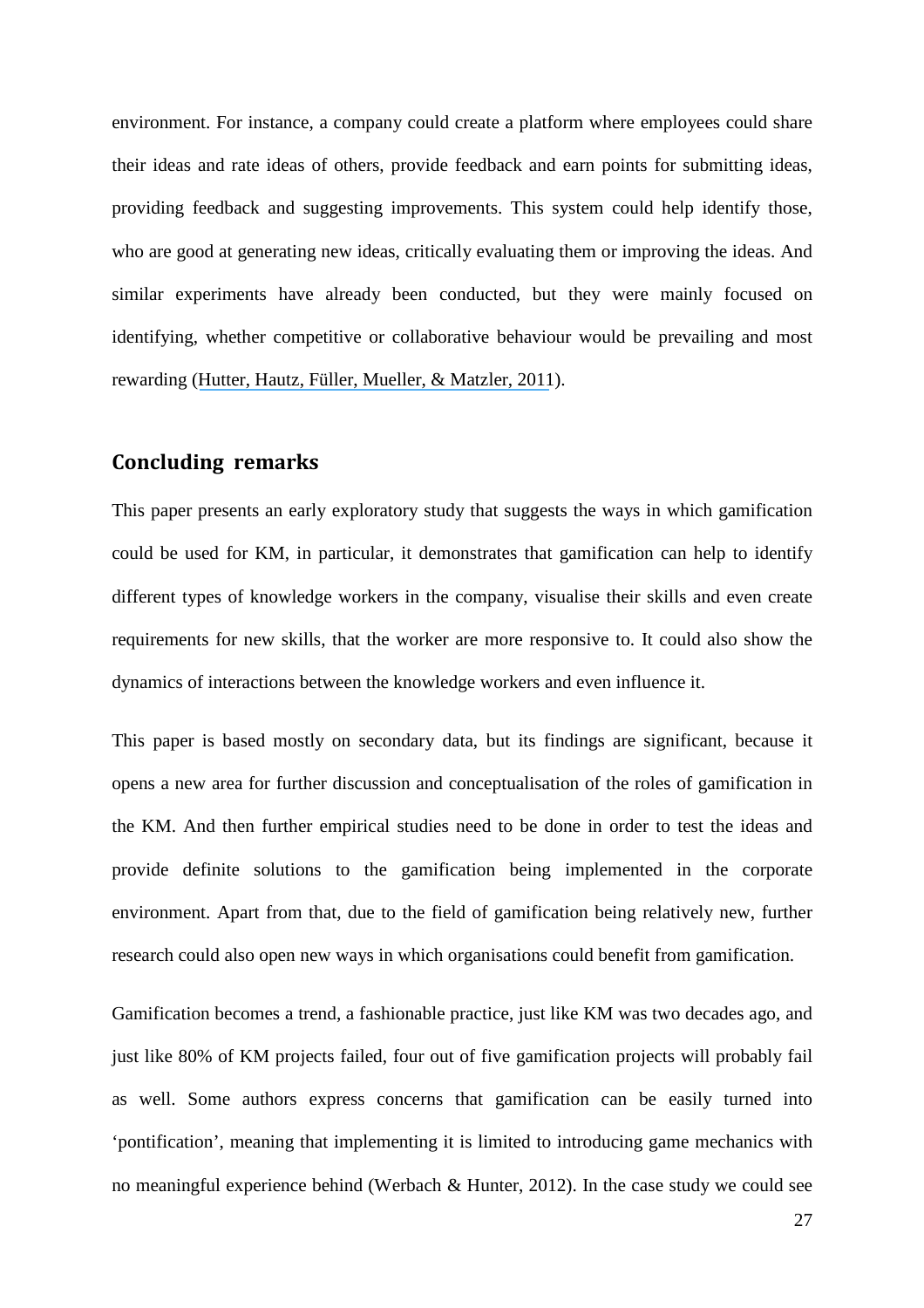that implementation of game elements was driven by the need rather than fashion, which potentially explains the successful experience of Zappos with gamification.

Gamification was also criticised for becoming an exploitation tool (Bogost, 2011). Gamified systems allow to provide instant feedback on the progress, and instead of creating an enjoyable experience they can be turned into a "Big Brother is watching you" controlling mechanism (Cohen, 2015), but a matter of turning any useful tool into the means of abuse is a question of a weak implementation of this tool, therefore it is not a matter of concern of this paper.

Though this paper provides an example of successful implementation of gamification in the corporate environment, the example of Zappos should not be treated as a secret key to success; it is rather an illustration of a good gamification example. The use of gamification only partially contributes to the success of the company being a good place to work in, and therefore cannot be given all the credit. The company achieved these results primarily due to its informal and friendly corporate culture and values, and levelled organisational structure. In this company employees come first:

*"It's not the customers, but the employee that come first, because if the employees are happy, they are going to make the customers happy."* 

And at the moment Zappos is going through a major organisational change and shifting its organisational structure towards holacracy, in which the employees have all the responsibility and the managers are being replaced with lead-links, meaning that they do not manage anymore, do not have the final say, they rather facilitate and help to resolve the tensions. The hierarchy is being levelled, and it shows once again that gamification is one of the aspects, but not the core of the success of the company. And gamification could serve as a perfect environment for initiating an organisation change. For example, a former VP of customer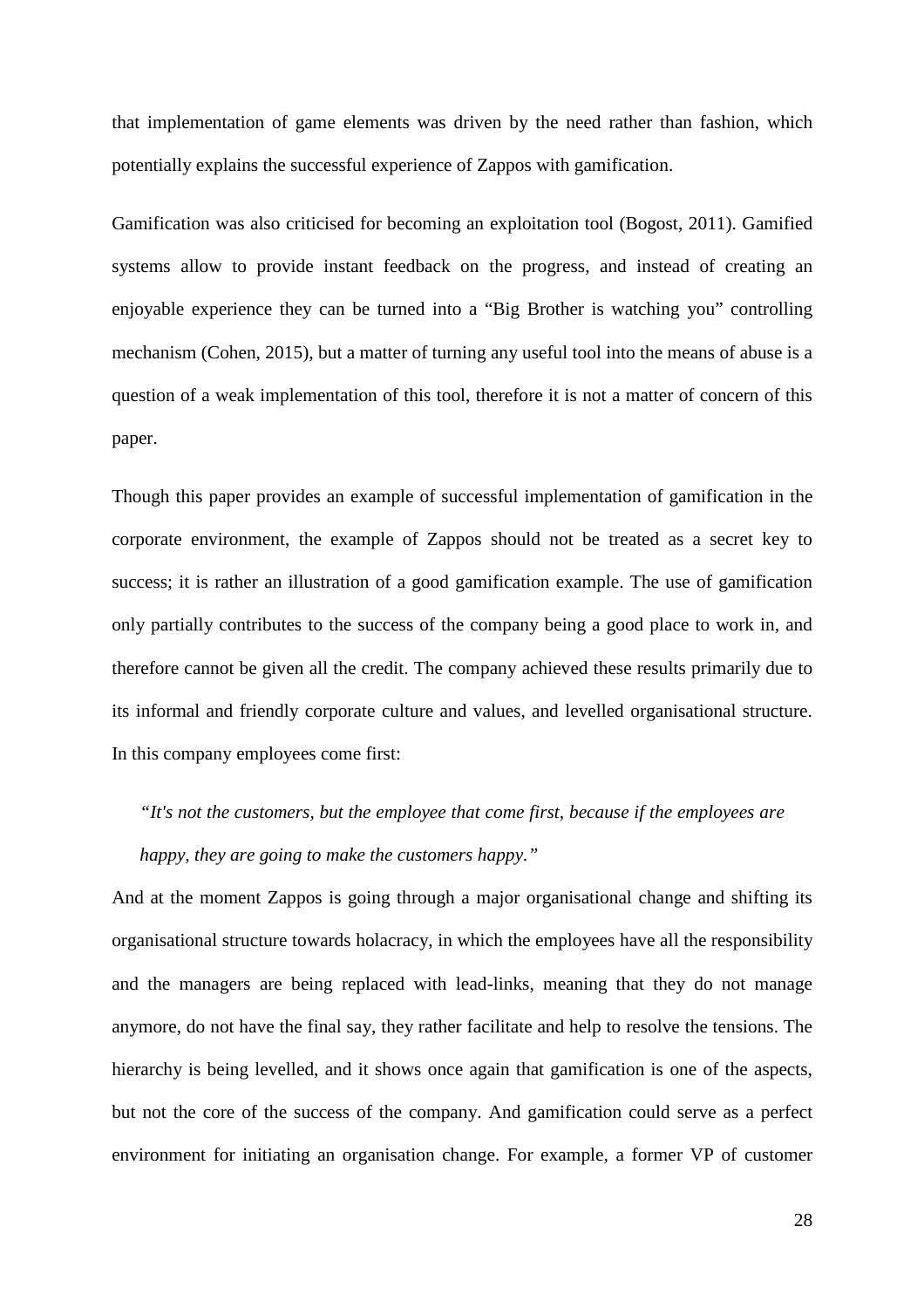experience in Yahoo! used gamification to implement change by making slight changes in the system, and he claimed that it accelerated the speed of change several times (Rimon, 2015). The influence of gamification on corporate culture and organisational change could become two other significant new areas of research, and both topics overlap with KM.

Apart from that, gamification is praised for improving motivation and user engagement, and the topic of motivation was extensively researched in the field of KM. This topic was deliberately avoided in this paper, partially because gamification can offer much more than that, and this paper tried to demonstrate some of its potential, and partially because trying to motivate demotivated people with games is similar to trying to treat the symptoms instead of the cause of an illness. Similarly Zappos thinks, that:

*"Motivation is necessary; however, when I feel that I need to motivate myself, it's usually to do something that I really didn't want to do in the first place. It may seem that motivation is a good thing, and it is, if it's coming from the right place."* 

Of course, there are examples of monotonous routine jobs that are boring, but need to be done, for example, calibrating a sensor ([Flatla, Gutwin, Nacke, Bateman, & Mandryk, 2011\)](https://www.researchgate.net/publication/220877091_Calibration_Games_Making_Calibration_Tasks_Enjoyable_by_Adding_Motivating_Game_Elements?el=1_x_8&enrichId=rgreq-380b8548-380d-47fa-a847-5da2325a33cf&enrichSource=Y292ZXJQYWdlOzMwMTc5OTM1MDtBUzozNTc2NzI4MDYzMDU3OTNAMTQ2MjI4NzI1MDc4Mw==) or digitalising a library ([Roth, Schneckenberg, & Tsai, 2015](https://www.researchgate.net/publication/276150809_The_Ludic_Drive_as_Innovation_Driver_Introduction_to_the_Gamification_of_Innovation_The_Ludic_Drive_as_Innovation_Driver?el=1_x_8&enrichId=rgreq-380b8548-380d-47fa-a847-5da2325a33cf&enrichSource=Y292ZXJQYWdlOzMwMTc5OTM1MDtBUzozNTc2NzI4MDYzMDU3OTNAMTQ2MjI4NzI1MDc4Mw==)), and we see examples of successful gamification of these processes, but one could argue that this work can hardly be called a knowledge worker, and the majority of knowledge worker jobs is more sophisticated and interesting.

Gamification is a relatively new field, but it has already demonstrated strong presence in a number of areas, including marketing (Hsu, Chang, & Lee, 2013; [Huotari & Hamari, 2012\)](https://www.researchgate.net/publication/259841647_Defining_Gamification_-_A_Service_Marketing_Perspective?el=1_x_8&enrichId=rgreq-380b8548-380d-47fa-a847-5da2325a33cf&enrichSource=Y292ZXJQYWdlOzMwMTc5OTM1MDtBUzozNTc2NzI4MDYzMDU3OTNAMTQ2MjI4NzI1MDc4Mw==) and education ([Baker et al., 2012;](https://www.researchgate.net/publication/234891604_The_Evolving_University_Disruptive_Change_and_Institutional_Innovation?el=1_x_8&enrichId=rgreq-380b8548-380d-47fa-a847-5da2325a33cf&enrichSource=Y292ZXJQYWdlOzMwMTc5OTM1MDtBUzozNTc2NzI4MDYzMDU3OTNAMTQ2MjI4NzI1MDc4Mw==) [Lee & Hammer, 2011](https://www.researchgate.net/publication/258697764_Gamification_in_Education_What_How_Why_Bother?el=1_x_8&enrichId=rgreq-380b8548-380d-47fa-a847-5da2325a33cf&enrichSource=Y292ZXJQYWdlOzMwMTc5OTM1MDtBUzozNTc2NzI4MDYzMDU3OTNAMTQ2MjI4NzI1MDc4Mw==)). And the latter is quite often associated with KM by those who do not know anything about KM. Education is probably one of the most knowledge-intense industries and has always been. The generation of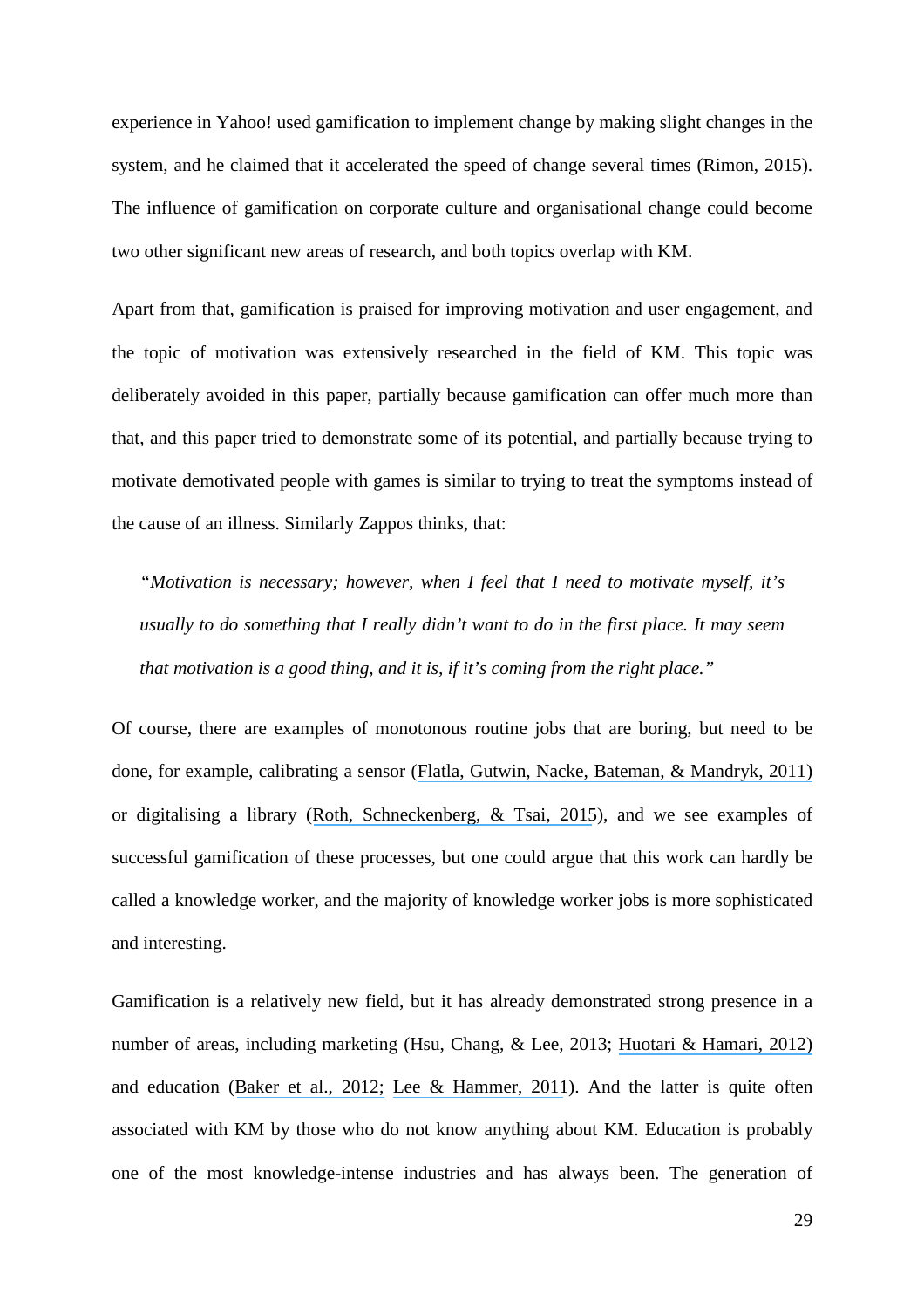millennials grew up playing video games, and it might seem natural that education was also among the first experimental fields for gamification. The millennials grew, and gamification moved to other areas together with them. Education, having gathered a substantial amount of experience and being a natural habitat for knowledge workers, could be a good place to start looking for practical ways that gamification could be of use to KM.

But even now we can find an early evidence of a positive influence of gamification on KM practices. Apart from increased motivation and engagement, which gamification has been praised for (Burke, 2012; Werbach & Hunter, 2012; [Zuckerman & Gal-Oz, 2014](https://www.researchgate.net/publication/266025077_Deconstructing_gamification_evaluating_the_effectiveness_of_continuous_measurement_virtual_rewards_and_social_comparison_for_promoting_physical_activity?el=1_x_8&enrichId=rgreq-380b8548-380d-47fa-a847-5da2325a33cf&enrichSource=Y292ZXJQYWdlOzMwMTc5OTM1MDtBUzozNTc2NzI4MDYzMDU3OTNAMTQ2MjI4NzI1MDc4Mw==)) and which KM researchers have extensively studied ([Collins & Smith, 2006;](https://www.researchgate.net/publication/234021442_Knowledge_Exchange_and_Combination_The_Role_of_Human_Resource_Practices_in_the_Performance_of_High-Technology_Firms?el=1_x_8&enrichId=rgreq-380b8548-380d-47fa-a847-5da2325a33cf&enrichSource=Y292ZXJQYWdlOzMwMTc5OTM1MDtBUzozNTc2NzI4MDYzMDU3OTNAMTQ2MjI4NzI1MDc4Mw==) [Hsu & Lin, 2008;](https://www.researchgate.net/publication/222409249_Acceptance_of_blog_usage_the_roles_of_technology_acceptance_social_influence_and_knowledge_sharing_motivation_Inf_Manag?el=1_x_8&enrichId=rgreq-380b8548-380d-47fa-a847-5da2325a33cf&enrichSource=Y292ZXJQYWdlOzMwMTc5OTM1MDtBUzozNTc2NzI4MDYzMDU3OTNAMTQ2MjI4NzI1MDc4Mw==) [Quigley,](https://www.researchgate.net/publication/234021833_A_Multilevel_Investigation_of_the_Motivational_Mechanisms_Underlying_Knowledge_Sharing_Performance?el=1_x_8&enrichId=rgreq-380b8548-380d-47fa-a847-5da2325a33cf&enrichSource=Y292ZXJQYWdlOzMwMTc5OTM1MDtBUzozNTc2NzI4MDYzMDU3OTNAMTQ2MjI4NzI1MDc4Mw==) [Tesluk, Locke, & Bartol, 2007](https://www.researchgate.net/publication/234021833_A_Multilevel_Investigation_of_the_Motivational_Mechanisms_Underlying_Knowledge_Sharing_Performance?el=1_x_8&enrichId=rgreq-380b8548-380d-47fa-a847-5da2325a33cf&enrichSource=Y292ZXJQYWdlOzMwMTc5OTM1MDtBUzozNTc2NzI4MDYzMDU3OTNAMTQ2MjI4NzI1MDc4Mw==)), there is early evidence that gamification has an impact on such knowing processes as thinking and learning. Apart from that gamification is believed to create social connectivity ([McGonigal, 2011](https://www.researchgate.net/publication/244486521_Reality_is_Broken_Why_Games_Make_Us_Better_and_How_They_Can_Change_the_World?el=1_x_8&enrichId=rgreq-380b8548-380d-47fa-a847-5da2325a33cf&enrichSource=Y292ZXJQYWdlOzMwMTc5OTM1MDtBUzozNTc2NzI4MDYzMDU3OTNAMTQ2MjI4NzI1MDc4Mw==)), therefore encourages conversations and knowledge sharing, and a sense of belonging to something bigger, such as the purpose of the organisation which the knowledge workers are working in.

When looking at the technology side of KM, gamification is believed to reinforce the benefits of some of the KMS that became widespread in the recent years (mainly social computing technologies). Gamification elements have already been used in some of the systems, but more research and experiments need to be done to discover its full potential and go beyond simple gamified tutorials ([Li, Grossman, & Fitzmaurice, 2012](https://www.researchgate.net/publication/262333846_GamiCAD_A_gamified_tutorial_system_for_first_time_AutoCAD_users?el=1_x_8&enrichId=rgreq-380b8548-380d-47fa-a847-5da2325a33cf&enrichSource=Y292ZXJQYWdlOzMwMTc5OTM1MDtBUzozNTc2NzI4MDYzMDU3OTNAMTQ2MjI4NzI1MDc4Mw==)).

Apart from that, this study does not elaborate on important criteria such as cultural (Rimon, 2015), age ([Hartmann & Klimmt, 2006;](https://www.researchgate.net/publication/220438048_Gender_and_Computer_Games_Exploring_Females) [Williams, Consalvo, Caplan, & Yee, 2009](https://www.researchgate.net/publication/227509913_Looking_for_Gender_Gender_Roles_and_Behaviors_Among_Online_Gamers?el=1_x_8&enrichId=rgreq-380b8548-380d-47fa-a847-5da2325a33cf&enrichSource=Y292ZXJQYWdlOzMwMTc5OTM1MDtBUzozNTc2NzI4MDYzMDU3OTNAMTQ2MjI4NzI1MDc4Mw==)) and gender (Coppens, 2015) differences that are being explored in the field of gamification and that will have an impact on the ways it could be used in the corporate environment. All of these questions could not be possible covered in one paper, partially due to the limits of this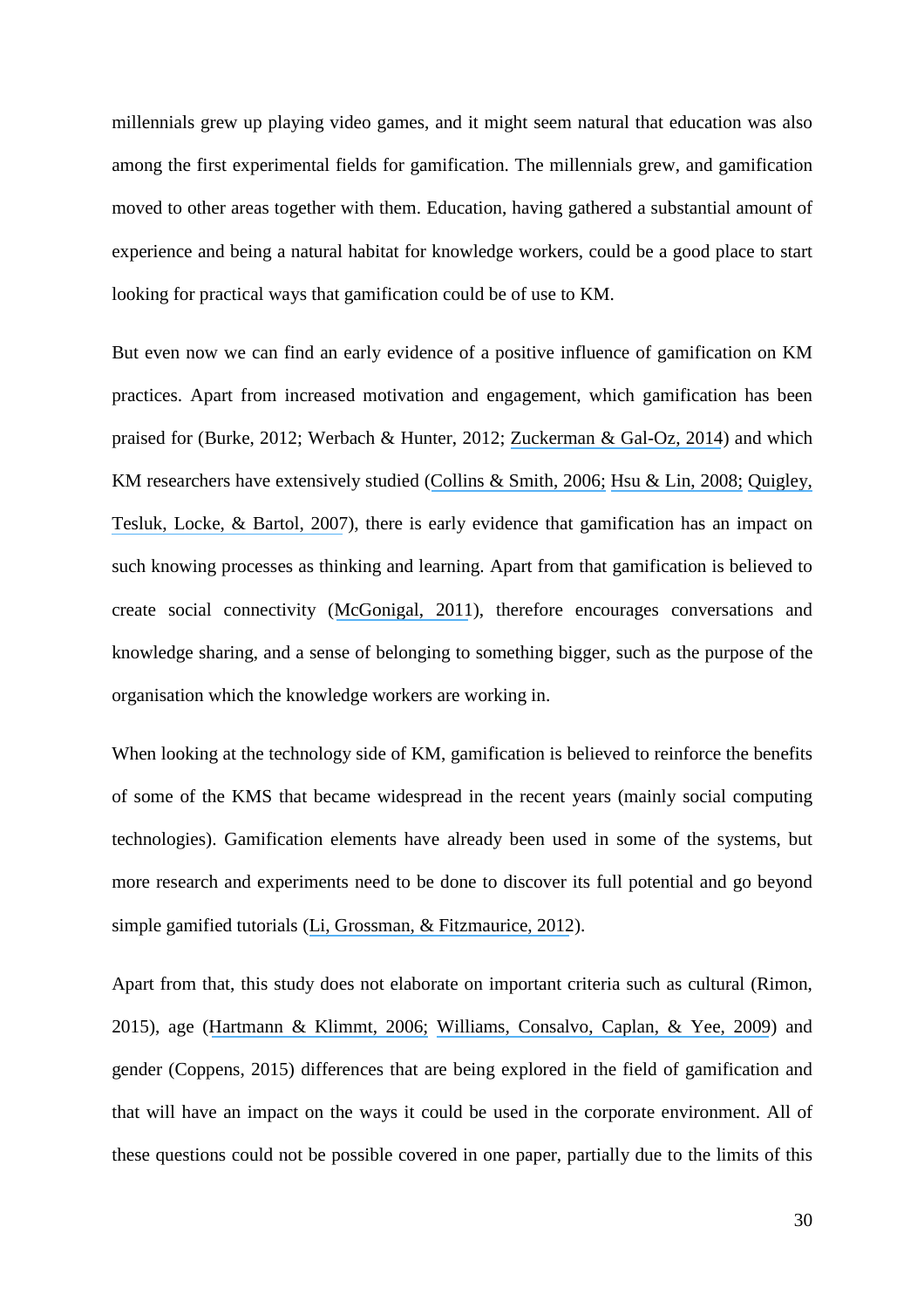paper, partially due to the novelty of this research area. But this is what makes the contribution of this paper significant – it steps on a virgin field and opens a wide range of new areas for further research.

## **References**

- [Agogué, Marine, Levillain, Kevin, and Hooge, Sophie. 2015. "Gamification of Creativity: Exploring the](https://www.researchgate.net/publication/281059637_Gamification_of_Creativity_Exploring_the_Usefulness_of_Serious_Games_for_Ideation?el=1_x_8&enrichId=rgreq-380b8548-380d-47fa-a847-5da2325a33cf&enrichSource=Y292ZXJQYWdlOzMwMTc5OTM1MDtBUzozNTc2NzI4MDYzMDU3OTNAMTQ2MjI4NzI1MDc4Mw==) [Usefulness of Serious Games for Ideation". Creativity & Innovation Management, 24\(3\): 415–429.](https://www.researchgate.net/publication/281059637_Gamification_of_Creativity_Exploring_the_Usefulness_of_Serious_Games_for_Ideation?el=1_x_8&enrichId=rgreq-380b8548-380d-47fa-a847-5da2325a33cf&enrichSource=Y292ZXJQYWdlOzMwMTc5OTM1MDtBUzozNTc2NzI4MDYzMDU3OTNAMTQ2MjI4NzI1MDc4Mw==)
- [Alavi, Maryam, and Leidner, Dorothy E. 2001. "Review: Knowledge Management And Knowledge](https://www.researchgate.net/publication/220260337_Review_Knowledge_Management_and_Knowledge_Management_Systems_Conceptual_Foundations_and_Research_Issues?el=1_x_8&enrichId=rgreq-380b8548-380d-47fa-a847-5da2325a33cf&enrichSource=Y292ZXJQYWdlOzMwMTc5OTM1MDtBUzozNTc2NzI4MDYzMDU3OTNAMTQ2MjI4NzI1MDc4Mw==) [Management Systems: Conceptual Foundations And Research Issues". MIS Quarterly, 25\(1\): 107–137.](https://www.researchgate.net/publication/220260337_Review_Knowledge_Management_and_Knowledge_Management_Systems_Conceptual_Foundations_and_Research_Issues?el=1_x_8&enrichId=rgreq-380b8548-380d-47fa-a847-5da2325a33cf&enrichSource=Y292ZXJQYWdlOzMwMTc5OTM1MDtBUzozNTc2NzI4MDYzMDU3OTNAMTQ2MjI4NzI1MDc4Mw==)
- [Ardichvili, Alexander, Page, Vaughn, and Wentling, Tim. 2003. "Motivation and barriers to participation in](https://www.researchgate.net/publication/220363539_Motivation_and_Barriers_to_Participation_in_Virtual_Knowledge-Sharing_Communities_of_Practice?el=1_x_8&enrichId=rgreq-380b8548-380d-47fa-a847-5da2325a33cf&enrichSource=Y292ZXJQYWdlOzMwMTc5OTM1MDtBUzozNTc2NzI4MDYzMDU3OTNAMTQ2MjI4NzI1MDc4Mw==) [virtual knowledge-sharing communities of practice". Journal of Knowledge Management, 7\(1\): 64–77.](https://www.researchgate.net/publication/220363539_Motivation_and_Barriers_to_Participation_in_Virtual_Knowledge-Sharing_Communities_of_Practice?el=1_x_8&enrichId=rgreq-380b8548-380d-47fa-a847-5da2325a33cf&enrichSource=Y292ZXJQYWdlOzMwMTc5OTM1MDtBUzozNTc2NzI4MDYzMDU3OTNAMTQ2MjI4NzI1MDc4Mw==)
- Argyris, Chris, and Schön, Donald. 1978. Organizational Learning. Reading: MA: Addison-Wesley.
- [Baker, Paul M.A., Bujak, Keith R., and Demillo, Rich. 2012. "The evolving university: Disruptive change and](https://www.researchgate.net/publication/234891604_The_Evolving_University_Disruptive_Change_and_Institutional_Innovation?el=1_x_8&enrichId=rgreq-380b8548-380d-47fa-a847-5da2325a33cf&enrichSource=Y292ZXJQYWdlOzMwMTc5OTM1MDtBUzozNTc2NzI4MDYzMDU3OTNAMTQ2MjI4NzI1MDc4Mw==) [institutional innovation". Procedia Computer Science, 14: 330–335.](https://www.researchgate.net/publication/234891604_The_Evolving_University_Disruptive_Change_and_Institutional_Innovation?el=1_x_8&enrichId=rgreq-380b8548-380d-47fa-a847-5da2325a33cf&enrichSource=Y292ZXJQYWdlOzMwMTc5OTM1MDtBUzozNTc2NzI4MDYzMDU3OTNAMTQ2MjI4NzI1MDc4Mw==)
- [Blohm, Ivo, and Leimeister, Jan Marco. 2013. "Gamification: Design of IT-based enhancing services for](https://www.researchgate.net/publication/260988461_Gamification_Design_of_IT-Based_Enhancing_Services_for_Motivational_Support_and_Behavioral_Change?el=1_x_8&enrichId=rgreq-380b8548-380d-47fa-a847-5da2325a33cf&enrichSource=Y292ZXJQYWdlOzMwMTc5OTM1MDtBUzozNTc2NzI4MDYzMDU3OTNAMTQ2MjI4NzI1MDc4Mw==) [motivational support and behavioral change". Business and Information Systems Engineering, 5\(4\): 275–](https://www.researchgate.net/publication/260988461_Gamification_Design_of_IT-Based_Enhancing_Services_for_Motivational_Support_and_Behavioral_Change?el=1_x_8&enrichId=rgreq-380b8548-380d-47fa-a847-5da2325a33cf&enrichSource=Y292ZXJQYWdlOzMwMTc5OTM1MDtBUzozNTc2NzI4MDYzMDU3OTNAMTQ2MjI4NzI1MDc4Mw==) [278.](https://www.researchgate.net/publication/260988461_Gamification_Design_of_IT-Based_Enhancing_Services_for_Motivational_Support_and_Behavioral_Change?el=1_x_8&enrichId=rgreq-380b8548-380d-47fa-a847-5da2325a33cf&enrichSource=Y292ZXJQYWdlOzMwMTc5OTM1MDtBUzozNTc2NzI4MDYzMDU3OTNAMTQ2MjI4NzI1MDc4Mw==)
- Bogost, Ian. 2011. "Persuasive Games: Exploitationware". Gamasutra. Retrieved August 17, 2015, from http://www.gamasutra.com/view/feature/6366/persuasive\_games\_exploitationware.php
- [Bordia, Prashant, Irmer, Bernd E., and Abusah, David. 2006. "Differences in sharing knowledge interpersonally](https://www.researchgate.net/publication/45502939_Differences_in_Sharing_Knowledge_Interpersonally_and_Via_Database_The_Role_of_Evaluation_Apprehension_and_Perceived_Benefits?el=1_x_8&enrichId=rgreq-380b8548-380d-47fa-a847-5da2325a33cf&enrichSource=Y292ZXJQYWdlOzMwMTc5OTM1MDtBUzozNTc2NzI4MDYzMDU3OTNAMTQ2MjI4NzI1MDc4Mw==) [and via databases: The role of evaluation apprehension and perceived benefits". European Journal of](https://www.researchgate.net/publication/45502939_Differences_in_Sharing_Knowledge_Interpersonally_and_Via_Database_The_Role_of_Evaluation_Apprehension_and_Perceived_Benefits?el=1_x_8&enrichId=rgreq-380b8548-380d-47fa-a847-5da2325a33cf&enrichSource=Y292ZXJQYWdlOzMwMTc5OTM1MDtBUzozNTc2NzI4MDYzMDU3OTNAMTQ2MjI4NzI1MDc4Mw==) [Work and Organizational Psychology, 15\(3\): 262–280.](https://www.researchgate.net/publication/45502939_Differences_in_Sharing_Knowledge_Interpersonally_and_Via_Database_The_Role_of_Evaluation_Apprehension_and_Perceived_Benefits?el=1_x_8&enrichId=rgreq-380b8548-380d-47fa-a847-5da2325a33cf&enrichSource=Y292ZXJQYWdlOzMwMTc5OTM1MDtBUzozNTc2NzI4MDYzMDU3OTNAMTQ2MjI4NzI1MDc4Mw==)
- Brathwaite, Brenda, and Schreiber, Ian. 2009. Challenges for game designers. Cengage Learning.
- [Brown, J.S., and Duguid, P. 2000. "Balancing act: how to capture knowledge without killing it.". Harvard](https://www.researchgate.net/publication/12147031_Balancing_Act_How_to_Capture_Knowledge_Without_Killing_it?el=1_x_8&enrichId=rgreq-380b8548-380d-47fa-a847-5da2325a33cf&enrichSource=Y292ZXJQYWdlOzMwMTc5OTM1MDtBUzozNTc2NzI4MDYzMDU3OTNAMTQ2MjI4NzI1MDc4Mw==) [business review, 78\(3\): 73–80.](https://www.researchgate.net/publication/12147031_Balancing_Act_How_to_Capture_Knowledge_Without_Killing_it?el=1_x_8&enrichId=rgreq-380b8548-380d-47fa-a847-5da2325a33cf&enrichSource=Y292ZXJQYWdlOzMwMTc5OTM1MDtBUzozNTc2NzI4MDYzMDU3OTNAMTQ2MjI4NzI1MDc4Mw==)
- Burke, Brian. 2012. *Gamification 2020: What Is the Future of Gamification?* Retrieved from https://www.gartner.com/doc/2226015/gamification--future-gamification
- [Chinowsky, Paul, Molenaar, Keith, and Realph, Allison. 2007. "Learning Organizations in Construction".](https://www.researchgate.net/publication/245298461_Learning_Organizations_in_Construction?el=1_x_8&enrichId=rgreq-380b8548-380d-47fa-a847-5da2325a33cf&enrichSource=Y292ZXJQYWdlOzMwMTc5OTM1MDtBUzozNTc2NzI4MDYzMDU3OTNAMTQ2MjI4NzI1MDc4Mw==) [Journal of Management in Engineering, \(January\): 27–35.](https://www.researchgate.net/publication/245298461_Learning_Organizations_in_Construction?el=1_x_8&enrichId=rgreq-380b8548-380d-47fa-a847-5da2325a33cf&enrichSource=Y292ZXJQYWdlOzMwMTc5OTM1MDtBUzozNTc2NzI4MDYzMDU3OTNAMTQ2MjI4NzI1MDc4Mw==)
- Cohen, Julie E. 2015. "The Surveillance-Innovation Complex: The Irony of the Participatory Turn". In I. D. Barney, G. Coleman, C. Ross, J. Sterne, & T. Tembeck (Eds.), The Participatory Condition (Forthcoming) (pp. 1–14). University of Minnesota Press.
- [Collins, C.J., and Smith, K.G. 2006. "Knowledge Exchange and Combination: the Role of Human Resource](https://www.researchgate.net/publication/234021442_Knowledge_Exchange_and_Combination_The_Role_of_Human_Resource_Practices_in_the_Performance_of_High-Technology_Firms?el=1_x_8&enrichId=rgreq-380b8548-380d-47fa-a847-5da2325a33cf&enrichSource=Y292ZXJQYWdlOzMwMTc5OTM1MDtBUzozNTc2NzI4MDYzMDU3OTNAMTQ2MjI4NzI1MDc4Mw==) [Practices in the Performance of High-Technology Firms.". Academy of Management Journal, 49\(3\): 544–](https://www.researchgate.net/publication/234021442_Knowledge_Exchange_and_Combination_The_Role_of_Human_Resource_Practices_in_the_Performance_of_High-Technology_Firms?el=1_x_8&enrichId=rgreq-380b8548-380d-47fa-a847-5da2325a33cf&enrichSource=Y292ZXJQYWdlOzMwMTc5OTM1MDtBUzozNTc2NzI4MDYzMDU3OTNAMTQ2MjI4NzI1MDc4Mw==) [560.](https://www.researchgate.net/publication/234021442_Knowledge_Exchange_and_Combination_The_Role_of_Human_Resource_Practices_in_the_Performance_of_High-Technology_Firms?el=1_x_8&enrichId=rgreq-380b8548-380d-47fa-a847-5da2325a33cf&enrichSource=Y292ZXJQYWdlOzMwMTc5OTM1MDtBUzozNTc2NzI4MDYzMDU3OTNAMTQ2MjI4NzI1MDc4Mw==)
- Coppens, An. 2015. "Feminine gamification viewpoint: Social conversations". Gamification Nation. Retrieved September 22, 2015, from http://gamificationnation.com/?s=tone+of+communication
- Davenport, Thomas H. 2005. Thinking for a living [: how to get better performance and results from knowledge](https://www.researchgate.net/publication/248078273_Thinking_for_A_Living_How_to_Get_Better_Performance_and_Results_from_Knowledge_Workers?el=1_x_8&enrichId=rgreq-380b8548-380d-47fa-a847-5da2325a33cf&enrichSource=Y292ZXJQYWdlOzMwMTc5OTM1MDtBUzozNTc2NzI4MDYzMDU3OTNAMTQ2MjI4NzI1MDc4Mw==) [workers. Boston, Mass.: Harvard Business School Press.](https://www.researchgate.net/publication/248078273_Thinking_for_A_Living_How_to_Get_Better_Performance_and_Results_from_Knowledge_Workers?el=1_x_8&enrichId=rgreq-380b8548-380d-47fa-a847-5da2325a33cf&enrichSource=Y292ZXJQYWdlOzMwMTc5OTM1MDtBUzozNTc2NzI4MDYzMDU3OTNAMTQ2MjI4NzI1MDc4Mw==)
- [Davenport, Thomas H., and Prusak, Laurence. 1998. Working knowledge](https://www.researchgate.net/publication/229099904_Working_With_Knowledge_How_Organizations_Manage_What_They_Know?el=1_x_8&enrichId=rgreq-380b8548-380d-47fa-a847-5da2325a33cf&enrichSource=Y292ZXJQYWdlOzMwMTc5OTM1MDtBUzozNTc2NzI4MDYzMDU3OTNAMTQ2MjI4NzI1MDc4Mw==) : how organizations manage what they [know. \(L. Prusak, Ed.\). Boston, Mass.: Harvard Business School Press.](https://www.researchgate.net/publication/229099904_Working_With_Knowledge_How_Organizations_Manage_What_They_Know?el=1_x_8&enrichId=rgreq-380b8548-380d-47fa-a847-5da2325a33cf&enrichSource=Y292ZXJQYWdlOzMwMTc5OTM1MDtBUzozNTc2NzI4MDYzMDU3OTNAMTQ2MjI4NzI1MDc4Mw==)
- [Davison, Robert M., Ou, Carol X.J., and Martinsons, Maris G. 2013. "Information technology to support](https://www.researchgate.net/publication/262425791_Information_technology_to_support_informal_knowledge_sharing?el=1_x_8&enrichId=rgreq-380b8548-380d-47fa-a847-5da2325a33cf&enrichSource=Y292ZXJQYWdlOzMwMTc5OTM1MDtBUzozNTc2NzI4MDYzMDU3OTNAMTQ2MjI4NzI1MDc4Mw==) [informal knowledge sharing". Information Systems Journal, 23\(1\): 89–109.](https://www.researchgate.net/publication/262425791_Information_technology_to_support_informal_knowledge_sharing?el=1_x_8&enrichId=rgreq-380b8548-380d-47fa-a847-5da2325a33cf&enrichSource=Y292ZXJQYWdlOzMwMTc5OTM1MDtBUzozNTc2NzI4MDYzMDU3OTNAMTQ2MjI4NzI1MDc4Mw==)
- [De-Marcos, Luis, Domínguez, Adrián, Saenz-De-Navarrete, Joseba, and Pagés, Carmen. 2014. "An empirical](https://www.researchgate.net/publication/260605745_An_empirical_study_comparing_gamification_and_social_networking_on_e-learning?el=1_x_8&enrichId=rgreq-380b8548-380d-47fa-a847-5da2325a33cf&enrichSource=Y292ZXJQYWdlOzMwMTc5OTM1MDtBUzozNTc2NzI4MDYzMDU3OTNAMTQ2MjI4NzI1MDc4Mw==) [study comparing gamification and social networking on e-learning". Computers and Education, 75: 82–91.](https://www.researchgate.net/publication/260605745_An_empirical_study_comparing_gamification_and_social_networking_on_e-learning?el=1_x_8&enrichId=rgreq-380b8548-380d-47fa-a847-5da2325a33cf&enrichSource=Y292ZXJQYWdlOzMwMTc5OTM1MDtBUzozNTc2NzI4MDYzMDU3OTNAMTQ2MjI4NzI1MDc4Mw==)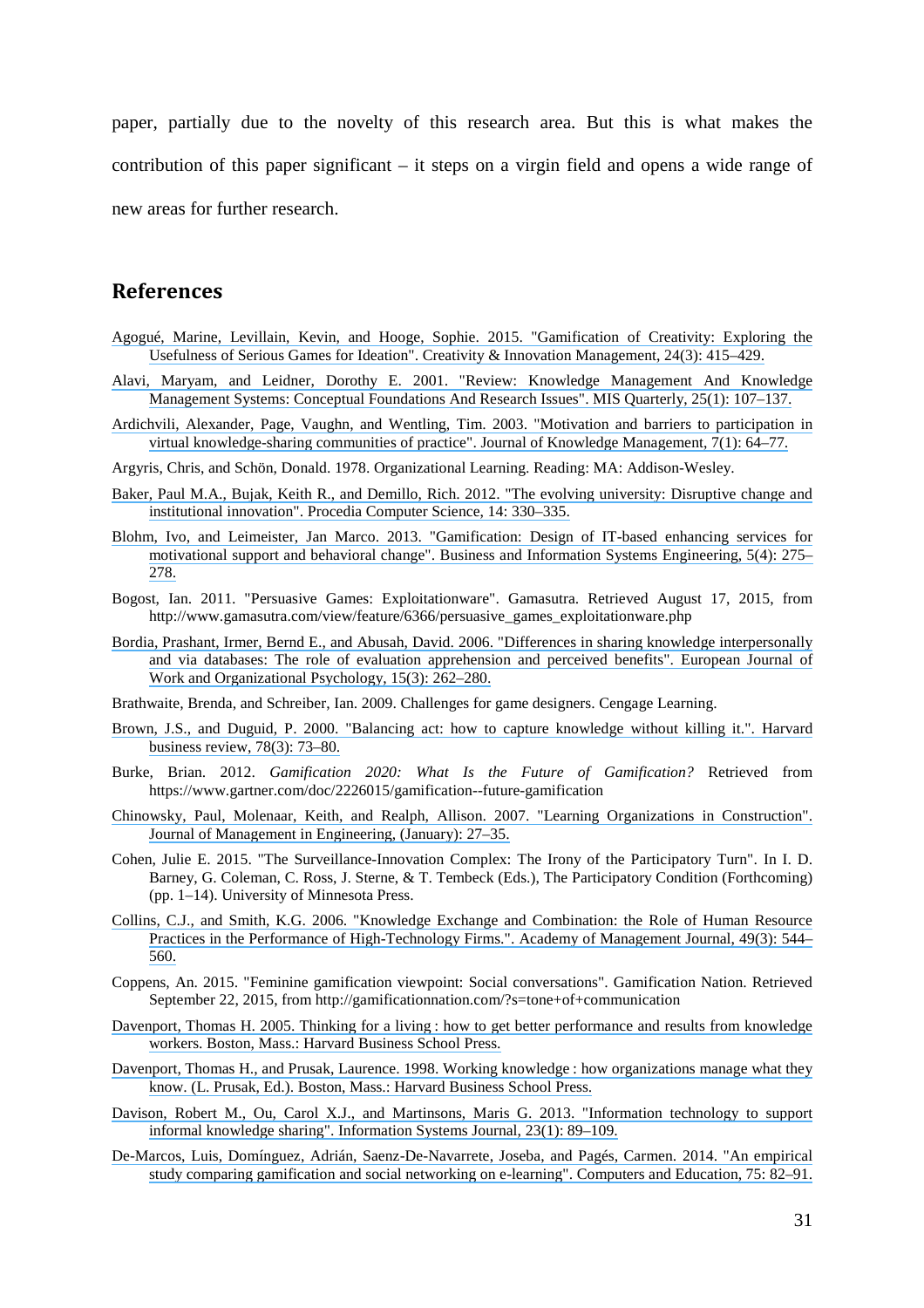- [Deterding, S., Dixon, Dan, Khaled, Rilla, and Nacke, Lennart. 2011. "From game design elements to](https://www.researchgate.net/publication/230854710_From_Game_Design_Elements_to_Gamefulness_Defining_Gamification?el=1_x_8&enrichId=rgreq-380b8548-380d-47fa-a847-5da2325a33cf&enrichSource=Y292ZXJQYWdlOzMwMTc5OTM1MDtBUzozNTc2NzI4MDYzMDU3OTNAMTQ2MjI4NzI1MDc4Mw==) [gamefulness". Proceedings of the 15th International Academic MindTrek Conference on Envisioning](https://www.researchgate.net/publication/230854710_From_Game_Design_Elements_to_Gamefulness_Defining_Gamification?el=1_x_8&enrichId=rgreq-380b8548-380d-47fa-a847-5da2325a33cf&enrichSource=Y292ZXJQYWdlOzMwMTc5OTM1MDtBUzozNTc2NzI4MDYzMDU3OTNAMTQ2MjI4NzI1MDc4Mw==) [Future Media Environments - MindTrek '11 \(pp. 1–7\).](https://www.researchgate.net/publication/230854710_From_Game_Design_Elements_to_Gamefulness_Defining_Gamification?el=1_x_8&enrichId=rgreq-380b8548-380d-47fa-a847-5da2325a33cf&enrichSource=Y292ZXJQYWdlOzMwMTc5OTM1MDtBUzozNTc2NzI4MDYzMDU3OTNAMTQ2MjI4NzI1MDc4Mw==)
- [Deterding, Sebastian. 2012. "Gamification: designing for motivation". Interactions, 19: 14–17.](https://www.researchgate.net/publication/244486331_Gamification_Designing_for_motivation?el=1_x_8&enrichId=rgreq-380b8548-380d-47fa-a847-5da2325a33cf&enrichSource=Y292ZXJQYWdlOzMwMTc5OTM1MDtBUzozNTc2NzI4MDYzMDU3OTNAMTQ2MjI4NzI1MDc4Mw==)

Drucker, Peter F. 1969. The Age of Discontinuity. London: Butterworth-Heinemann Ltd.

- Eunen, Michiel Van. 2015. "Michiel Van Eunen". GWC14. Barcelona. Retrieved from https://www.youtube.com/watch?v=R1\_PQiRqIrg
- [Fahay, and Prusak, L. 1998. "11 deadliest sins of knowledge management.pdf".](https://www.researchgate.net/publication/234021497_The_Eleven_Deadliest_Sins_of_Knowledge_Management?el=1_x_8&enrichId=rgreq-380b8548-380d-47fa-a847-5da2325a33cf&enrichSource=Y292ZXJQYWdlOzMwMTc5OTM1MDtBUzozNTc2NzI4MDYzMDU3OTNAMTQ2MjI4NzI1MDc4Mw==)
- [Flatla, David R., Gutwin, Carl, Nacke, Lennart E., Bateman, Scott, and Mandryk, Regan L. 2011. "Calibration](https://www.researchgate.net/publication/220877091_Calibration_Games_Making_Calibration_Tasks_Enjoyable_by_Adding_Motivating_Game_Elements?el=1_x_8&enrichId=rgreq-380b8548-380d-47fa-a847-5da2325a33cf&enrichSource=Y292ZXJQYWdlOzMwMTc5OTM1MDtBUzozNTc2NzI4MDYzMDU3OTNAMTQ2MjI4NzI1MDc4Mw==) [games: making calibration tasks enjoyable by adding motivating game elements". 24th annual ACM](https://www.researchgate.net/publication/220877091_Calibration_Games_Making_Calibration_Tasks_Enjoyable_by_Adding_Motivating_Game_Elements?el=1_x_8&enrichId=rgreq-380b8548-380d-47fa-a847-5da2325a33cf&enrichSource=Y292ZXJQYWdlOzMwMTc5OTM1MDtBUzozNTc2NzI4MDYzMDU3OTNAMTQ2MjI4NzI1MDc4Mw==) [symposium on User interface software and technology - UIST '11 \(pp. 403–412\).](https://www.researchgate.net/publication/220877091_Calibration_Games_Making_Calibration_Tasks_Enjoyable_by_Adding_Motivating_Game_Elements?el=1_x_8&enrichId=rgreq-380b8548-380d-47fa-a847-5da2325a33cf&enrichSource=Y292ZXJQYWdlOzMwMTc5OTM1MDtBUzozNTc2NzI4MDYzMDU3OTNAMTQ2MjI4NzI1MDc4Mw==)
- Gee, James Paul. 2008. "Learning and games". In K. Salen (Ed.), The Ecology of Games: Connecting Youth, Games, and Learning (pp. 21–40). Cambridge, MA: The MIT Press.
- [Gioia, D.A. 2004. "A renaissance self: Prompting personal and professional revitalization". In R. E. Stablein &](https://www.researchgate.net/publication/284933613_A_renaissance_self_Prompting_personal_and_professional_revitalization?el=1_x_8&enrichId=rgreq-380b8548-380d-47fa-a847-5da2325a33cf&enrichSource=Y292ZXJQYWdlOzMwMTc5OTM1MDtBUzozNTc2NzI4MDYzMDU3OTNAMTQ2MjI4NzI1MDc4Mw==) [P. J. Frost \(Eds.\), Renewing research practice: Scholars' journeys \(pp. 97–114\). Stanford, CA: Stanford](https://www.researchgate.net/publication/284933613_A_renaissance_self_Prompting_personal_and_professional_revitalization?el=1_x_8&enrichId=rgreq-380b8548-380d-47fa-a847-5da2325a33cf&enrichSource=Y292ZXJQYWdlOzMwMTc5OTM1MDtBUzozNTc2NzI4MDYzMDU3OTNAMTQ2MjI4NzI1MDc4Mw==) [University Press.](https://www.researchgate.net/publication/284933613_A_renaissance_self_Prompting_personal_and_professional_revitalization?el=1_x_8&enrichId=rgreq-380b8548-380d-47fa-a847-5da2325a33cf&enrichSource=Y292ZXJQYWdlOzMwMTc5OTM1MDtBUzozNTc2NzI4MDYzMDU3OTNAMTQ2MjI4NzI1MDc4Mw==)
- Gossen, Rahlyn. 2013. "The Gamification of Clinical Trials: What's Next? | Rebar Interactive". RebarInteractive. Retrieved September 7, 2015, from http://rebarinteractive.com/gamification-clinicaltrials/
- [Grant, Robert M. 2013. "The Development of Knowledge Management in the Oil and Gas Industry". Universia](https://www.researchgate.net/publication/282189754_The_development_of_knowledge_management_in_the_oil_and_gas_industry?el=1_x_8&enrichId=rgreq-380b8548-380d-47fa-a847-5da2325a33cf&enrichSource=Y292ZXJQYWdlOzMwMTc5OTM1MDtBUzozNTc2NzI4MDYzMDU3OTNAMTQ2MjI4NzI1MDc4Mw==) [Business Review, \(40\): 92–125.](https://www.researchgate.net/publication/282189754_The_development_of_knowledge_management_in_the_oil_and_gas_industry?el=1_x_8&enrichId=rgreq-380b8548-380d-47fa-a847-5da2325a33cf&enrichSource=Y292ZXJQYWdlOzMwMTc5OTM1MDtBUzozNTc2NzI4MDYzMDU3OTNAMTQ2MjI4NzI1MDc4Mw==)
- [Hamari, Juho, Koivisto, Jonna, and Sarsa, Harri. 2014. "Does gamification work? A literature review of](https://www.researchgate.net/publication/256743509_Does_Gamification_Work_-_A_Literature_Review_of_Empirical_Studies_on_Gamification?el=1_x_8&enrichId=rgreq-380b8548-380d-47fa-a847-5da2325a33cf&enrichSource=Y292ZXJQYWdlOzMwMTc5OTM1MDtBUzozNTc2NzI4MDYzMDU3OTNAMTQ2MjI4NzI1MDc4Mw==) [empirical studies on gamification". Proceedings of the Annual Hawaii International Conference on System](https://www.researchgate.net/publication/256743509_Does_Gamification_Work_-_A_Literature_Review_of_Empirical_Studies_on_Gamification?el=1_x_8&enrichId=rgreq-380b8548-380d-47fa-a847-5da2325a33cf&enrichSource=Y292ZXJQYWdlOzMwMTc5OTM1MDtBUzozNTc2NzI4MDYzMDU3OTNAMTQ2MjI4NzI1MDc4Mw==) [Sciences \(pp. 3025–3034\).](https://www.researchgate.net/publication/256743509_Does_Gamification_Work_-_A_Literature_Review_of_Empirical_Studies_on_Gamification?el=1_x_8&enrichId=rgreq-380b8548-380d-47fa-a847-5da2325a33cf&enrichSource=Y292ZXJQYWdlOzMwMTc5OTM1MDtBUzozNTc2NzI4MDYzMDU3OTNAMTQ2MjI4NzI1MDc4Mw==)
- [Hartmann, Tilo, and Klimmt, Christoph. 2006. "Gender and computer games: Exploring females' dislikes".](https://www.researchgate.net/publication/220438048_Gender_and_Computer_Games_Exploring_Females) [Journal of Computer-Mediated Communication, 11\(4\): 910–931.](https://www.researchgate.net/publication/220438048_Gender_and_Computer_Games_Exploring_Females)
- [Hsu, Chin-Lung, and Lin, Judy Chuan-Chuan. 2008. "Acceptance of blog usage: The roles of technology](https://www.researchgate.net/publication/222409249_Acceptance_of_blog_usage_the_roles_of_technology_acceptance_social_influence_and_knowledge_sharing_motivation_Inf_Manag?el=1_x_8&enrichId=rgreq-380b8548-380d-47fa-a847-5da2325a33cf&enrichSource=Y292ZXJQYWdlOzMwMTc5OTM1MDtBUzozNTc2NzI4MDYzMDU3OTNAMTQ2MjI4NzI1MDc4Mw==) [acceptance, social influence and knowledge sharing motivation". Information & Management, 45: 65–74.](https://www.researchgate.net/publication/222409249_Acceptance_of_blog_usage_the_roles_of_technology_acceptance_social_influence_and_knowledge_sharing_motivation_Inf_Manag?el=1_x_8&enrichId=rgreq-380b8548-380d-47fa-a847-5da2325a33cf&enrichSource=Y292ZXJQYWdlOzMwMTc5OTM1MDtBUzozNTc2NzI4MDYzMDU3OTNAMTQ2MjI4NzI1MDc4Mw==)
- Hsu, Shang Hwa, Chang, Jen-Wei, and Lee, Chun-Chia. 2013. "Designing attractive gamification features for collaborative storytelling websites". Cyberpsychology, behavior and social networking, 16(6): 428–35.
- [Hunicke, Robin, LeBlanc, Marc, and Zubek, Robert. 2004. "MDA: A formal approach to Game Design and](https://www.researchgate.net/publication/228884866_MDA_A_Formal_Approach_to_Game_Design_and_Game_Research?el=1_x_8&enrichId=rgreq-380b8548-380d-47fa-a847-5da2325a33cf&enrichSource=Y292ZXJQYWdlOzMwMTc5OTM1MDtBUzozNTc2NzI4MDYzMDU3OTNAMTQ2MjI4NzI1MDc4Mw==) [Game Research". Proc. AAAI workshop on Challenges in Game \(pp. 1–5\). AAAI Press. Retrieved from](https://www.researchgate.net/publication/228884866_MDA_A_Formal_Approach_to_Game_Design_and_Game_Research?el=1_x_8&enrichId=rgreq-380b8548-380d-47fa-a847-5da2325a33cf&enrichSource=Y292ZXJQYWdlOzMwMTc5OTM1MDtBUzozNTc2NzI4MDYzMDU3OTNAMTQ2MjI4NzI1MDc4Mw==) [http://www.aaai.org/Papers/Workshops/2004/WS-04-04/WS04-04-001.pdf#page=1&zoom=auto,-65,798](https://www.researchgate.net/publication/228884866_MDA_A_Formal_Approach_to_Game_Design_and_Game_Research?el=1_x_8&enrichId=rgreq-380b8548-380d-47fa-a847-5da2325a33cf&enrichSource=Y292ZXJQYWdlOzMwMTc5OTM1MDtBUzozNTc2NzI4MDYzMDU3OTNAMTQ2MjI4NzI1MDc4Mw==)
- [Huotari, Kai, and Hamari, Juho. 2012. "Defining Gamification A Service Marketing Perspective". Proceedings](https://www.researchgate.net/publication/259841647_Defining_Gamification_-_A_Service_Marketing_Perspective?el=1_x_8&enrichId=rgreq-380b8548-380d-47fa-a847-5da2325a33cf&enrichSource=Y292ZXJQYWdlOzMwMTc5OTM1MDtBUzozNTc2NzI4MDYzMDU3OTNAMTQ2MjI4NzI1MDc4Mw==) [of the 15th International Academic MindTrek Conference: Envisioning Future Media Environments \(pp.](https://www.researchgate.net/publication/259841647_Defining_Gamification_-_A_Service_Marketing_Perspective?el=1_x_8&enrichId=rgreq-380b8548-380d-47fa-a847-5da2325a33cf&enrichSource=Y292ZXJQYWdlOzMwMTc5OTM1MDtBUzozNTc2NzI4MDYzMDU3OTNAMTQ2MjI4NzI1MDc4Mw==) [17–22\).](https://www.researchgate.net/publication/259841647_Defining_Gamification_-_A_Service_Marketing_Perspective?el=1_x_8&enrichId=rgreq-380b8548-380d-47fa-a847-5da2325a33cf&enrichSource=Y292ZXJQYWdlOzMwMTc5OTM1MDtBUzozNTc2NzI4MDYzMDU3OTNAMTQ2MjI4NzI1MDc4Mw==)
- [Hutter, Katja, Hautz, Julia, Füller, Johann, Mueller, Julia, and Matzler, Kurt. 2011. "Communitition: The](https://www.researchgate.net/publication/216417591_Communitition_The_Tension_Between_Competition_and_Collaboration_in_Community_Based_Design_Contests?el=1_x_8&enrichId=rgreq-380b8548-380d-47fa-a847-5da2325a33cf&enrichSource=Y292ZXJQYWdlOzMwMTc5OTM1MDtBUzozNTc2NzI4MDYzMDU3OTNAMTQ2MjI4NzI1MDc4Mw==) [Tension between Competition and Collaboration in Community-Based Design Contests.". Creativity &](https://www.researchgate.net/publication/216417591_Communitition_The_Tension_Between_Competition_and_Collaboration_in_Community_Based_Design_Contests?el=1_x_8&enrichId=rgreq-380b8548-380d-47fa-a847-5da2325a33cf&enrichSource=Y292ZXJQYWdlOzMwMTc5OTM1MDtBUzozNTc2NzI4MDYzMDU3OTNAMTQ2MjI4NzI1MDc4Mw==) [Innovation Management, 20\(1\): 3–21.](https://www.researchgate.net/publication/216417591_Communitition_The_Tension_Between_Competition_and_Collaboration_in_Community_Based_Design_Contests?el=1_x_8&enrichId=rgreq-380b8548-380d-47fa-a847-5da2325a33cf&enrichSource=Y292ZXJQYWdlOzMwMTc5OTM1MDtBUzozNTc2NzI4MDYzMDU3OTNAMTQ2MjI4NzI1MDc4Mw==)
- [Jung, J.H., Schneider, C., and Valacich, J. 2010. "Enhancing the Motivational Affordance of Information](https://www.researchgate.net/publication/220534625_Enhancing_the_Motivational_Affordance_of_Information_Systems_The_Effects_of_Real-Time_Performance_Feedback_and_Goal_Setting_in_Group_Collaboration_Environments?el=1_x_8&enrichId=rgreq-380b8548-380d-47fa-a847-5da2325a33cf&enrichSource=Y292ZXJQYWdlOzMwMTc5OTM1MDtBUzozNTc2NzI4MDYzMDU3OTNAMTQ2MjI4NzI1MDc4Mw==) [Systems: The Effects of Real-Time Performance Feedback and Goal Setting in Group Collaboration](https://www.researchgate.net/publication/220534625_Enhancing_the_Motivational_Affordance_of_Information_Systems_The_Effects_of_Real-Time_Performance_Feedback_and_Goal_Setting_in_Group_Collaboration_Environments?el=1_x_8&enrichId=rgreq-380b8548-380d-47fa-a847-5da2325a33cf&enrichSource=Y292ZXJQYWdlOzMwMTc5OTM1MDtBUzozNTc2NzI4MDYzMDU3OTNAMTQ2MjI4NzI1MDc4Mw==) [Environments". Management Science, 56\(4\): 724–742.](https://www.researchgate.net/publication/220534625_Enhancing_the_Motivational_Affordance_of_Information_Systems_The_Effects_of_Real-Time_Performance_Feedback_and_Goal_Setting_in_Group_Collaboration_Environments?el=1_x_8&enrichId=rgreq-380b8548-380d-47fa-a847-5da2325a33cf&enrichSource=Y292ZXJQYWdlOzMwMTc5OTM1MDtBUzozNTc2NzI4MDYzMDU3OTNAMTQ2MjI4NzI1MDc4Mw==)
- Kim, Amy Jo. 2012. "Social Engagement: who's playing? how do they like to engage?". Amy Jo Kim. Retrieved August 20, 2015, from http://amyjokim.com/blog/2012/09/19/social-engagement-whos-playinghow-do-they-like-to-engage/
- Lambe, Patrick. 2008. "Is KM Dead? Larry Prusak, Dave Snowden, Patrick Lambe". Retrieved from https://archive.org/details/Plambe-IsKMDeadLarryPrusakDaveSnowdenPatrickLambe548
- [Langley, Ann, and Abdallah, Chahrazad. 2011. "Templates and turns in qualitative studies of strategy and](https://www.researchgate.net/publication/255702775_Templates_and_Turns_in_Qualitative_Studies_of_Strategy_and_Management?el=1_x_8&enrichId=rgreq-380b8548-380d-47fa-a847-5da2325a33cf&enrichSource=Y292ZXJQYWdlOzMwMTc5OTM1MDtBUzozNTc2NzI4MDYzMDU3OTNAMTQ2MjI4NzI1MDc4Mw==) [management". Research Methodology in Strategy and Management, Research Methodology in Strategy](https://www.researchgate.net/publication/255702775_Templates_and_Turns_in_Qualitative_Studies_of_Strategy_and_Management?el=1_x_8&enrichId=rgreq-380b8548-380d-47fa-a847-5da2325a33cf&enrichSource=Y292ZXJQYWdlOzMwMTc5OTM1MDtBUzozNTc2NzI4MDYzMDU3OTNAMTQ2MjI4NzI1MDc4Mw==) [and Management, 6\(2011\): 105–140.](https://www.researchgate.net/publication/255702775_Templates_and_Turns_in_Qualitative_Studies_of_Strategy_and_Management?el=1_x_8&enrichId=rgreq-380b8548-380d-47fa-a847-5da2325a33cf&enrichSource=Y292ZXJQYWdlOzMwMTc5OTM1MDtBUzozNTc2NzI4MDYzMDU3OTNAMTQ2MjI4NzI1MDc4Mw==)
- Lee, Joey J., and Hammer, Jessica. 2011. "Gamification in education: What, how, why bother?". Academic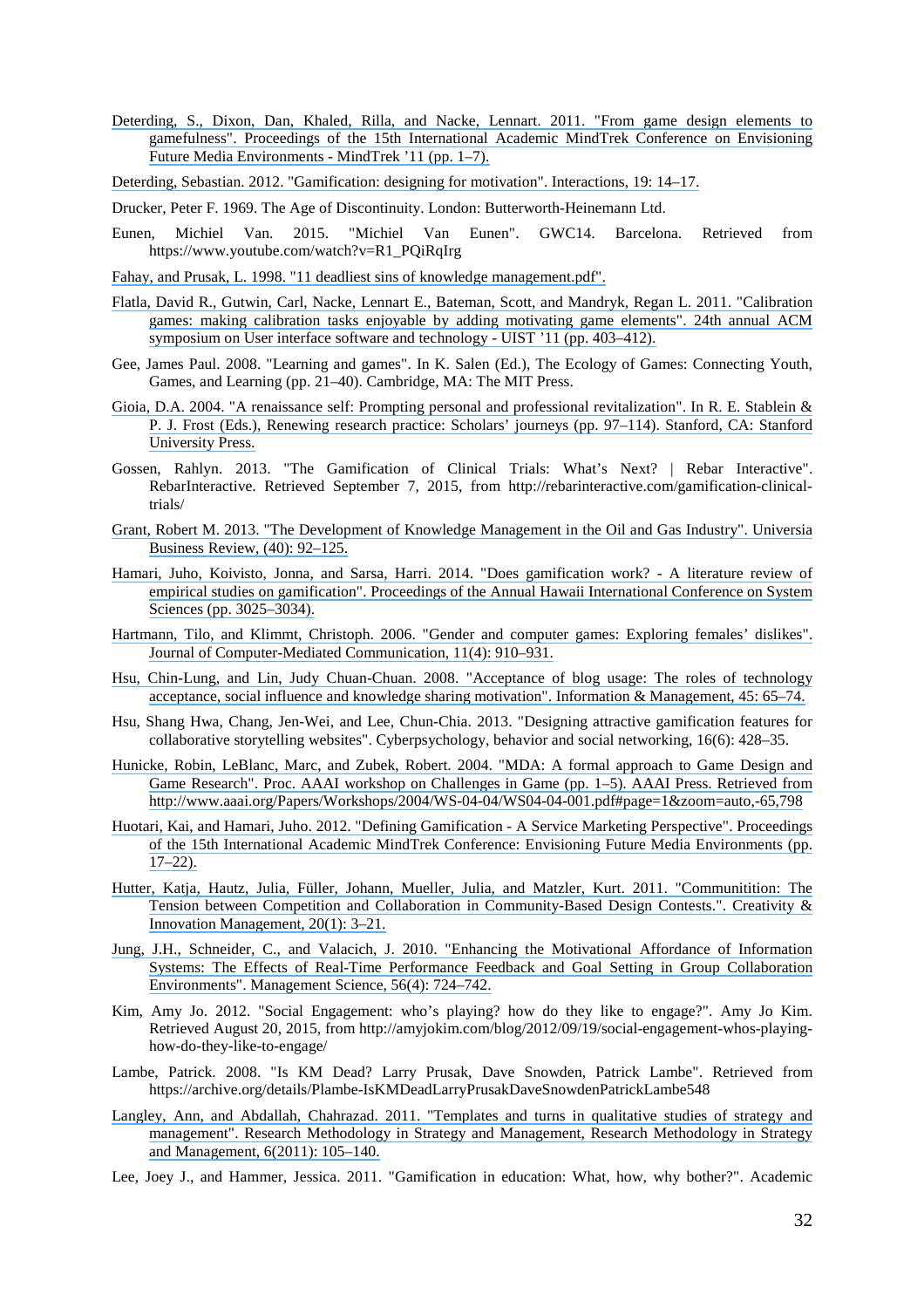Exchange Quarterly, 15(2): 146–150.

- [Li, Wei, Grossman, Tovi, and Fitzmaurice, George. 2012. "GamiCAD: A gamified tutorial system for first time](https://www.researchgate.net/publication/262333846_GamiCAD_A_gamified_tutorial_system_for_first_time_AutoCAD_users?el=1_x_8&enrichId=rgreq-380b8548-380d-47fa-a847-5da2325a33cf&enrichSource=Y292ZXJQYWdlOzMwMTc5OTM1MDtBUzozNTc2NzI4MDYzMDU3OTNAMTQ2MjI4NzI1MDc4Mw==) [AutoCAD users". 25th Annual ACM Symposium on User Interface Software and Technology \(pp. 103–](https://www.researchgate.net/publication/262333846_GamiCAD_A_gamified_tutorial_system_for_first_time_AutoCAD_users?el=1_x_8&enrichId=rgreq-380b8548-380d-47fa-a847-5da2325a33cf&enrichSource=Y292ZXJQYWdlOzMwMTc5OTM1MDtBUzozNTc2NzI4MDYzMDU3OTNAMTQ2MjI4NzI1MDc4Mw==) [112\).](https://www.researchgate.net/publication/262333846_GamiCAD_A_gamified_tutorial_system_for_first_time_AutoCAD_users?el=1_x_8&enrichId=rgreq-380b8548-380d-47fa-a847-5da2325a33cf&enrichSource=Y292ZXJQYWdlOzMwMTc5OTM1MDtBUzozNTc2NzI4MDYzMDU3OTNAMTQ2MjI4NzI1MDc4Mw==)
- Marquardt, Michael J. 1996. Building the learning organization. New York: McGraw-Hill Companies.
- [McDermott, Richard. 1999. "Why Information Technology Inspired But Cannot Deliver Knowledge](https://www.researchgate.net/publication/243534170_Why_Information_Technology_Inspired_But_Cannot_Deliver_Knowledge_Management?el=1_x_8&enrichId=rgreq-380b8548-380d-47fa-a847-5da2325a33cf&enrichSource=Y292ZXJQYWdlOzMwMTc5OTM1MDtBUzozNTc2NzI4MDYzMDU3OTNAMTQ2MjI4NzI1MDc4Mw==) [Management". California Management Review, 41\(4\): 103–117.](https://www.researchgate.net/publication/243534170_Why_Information_Technology_Inspired_But_Cannot_Deliver_Knowledge_Management?el=1_x_8&enrichId=rgreq-380b8548-380d-47fa-a847-5da2325a33cf&enrichSource=Y292ZXJQYWdlOzMwMTc5OTM1MDtBUzozNTc2NzI4MDYzMDU3OTNAMTQ2MjI4NzI1MDc4Mw==)
- [McGonigal, Jane. 2011. Reality is broken: Why games make us better and how they can change the world. New](https://www.researchgate.net/publication/244486521_Reality_is_Broken_Why_Games_Make_Us_Better_and_How_They_Can_Change_the_World?el=1_x_8&enrichId=rgreq-380b8548-380d-47fa-a847-5da2325a33cf&enrichSource=Y292ZXJQYWdlOzMwMTc5OTM1MDtBUzozNTc2NzI4MDYzMDU3OTNAMTQ2MjI4NzI1MDc4Mw==) [York: The Penguin Press.](https://www.researchgate.net/publication/244486521_Reality_is_Broken_Why_Games_Make_Us_Better_and_How_They_Can_Change_the_World?el=1_x_8&enrichId=rgreq-380b8548-380d-47fa-a847-5da2325a33cf&enrichSource=Y292ZXJQYWdlOzMwMTc5OTM1MDtBUzozNTc2NzI4MDYzMDU3OTNAMTQ2MjI4NzI1MDc4Mw==)
- [McIver, D., Lengnick-Hall, C.a., Lengnick-Hall, M.L., and Ramachandran, I. 2013. "Understanding Work and](https://www.researchgate.net/publication/259571321_Understanding_Work_and_Knowledge_Management_from_a_Knowledge-in-Practice_Perspective?el=1_x_8&enrichId=rgreq-380b8548-380d-47fa-a847-5da2325a33cf&enrichSource=Y292ZXJQYWdlOzMwMTc5OTM1MDtBUzozNTc2NzI4MDYzMDU3OTNAMTQ2MjI4NzI1MDc4Mw==) [Knowledge Management from a Knowledge-in-Practice Perspective". Academy of Management Review,](https://www.researchgate.net/publication/259571321_Understanding_Work_and_Knowledge_Management_from_a_Knowledge-in-Practice_Perspective?el=1_x_8&enrichId=rgreq-380b8548-380d-47fa-a847-5da2325a33cf&enrichSource=Y292ZXJQYWdlOzMwMTc5OTM1MDtBUzozNTc2NzI4MDYzMDU3OTNAMTQ2MjI4NzI1MDc4Mw==) [38\(4\): 597–620.](https://www.researchgate.net/publication/259571321_Understanding_Work_and_Knowledge_Management_from_a_Knowledge-in-Practice_Perspective?el=1_x_8&enrichId=rgreq-380b8548-380d-47fa-a847-5da2325a33cf&enrichSource=Y292ZXJQYWdlOzMwMTc5OTM1MDtBUzozNTc2NzI4MDYzMDU3OTNAMTQ2MjI4NzI1MDc4Mw==)
- [Nelson, Mark J. 2012. "Soviet and American precursors to the gamification of work". 16th International](https://www.researchgate.net/publication/244486327_Soviet_and_American_precursors_to_the_gamification_of_work?el=1_x_8&enrichId=rgreq-380b8548-380d-47fa-a847-5da2325a33cf&enrichSource=Y292ZXJQYWdlOzMwMTc5OTM1MDtBUzozNTc2NzI4MDYzMDU3OTNAMTQ2MjI4NzI1MDc4Mw==) [Academic MindTrek Conference on - MindTrek '12 \(pp. 1–4\).](https://www.researchgate.net/publication/244486327_Soviet_and_American_precursors_to_the_gamification_of_work?el=1_x_8&enrichId=rgreq-380b8548-380d-47fa-a847-5da2325a33cf&enrichSource=Y292ZXJQYWdlOzMwMTc5OTM1MDtBUzozNTc2NzI4MDYzMDU3OTNAMTQ2MjI4NzI1MDc4Mw==)
- [Nickols, Fred. 2000. "The Knowledge in Knowledge Management". In J. A. Woods & J. Cortada \(Eds.\), The](https://www.researchgate.net/publication/229101067_The_knowledge_management_yearbook_2000-2001?el=1_x_8&enrichId=rgreq-380b8548-380d-47fa-a847-5da2325a33cf&enrichSource=Y292ZXJQYWdlOzMwMTc5OTM1MDtBUzozNTc2NzI4MDYzMDU3OTNAMTQ2MjI4NzI1MDc4Mw==) [Knowledge Management Yearbook, 2000–2001 \(pp. 12–21\). Boston, MA: Butterworth-Heinemann.](https://www.researchgate.net/publication/229101067_The_knowledge_management_yearbook_2000-2001?el=1_x_8&enrichId=rgreq-380b8548-380d-47fa-a847-5da2325a33cf&enrichSource=Y292ZXJQYWdlOzMwMTc5OTM1MDtBUzozNTc2NzI4MDYzMDU3OTNAMTQ2MjI4NzI1MDc4Mw==)
- Nonaka, Ikujirō[, and Takeuchi, Hirotaka. 1995. The knowledge-creating company](https://www.researchgate.net/publication/216353111_The_Knowledge_Creating_Company_How_Japanese_Companies_Create_The_Dynamics_Of_Innovation?el=1_x_8&enrichId=rgreq-380b8548-380d-47fa-a847-5da2325a33cf&enrichSource=Y292ZXJQYWdlOzMwMTc5OTM1MDtBUzozNTc2NzI4MDYzMDU3OTNAMTQ2MjI4NzI1MDc4Mw==) : how Japanese companies [create the dynamics of innovation. New York: Oxford University Press.](https://www.researchgate.net/publication/216353111_The_Knowledge_Creating_Company_How_Japanese_Companies_Create_The_Dynamics_Of_Innovation?el=1_x_8&enrichId=rgreq-380b8548-380d-47fa-a847-5da2325a33cf&enrichSource=Y292ZXJQYWdlOzMwMTc5OTM1MDtBUzozNTc2NzI4MDYzMDU3OTNAMTQ2MjI4NzI1MDc4Mw==)
- O'Dell, Carla, and Grayson, C. Jackson. 1998. "If we knew what we know: Identification and transfer of internal best practices". California Management Review, 40(3): 154–175.
- O'Dell, Carla S., and Huber, Cindy. 2011. The new edge in knowledge: how knowledge management is changing the way we do business. Hoboken, N.J.: Wiley.
- O'Malley, and Lisa. 1998. "Can loyalty schemes really build loyalty?". Marketing Intelligence & Planning, 16(1): 47–55.
- [Pedreira, Oscar, García, Félix, Brisaboa, Nieves, and Piattini, Mario. 2015. "Gamification in software](https://www.researchgate.net/publication/265852843_Gamification_in_software_engineering_-_A_systematic_mapping?el=1_x_8&enrichId=rgreq-380b8548-380d-47fa-a847-5da2325a33cf&enrichSource=Y292ZXJQYWdlOzMwMTc5OTM1MDtBUzozNTc2NzI4MDYzMDU3OTNAMTQ2MjI4NzI1MDc4Mw==) [engineering – A systematic mapping". Information and Software Technology, 57: 157–168.](https://www.researchgate.net/publication/265852843_Gamification_in_software_engineering_-_A_systematic_mapping?el=1_x_8&enrichId=rgreq-380b8548-380d-47fa-a847-5da2325a33cf&enrichSource=Y292ZXJQYWdlOzMwMTc5OTM1MDtBUzozNTc2NzI4MDYzMDU3OTNAMTQ2MjI4NzI1MDc4Mw==)
- Pelling, Nick. 2011. "The (short) prehistory of "gamification"…". Funding Startups (& other impossibilities). Retrieved September 16, 2015, from https://nanodome.wordpress.com/2011/08/09/the-short-prehistory-ofgamification/
- Pelling, Nick. 2015. "Gamification Past and Present". GWC14. Barcelona. Retrieved from https://www.youtube.com/watch?v=XZ4AbQvUGho
- [Petersen, Soren Ingomar, and Ryu, Hokyoung Blake. 2015. "Gamification in Concept Design: Applying Market](https://www.researchgate.net/publication/276170356_Gamification_in_Concept_Design_Applying_Market_Mechanisms_to_Enhance_Innovation_and_Predict_Concept_Performance?el=1_x_8&enrichId=rgreq-380b8548-380d-47fa-a847-5da2325a33cf&enrichSource=Y292ZXJQYWdlOzMwMTc5OTM1MDtBUzozNTc2NzI4MDYzMDU3OTNAMTQ2MjI4NzI1MDc4Mw==) [Mechanisms to Enhance Innovation and Predict Concept Performance". Journal of Design, Business &](https://www.researchgate.net/publication/276170356_Gamification_in_Concept_Design_Applying_Market_Mechanisms_to_Enhance_Innovation_and_Predict_Concept_Performance?el=1_x_8&enrichId=rgreq-380b8548-380d-47fa-a847-5da2325a33cf&enrichSource=Y292ZXJQYWdlOzMwMTc5OTM1MDtBUzozNTc2NzI4MDYzMDU3OTNAMTQ2MjI4NzI1MDc4Mw==) Society, 1(1): 95-110.
- [Polanyi, Michael. 1962. Personal knowledge: Towards a post-critical philosophy. \(L. Routledge & Kegan Paul,](https://www.researchgate.net/publication/224892414_Personal_Knowledge_Towards_A_Post-Critical_Philosophy?el=1_x_8&enrichId=rgreq-380b8548-380d-47fa-a847-5da2325a33cf&enrichSource=Y292ZXJQYWdlOzMwMTc5OTM1MDtBUzozNTc2NzI4MDYzMDU3OTNAMTQ2MjI4NzI1MDc4Mw==) [Ed.\). London.](https://www.researchgate.net/publication/224892414_Personal_Knowledge_Towards_A_Post-Critical_Philosophy?el=1_x_8&enrichId=rgreq-380b8548-380d-47fa-a847-5da2325a33cf&enrichSource=Y292ZXJQYWdlOzMwMTc5OTM1MDtBUzozNTc2NzI4MDYzMDU3OTNAMTQ2MjI4NzI1MDc4Mw==)
- Polanyi, Michael. 1967. The Tacit Dimension. New York: Doubley.
- [Quigley, Narda R., Tesluk, Paul E., Locke, Edwin a., and Bartol, Kathryn M. 2007. "A Multilevel Investigation](https://www.researchgate.net/publication/234021833_A_Multilevel_Investigation_of_the_Motivational_Mechanisms_Underlying_Knowledge_Sharing_Performance?el=1_x_8&enrichId=rgreq-380b8548-380d-47fa-a847-5da2325a33cf&enrichSource=Y292ZXJQYWdlOzMwMTc5OTM1MDtBUzozNTc2NzI4MDYzMDU3OTNAMTQ2MjI4NzI1MDc4Mw==) [of the Motivational Mechanisms Underlying Knowledge Sharing and Performance". Organization](https://www.researchgate.net/publication/234021833_A_Multilevel_Investigation_of_the_Motivational_Mechanisms_Underlying_Knowledge_Sharing_Performance?el=1_x_8&enrichId=rgreq-380b8548-380d-47fa-a847-5da2325a33cf&enrichSource=Y292ZXJQYWdlOzMwMTc5OTM1MDtBUzozNTc2NzI4MDYzMDU3OTNAMTQ2MjI4NzI1MDc4Mw==) [Science, 18\(1\): 71–88.](https://www.researchgate.net/publication/234021833_A_Multilevel_Investigation_of_the_Motivational_Mechanisms_Underlying_Knowledge_Sharing_Performance?el=1_x_8&enrichId=rgreq-380b8548-380d-47fa-a847-5da2325a33cf&enrichSource=Y292ZXJQYWdlOzMwMTc5OTM1MDtBUzozNTc2NzI4MDYzMDU3OTNAMTQ2MjI4NzI1MDc4Mw==)
- Reich, Robert B. 1991. The Work of nations [: Preparing ourselves for 21st century capitalism. London Simon &](https://www.researchgate.net/publication/238678654_The_Work_of_Nations_Preparing_Ourselves_For_21st_Century_Capitalism?el=1_x_8&enrichId=rgreq-380b8548-380d-47fa-a847-5da2325a33cf&enrichSource=Y292ZXJQYWdlOzMwMTc5OTM1MDtBUzozNTc2NzI4MDYzMDU3OTNAMTQ2MjI4NzI1MDc4Mw==) [Schuster.](https://www.researchgate.net/publication/238678654_The_Work_of_Nations_Preparing_Ourselves_For_21st_Century_Capitalism?el=1_x_8&enrichId=rgreq-380b8548-380d-47fa-a847-5da2325a33cf&enrichSource=Y292ZXJQYWdlOzMwMTc5OTM1MDtBUzozNTc2NzI4MDYzMDU3OTNAMTQ2MjI4NzI1MDc4Mw==)
- [Reinhardt, Wolfgang, Schmidt, Benedikt, Sloep, Peter, and Drachsler, Hendrik. 2011. "Knowledge Worker](https://www.researchgate.net/publication/216015967_Knowledge_Worker_Roles_and_Actions-Results_of_Two_Empirical_Studies?el=1_x_8&enrichId=rgreq-380b8548-380d-47fa-a847-5da2325a33cf&enrichSource=Y292ZXJQYWdlOzMwMTc5OTM1MDtBUzozNTc2NzI4MDYzMDU3OTNAMTQ2MjI4NzI1MDc4Mw==) [Roles and Actions — Results of Two Empirical Studies". Knowledge and Process Management, 18\(3\):](https://www.researchgate.net/publication/216015967_Knowledge_Worker_Roles_and_Actions-Results_of_Two_Empirical_Studies?el=1_x_8&enrichId=rgreq-380b8548-380d-47fa-a847-5da2325a33cf&enrichSource=Y292ZXJQYWdlOzMwMTc5OTM1MDtBUzozNTc2NzI4MDYzMDU3OTNAMTQ2MjI4NzI1MDc4Mw==) [150–174.](https://www.researchgate.net/publication/216015967_Knowledge_Worker_Roles_and_Actions-Results_of_Two_Empirical_Studies?el=1_x_8&enrichId=rgreq-380b8548-380d-47fa-a847-5da2325a33cf&enrichSource=Y292ZXJQYWdlOzMwMTc5OTM1MDtBUzozNTc2NzI4MDYzMDU3OTNAMTQ2MjI4NzI1MDc4Mw==)
- Rimon, Gal. 2015. "Gamification is More than a Productivity Tool. It Tunes Organizational Change.". GameEffective. Retrieved September 18, 2015, from http://www.gameffective.com/customerservice/gamification-more-than-a-productivity-tool/
- Rinc, Sergej. 2014. "Integrating Gamification with Knowledge Management". Management, Knowledge and Learning, International Conference (pp. 997–1003). Portoroz.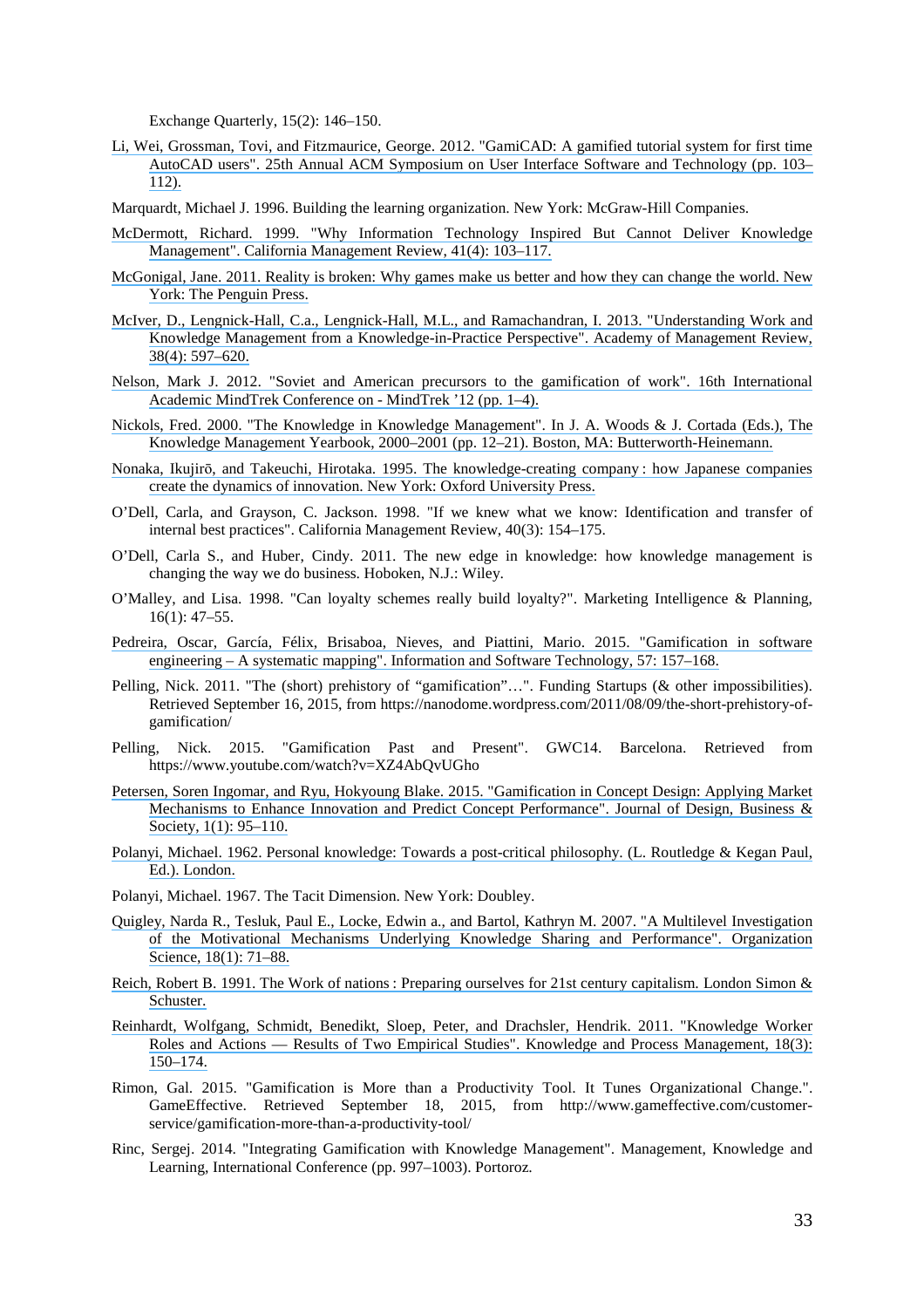[Roth, Steffen, Schneckenberg, Dirk, and Tsai, Chia-wen. 2015. "The Ludic Drive as Innovation Driver](https://www.researchgate.net/publication/276150809_The_Ludic_Drive_as_Innovation_Driver_Introduction_to_the_Gamification_of_Innovation_The_Ludic_Drive_as_Innovation_Driver?el=1_x_8&enrichId=rgreq-380b8548-380d-47fa-a847-5da2325a33cf&enrichSource=Y292ZXJQYWdlOzMwMTc5OTM1MDtBUzozNTc2NzI4MDYzMDU3OTNAMTQ2MjI4NzI1MDc4Mw==) : [Introduction to the Gamification of Innovation". Creativity and Innovation Management, 24\(2\): 300–306.](https://www.researchgate.net/publication/276150809_The_Ludic_Drive_as_Innovation_Driver_Introduction_to_the_Gamification_of_Innovation_The_Ludic_Drive_as_Innovation_Driver?el=1_x_8&enrichId=rgreq-380b8548-380d-47fa-a847-5da2325a33cf&enrichSource=Y292ZXJQYWdlOzMwMTc5OTM1MDtBUzozNTc2NzI4MDYzMDU3OTNAMTQ2MjI4NzI1MDc4Mw==)

Ruggles, Rudy L. 1997. Knowledge management tools. (R. L. R. 1966-, Ed.). Boston: Butterworth-Heinemann.

- [Scarbrough, Harry. 1999. "Knowledge as work: Conflicts in the management of knowledge workers".](https://www.researchgate.net/publication/247497411_Knowledge_as_Work_Conflicts_in_the_Management_of_Knowledge_Workers?el=1_x_8&enrichId=rgreq-380b8548-380d-47fa-a847-5da2325a33cf&enrichSource=Y292ZXJQYWdlOzMwMTc5OTM1MDtBUzozNTc2NzI4MDYzMDU3OTNAMTQ2MjI4NzI1MDc4Mw==) [Technology Analysis and Strategic Management, 11\(1\): 5–16.](https://www.researchgate.net/publication/247497411_Knowledge_as_Work_Conflicts_in_the_Management_of_Knowledge_Workers?el=1_x_8&enrichId=rgreq-380b8548-380d-47fa-a847-5da2325a33cf&enrichSource=Y292ZXJQYWdlOzMwMTc5OTM1MDtBUzozNTc2NzI4MDYzMDU3OTNAMTQ2MjI4NzI1MDc4Mw==)
- [Swan, Jacky, Newell, Sue, and Robertson, Maxine. 2000. "Limits of IT-driven Knowledge Management](https://www.researchgate.net/publication/3841404_Limits_of_IT-driven_knowledge_management_initiatives_for_interactive_innovation_processes_Towards_a_community-based_approach?el=1_x_8&enrichId=rgreq-380b8548-380d-47fa-a847-5da2325a33cf&enrichSource=Y292ZXJQYWdlOzMwMTc5OTM1MDtBUzozNTc2NzI4MDYzMDU3OTNAMTQ2MjI4NzI1MDc4Mw==) Initiatives for Interactive Innovation Processes [: Towards a Community-Based Approach" \(Vol. 00, pp. 1–](https://www.researchgate.net/publication/3841404_Limits_of_IT-driven_knowledge_management_initiatives_for_interactive_innovation_processes_Towards_a_community-based_approach?el=1_x_8&enrichId=rgreq-380b8548-380d-47fa-a847-5da2325a33cf&enrichSource=Y292ZXJQYWdlOzMwMTc5OTM1MDtBUzozNTc2NzI4MDYzMDU3OTNAMTQ2MjI4NzI1MDc4Mw==) [11\). 33rd Hawaii International Conference on System Sciences.](https://www.researchgate.net/publication/3841404_Limits_of_IT-driven_knowledge_management_initiatives_for_interactive_innovation_processes_Towards_a_community-based_approach?el=1_x_8&enrichId=rgreq-380b8548-380d-47fa-a847-5da2325a33cf&enrichSource=Y292ZXJQYWdlOzMwMTc5OTM1MDtBUzozNTc2NzI4MDYzMDU3OTNAMTQ2MjI4NzI1MDc4Mw==)
- [Tsoukas, Haridimos. 2003. "Do we really understand tacit knowledge](https://www.researchgate.net/publication/2528222_Do_We_Really_Understand_Tacit_Knowledge?el=1_x_8&enrichId=rgreq-380b8548-380d-47fa-a847-5da2325a33cf&enrichSource=Y292ZXJQYWdlOzMwMTc5OTM1MDtBUzozNTc2NzI4MDYzMDU3OTNAMTQ2MjI4NzI1MDc4Mw==) ?". In M. Easterby-Smith & M. A. Lyles [\(Eds.\), Handbook of Organizational Learning and Knowledge \(pp. 410–427\). Oxford: Blackwell.](https://www.researchgate.net/publication/2528222_Do_We_Really_Understand_Tacit_Knowledge?el=1_x_8&enrichId=rgreq-380b8548-380d-47fa-a847-5da2325a33cf&enrichSource=Y292ZXJQYWdlOzMwMTc5OTM1MDtBUzozNTc2NzI4MDYzMDU3OTNAMTQ2MjI4NzI1MDc4Mw==)
- Van der Spek, Rob, and Spijkervet, Andre. 1997. "Knowledge management: dealing intelligently with knowledge". In J. Liebowitz; & L. C. Wilcox (Eds.), Knowledge management and its integrative elements (pp. 31–59). Boca Raton, Fla.: CRC Press.
- [Vassileva, Julita. 2012. "Motivating participation in social computing applications: a user modeling](https://www.researchgate.net/publication/228517212_Motivating_participation_in_social_computing_applications_A_user_modeling_perspective?el=1_x_8&enrichId=rgreq-380b8548-380d-47fa-a847-5da2325a33cf&enrichSource=Y292ZXJQYWdlOzMwMTc5OTM1MDtBUzozNTc2NzI4MDYzMDU3OTNAMTQ2MjI4NzI1MDc4Mw==) [perspective". User Modeling and User-Adapted Interaction, 22: 177–201.](https://www.researchgate.net/publication/228517212_Motivating_participation_in_social_computing_applications_A_user_modeling_perspective?el=1_x_8&enrichId=rgreq-380b8548-380d-47fa-a847-5da2325a33cf&enrichSource=Y292ZXJQYWdlOzMwMTc5OTM1MDtBUzozNTc2NzI4MDYzMDU3OTNAMTQ2MjI4NzI1MDc4Mw==)
- [Voelpel, Sven C., Dous, Malte, and Davenport, Thomas H. 2005. "Five steps to creating a global knowledge](https://www.researchgate.net/publication/289949961_Five_steps_to_creating_a_global_knowledge-sharing_system_Siemens)sharing system: Siemens' ShareNet.". Academy of Management Executive, 19(2): 9-23.
- [Wagner, Christian, and Bolloju, Narasimha. 2005. "Supporting Knowledge Management in Organizations with](https://www.researchgate.net/publication/237386177_Supporting_Knowledge_Management_in_Organizations_with_Conversational_Technologies_Discussion_Forums_Weblogs_and_Wikis?el=1_x_8&enrichId=rgreq-380b8548-380d-47fa-a847-5da2325a33cf&enrichSource=Y292ZXJQYWdlOzMwMTc5OTM1MDtBUzozNTc2NzI4MDYzMDU3OTNAMTQ2MjI4NzI1MDc4Mw==) [Conversational technologies: Discussion Forums, Weblogs, and Wikis". Journal of Database](https://www.researchgate.net/publication/237386177_Supporting_Knowledge_Management_in_Organizations_with_Conversational_Technologies_Discussion_Forums_Weblogs_and_Wikis?el=1_x_8&enrichId=rgreq-380b8548-380d-47fa-a847-5da2325a33cf&enrichSource=Y292ZXJQYWdlOzMwMTc5OTM1MDtBUzozNTc2NzI4MDYzMDU3OTNAMTQ2MjI4NzI1MDc4Mw==) [Management, 16\(2\): 1–8.](https://www.researchgate.net/publication/237386177_Supporting_Knowledge_Management_in_Organizations_with_Conversational_Technologies_Discussion_Forums_Weblogs_and_Wikis?el=1_x_8&enrichId=rgreq-380b8548-380d-47fa-a847-5da2325a33cf&enrichSource=Y292ZXJQYWdlOzMwMTc5OTM1MDtBUzozNTc2NzI4MDYzMDU3OTNAMTQ2MjI4NzI1MDc4Mw==)
- Wenger, Etienne, White, Nancy, and Smith, John D. 2009. Digital habitats : stewarding technology for communities. (N. White & J. D. Smith, Eds.) (1st ed.). Portland, OR: CPsquare.
- [Werbach, Kevin. 2014. "\(Re\)defining gamification: A process approach". Persuasive Technology \(Vol. 8462](https://www.researchgate.net/publication/285517167_ReDefining_Gamification_A_Process_Approach?el=1_x_8&enrichId=rgreq-380b8548-380d-47fa-a847-5da2325a33cf&enrichSource=Y292ZXJQYWdlOzMwMTc5OTM1MDtBUzozNTc2NzI4MDYzMDU3OTNAMTQ2MjI4NzI1MDc4Mw==) [LNCS, pp. 266–272\). Springer.](https://www.researchgate.net/publication/285517167_ReDefining_Gamification_A_Process_Approach?el=1_x_8&enrichId=rgreq-380b8548-380d-47fa-a847-5da2325a33cf&enrichSource=Y292ZXJQYWdlOzMwMTc5OTM1MDtBUzozNTc2NzI4MDYzMDU3OTNAMTQ2MjI4NzI1MDc4Mw==)
- [Werbach, Kevin, and Hunter, Dan. 2012. For the win: How game thinking can revolutionize your business.](https://www.researchgate.net/publication/273946893_For_the_Win_How_Game_Thinking_can_Revolutionize_your_Business?el=1_x_8&enrichId=rgreq-380b8548-380d-47fa-a847-5da2325a33cf&enrichSource=Y292ZXJQYWdlOzMwMTc5OTM1MDtBUzozNTc2NzI4MDYzMDU3OTNAMTQ2MjI4NzI1MDc4Mw==) [Wharton Digital Press.](https://www.researchgate.net/publication/273946893_For_the_Win_How_Game_Thinking_can_Revolutionize_your_Business?el=1_x_8&enrichId=rgreq-380b8548-380d-47fa-a847-5da2325a33cf&enrichSource=Y292ZXJQYWdlOzMwMTc5OTM1MDtBUzozNTc2NzI4MDYzMDU3OTNAMTQ2MjI4NzI1MDc4Mw==)
- [Williams, Dmitri, Consalvo, Mia, Caplan, Scott, and Yee, Nick. 2009. "Looking for gender: Gender roles and](https://www.researchgate.net/publication/227509913_Looking_for_Gender_Gender_Roles_and_Behaviors_Among_Online_Gamers?el=1_x_8&enrichId=rgreq-380b8548-380d-47fa-a847-5da2325a33cf&enrichSource=Y292ZXJQYWdlOzMwMTc5OTM1MDtBUzozNTc2NzI4MDYzMDU3OTNAMTQ2MjI4NzI1MDc4Mw==) [behaviors among online gamers". Journal of Communication, 59\(4\): 700–725.](https://www.researchgate.net/publication/227509913_Looking_for_Gender_Gender_Roles_and_Behaviors_Among_Online_Gamers?el=1_x_8&enrichId=rgreq-380b8548-380d-47fa-a847-5da2325a33cf&enrichSource=Y292ZXJQYWdlOzMwMTc5OTM1MDtBUzozNTc2NzI4MDYzMDU3OTNAMTQ2MjI4NzI1MDc4Mw==)
- ZapposInsights. 2015. "The Zappos Insights Blog". Retrieved December 9, 2015, from http://www.zapposinsights.com/blog
- Zicherman, Gabriel, and Cunningham, Christopher. 2011. Gamification by design. Sebastobol, CA: O'Reilly Media.
- [Zuckerman, Oren, and Gal-Oz, Ayelet. 2014. "Deconstructing gamification: evaluating the effectiveness of](https://www.researchgate.net/publication/266025077_Deconstructing_gamification_evaluating_the_effectiveness_of_continuous_measurement_virtual_rewards_and_social_comparison_for_promoting_physical_activity?el=1_x_8&enrichId=rgreq-380b8548-380d-47fa-a847-5da2325a33cf&enrichSource=Y292ZXJQYWdlOzMwMTc5OTM1MDtBUzozNTc2NzI4MDYzMDU3OTNAMTQ2MjI4NzI1MDc4Mw==) [continuous measurement, virtual rewards, and social comparison for promoting physical activity".](https://www.researchgate.net/publication/266025077_Deconstructing_gamification_evaluating_the_effectiveness_of_continuous_measurement_virtual_rewards_and_social_comparison_for_promoting_physical_activity?el=1_x_8&enrichId=rgreq-380b8548-380d-47fa-a847-5da2325a33cf&enrichSource=Y292ZXJQYWdlOzMwMTc5OTM1MDtBUzozNTc2NzI4MDYzMDU3OTNAMTQ2MjI4NzI1MDc4Mw==) [Personal and Ubiquitous Computing, 18: 1705–1719.](https://www.researchgate.net/publication/266025077_Deconstructing_gamification_evaluating_the_effectiveness_of_continuous_measurement_virtual_rewards_and_social_comparison_for_promoting_physical_activity?el=1_x_8&enrichId=rgreq-380b8548-380d-47fa-a847-5da2325a33cf&enrichSource=Y292ZXJQYWdlOzMwMTc5OTM1MDtBUzozNTc2NzI4MDYzMDU3OTNAMTQ2MjI4NzI1MDc4Mw==)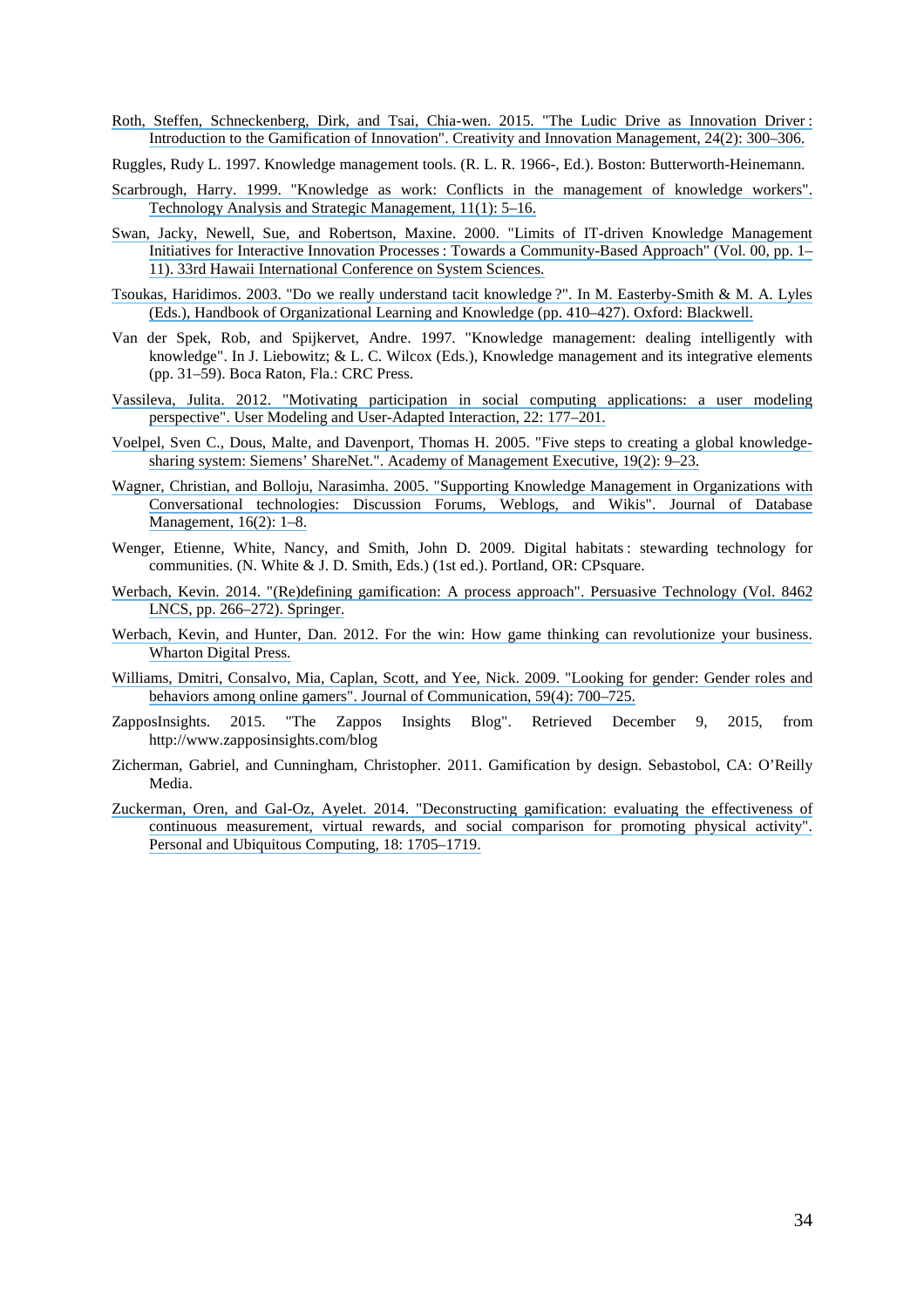# **Tables and Figures**

| (Pelling, 2011, p. 1)    | Applying game-like accelerated user interface design to make    |
|--------------------------|-----------------------------------------------------------------|
|                          | electronic transactions both enjoyable and fast.'               |
| (Zicherman $\&$          | The process of using game-thinking and mechanics to engage      |
| Cunningham, 2011, p.     | users.'                                                         |
| xiv)                     |                                                                 |
| (Deterding et al., 2011, | The use of game design elements in non-game contexts.'          |
| p. 1)                    |                                                                 |
| (Burke, 2012, p. 1)      | The use of game mechanics and game design techniques in non-    |
|                          | game contexts to design behaviours, develop skills or to engage |
|                          | people in innovation.'                                          |
| (Werbach & Hunter,       | The use of game elements and game-design techniques in non-     |
| 2012, p. 26)             | game contexts.'                                                 |
| (Huotari & Hamari,       | 'A process of enhancing a service with affordances for gameful  |
| $2012$ , p. 19)          | experiences in order to support user's overall value creation.' |
| (Werbach, 2014, p.       | The process of making activities more game-like.'               |
| 266)                     |                                                                 |

# **Table 1. Definitions of Gamification.**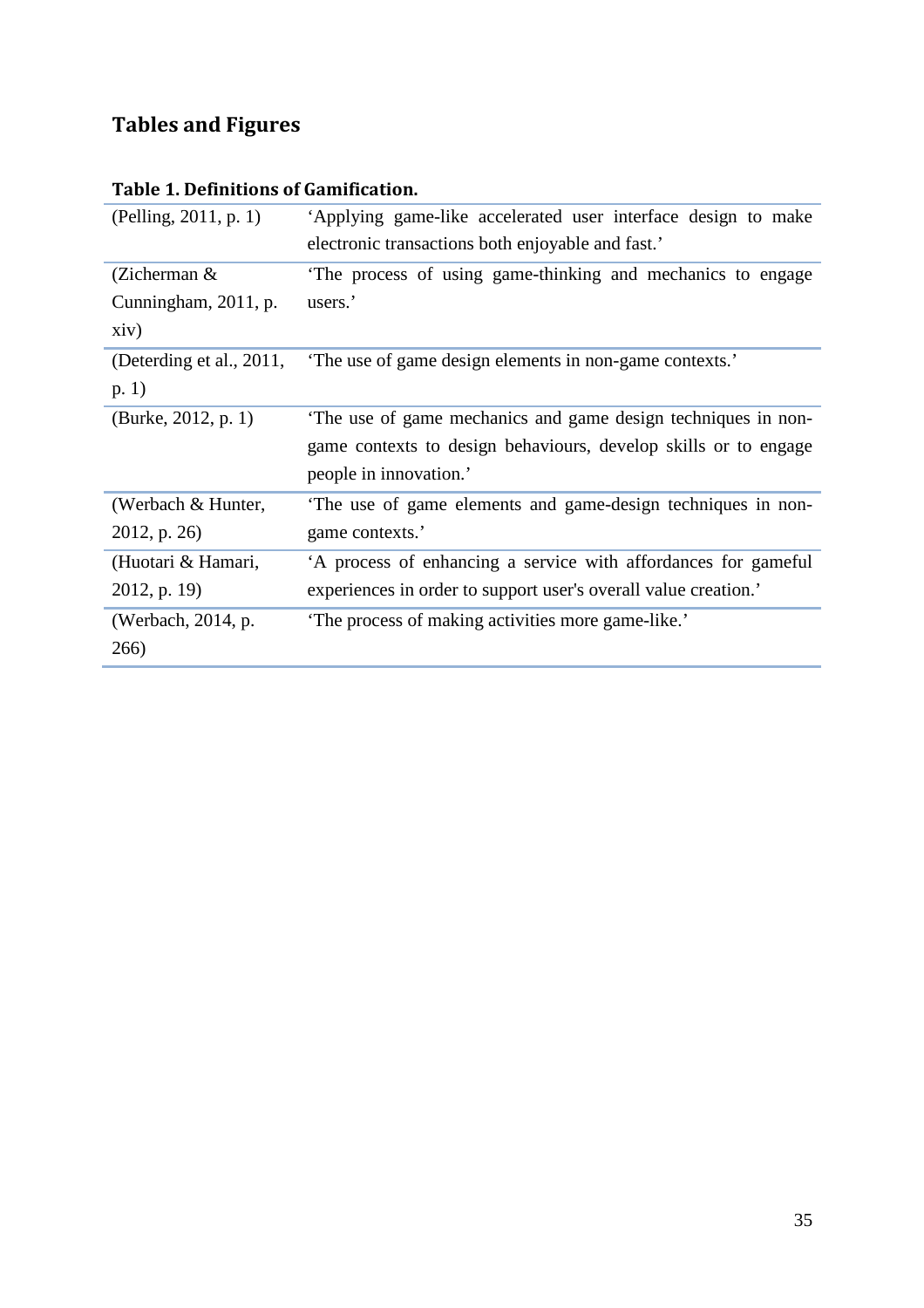| <b>Source</b>                  | <b>Game elements</b> | <b>Examples</b>                                                                                                               |
|--------------------------------|----------------------|-------------------------------------------------------------------------------------------------------------------------------|
| (Zicherman<br>&<br>Cunningham, | Mechanics            | points, levels, progression bar, leaderboards, badges                                                                         |
| 2011)                          | Dynamics             | pattern recognition, collecting, surprise, creating order, gifting,                                                           |
|                                |                      | flirtation, recognition for achievements, leading others, fame,                                                               |
|                                |                      | heroism, gaining status, growing                                                                                              |
|                                | Aesthetics           | sensation, fantasy, narrative, challenge, fellowship, discovery,                                                              |
|                                |                      | expression, submission (Hunicke et al., 2004)                                                                                 |
| (Werbach<br>&                  | Components           | achievements, avatar, badges, boss fights, collections, social                                                                |
| Hunter, 2012)                  |                      | graph, virtual goods, combat, content unlocking, gifting,                                                                     |
|                                |                      | leaderboards, levels, points, quests, teams                                                                                   |
|                                | Mechanics            | challenges,<br>chance,<br>competition,<br>cooperation,<br>feedback,                                                           |
|                                |                      | resource acquisition, rewards, transactions, turns, win states                                                                |
|                                | Dynamics             | constrains, emotions, narratives, progression, relationship                                                                   |
| (Deterding,                    | Interface design     | e.g. badge, leaderboard, level                                                                                                |
| 2012)                          | patterns             |                                                                                                                               |
|                                | Design patterns      | e.g. time constraint, limited resources, turns                                                                                |
|                                | and mechanics        |                                                                                                                               |
|                                | Design               | e.g. enduring play, clear goals, variety of game styles                                                                       |
|                                | principles<br>and    |                                                                                                                               |
|                                | heuristics           |                                                                                                                               |
|                                | Game models          | e.g. MDA, challenge, fantasy, curiosity, game design atoms,<br><b>CEGE</b>                                                    |
|                                | Game<br>design       | e.g. playtesting, play-centric design, value conscious game                                                                   |
|                                | methods              | design                                                                                                                        |
| (Blohm<br>&                    | Mechanics            | documentation of behaviour, scoring systems, badges, trophies,                                                                |
| Leimeister,                    |                      | rankings, ranks, levels, reputation points, group tasks, time                                                                 |
| 2013)                          |                      | pressure, tasks, quests, avatars, virtual worlds, virtual trade                                                               |
|                                | Dynamics             | exploration, collection, competition, acquisition of status,<br>collaboration, challenge, development / organization, motives |
|                                |                      |                                                                                                                               |

# **Table 2. Classifications of gamification elements.**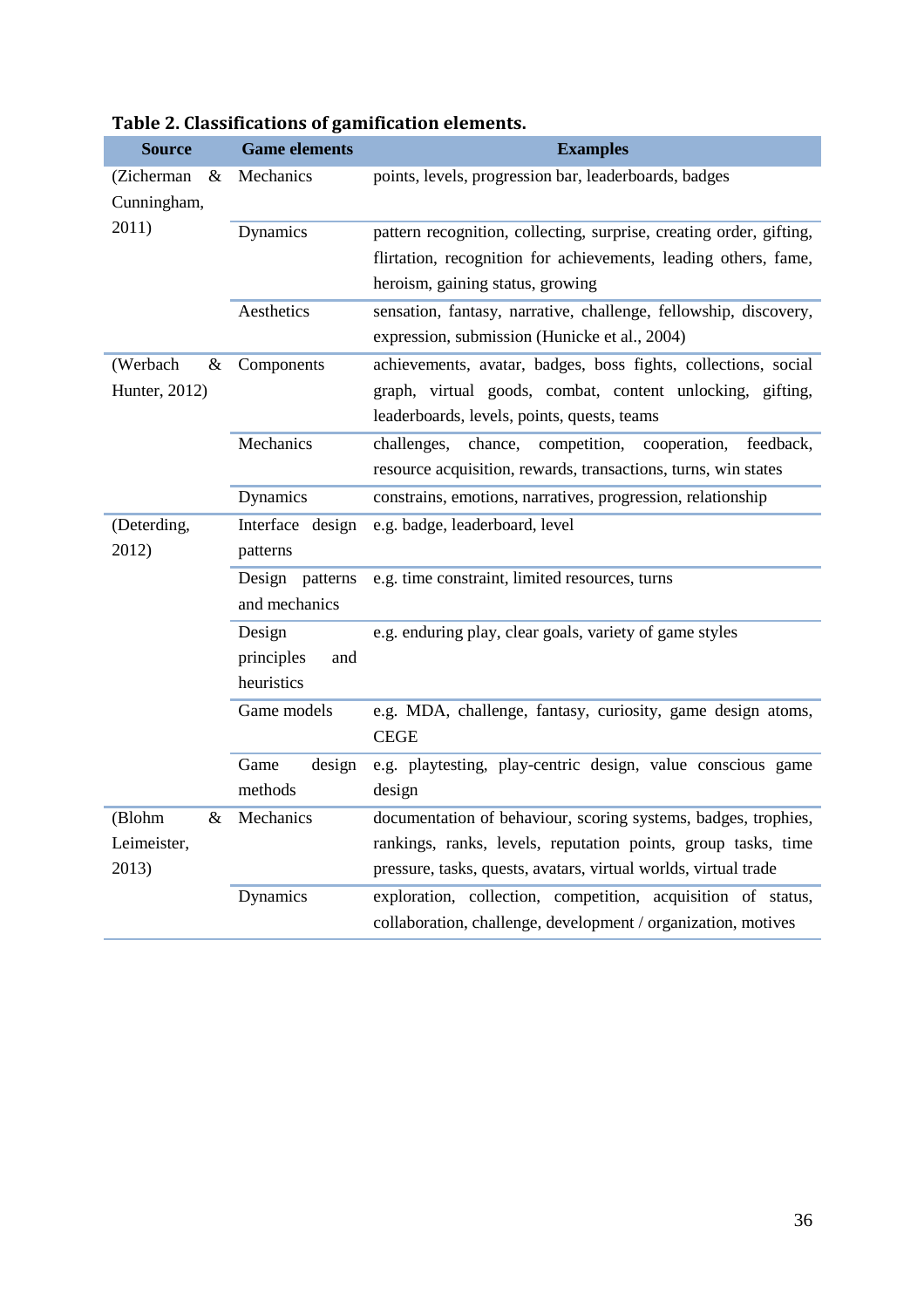| <b>Level</b>     | <b>Element</b>                                                                                                                                                                                                                                                                                                                   |
|------------------|----------------------------------------------------------------------------------------------------------------------------------------------------------------------------------------------------------------------------------------------------------------------------------------------------------------------------------|
| Components       | avatars, badges, collections, leaderboards, levels, points, progression bar, ranks /                                                                                                                                                                                                                                             |
|                  | status, social graphs, teams, virtual goods                                                                                                                                                                                                                                                                                      |
| <b>Mechanics</b> | betting, challenges, chance / surprise, collecting, contest (competition), fame,<br>feedback, flirtation, gaining resource / access, gaining status, gifting, growing /<br>developing, hero acting, interventions, organising, pattern recognition, ranking /<br>rating, rewarding, rules, teaming (collaboration), transactions |
| Dynamics         | collaboration, competition, exploration, expression, narrative, progression                                                                                                                                                                                                                                                      |

# **Table 3. Gamification elements.**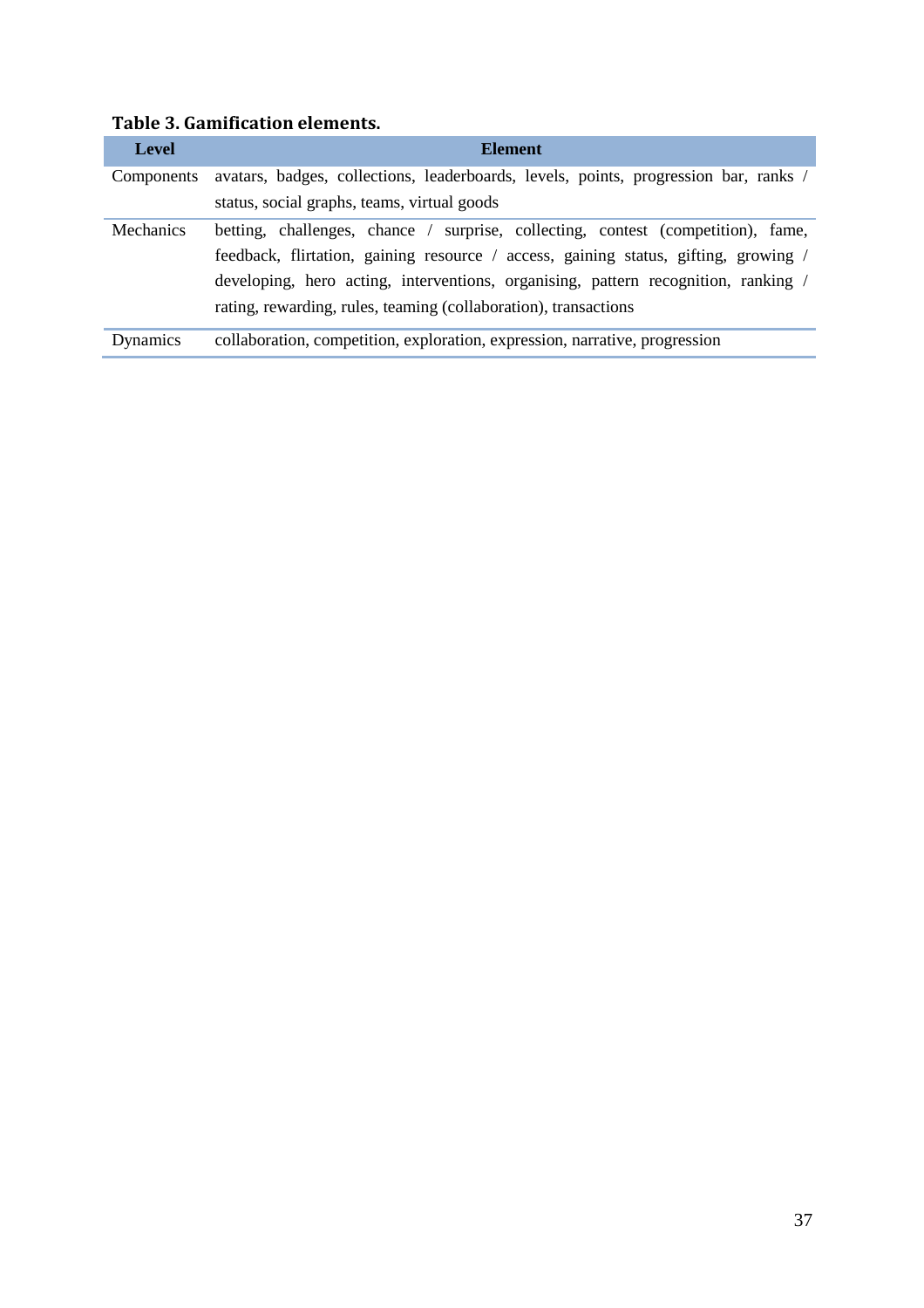| Second-<br>order code | <b>First-order code</b>        | <b>Coded Text</b>                                                                                                                                                                                                                                                                                                                                                                                                                                 |
|-----------------------|--------------------------------|---------------------------------------------------------------------------------------------------------------------------------------------------------------------------------------------------------------------------------------------------------------------------------------------------------------------------------------------------------------------------------------------------------------------------------------------------|
| <b>Badges</b>         | Compensation<br>badges         | serious badges, that are compensation badges, that you have to complete a lot of serious things<br>and meet the goals to get those, and there is a kind of compensational ladder                                                                                                                                                                                                                                                                  |
|                       |                                | Now you need references, you need credentials, you need experience, you need all these<br>different things before you can think about obtaining this badge. It's a really unique system.                                                                                                                                                                                                                                                          |
|                       |                                | badge called "Teal badge", and it means that you read all the material it's really 40 hours of<br>working time So everything that you've read or watched, you need to write about what you've<br>learnt, and then you write about an overall understanding of the teal submit that, then<br>somebody approves that, and you are certified.                                                                                                        |
|                       |                                | We don't want all these people with their talents and abilities to go down this path and a being<br>compensated fairly for what they are able to accomplish,                                                                                                                                                                                                                                                                                      |
|                       |                                | We're exploring a badging system where skills and work can be turned into badges with<br>requirements that allow people to earn them and can even be tied to compensation.                                                                                                                                                                                                                                                                        |
|                       |                                | you want them to strive for greatness. We want them to say: "I have these skills and these<br>abilities, I'm going to learn this to get this badge."                                                                                                                                                                                                                                                                                              |
|                       | core value<br>avatar badge     | For me, I was the humble, which is really funny, because I'm really loud and outgoing when you<br>think of someone humble, you think, that this person is quiet, intimate But me being humble<br>means me working with other people, me making sure that other people get it right, making sure,<br>that everyone are doing the right things, other people come first And when people see: "oh, you<br>badge is humble?", "that's what they say." |
|                       | Fun badges                     | There are some that are fun, just a kind say what you did.                                                                                                                                                                                                                                                                                                                                                                                        |
|                       |                                | We actually just created a badge within our circle. And this one is a little bit for fun, but it's also<br>you know a kind of appreciation.                                                                                                                                                                                                                                                                                                       |
|                       | Skill badges                   | skill badge, or the latest one I've done was because we are moving toward the latest best<br>customer strategy, and there is whole bunch of articles, how best customers were selected and<br>things like that. And then at the end there was a test, and once you complete the test, you have<br>to pass no less than 90%, and then you get that badge.                                                                                          |
|                       |                                | So the badging system a kind of taking over for endorsing. It's that criteria, every badge has that<br>you a kind of have that skill, so with every badge you have to prove that you have those skills.                                                                                                                                                                                                                                           |
| Contest               | Hackathon<br>(project contest) | there is this thing called Hacketun and another one that is called in a similar way. But yes,<br>Hacketun is where people, who are interested in new projects, join in and it usually lasts for a few<br>hours. There's been some good things, that came out of that                                                                                                                                                                              |
|                       |                                | The execution is very organic - a tech person gets to pick their team and gets to decide what idea<br>to work on. On hackathon day, the different teams present their ideas to the rest of the company<br>and we get to vote on the winner.                                                                                                                                                                                                       |
| Gifts                 | <b>WISHEZ</b>                  | My favorite wishes are the ones when someone isn't asking for something for themselves, but<br>when someone is asking for someone else,                                                                                                                                                                                                                                                                                                           |
|                       |                                | the whole platform is that people put on their wishes and you can go and look through: "o, I can<br>grant this wish." Because let's say somebody needs something and I have it, then it is granted. But<br>some are a bit harder, so there is the whole team that works on that, and they are trying to find<br>the ways.                                                                                                                         |
|                       |                                | Things like that, you know: "I really need to bike to work." "Here is your bike." it's a great way to<br>keep in touch with a company                                                                                                                                                                                                                                                                                                             |
| Groups                | Circles                        | we don't have teams any more. They are so called teams, but they are like circles                                                                                                                                                                                                                                                                                                                                                                 |
|                       |                                | It's just, imagine, like a university, you have your classes, but you also have those extra activities.<br>You go to the organisations, volunteering, so you get this primary role, but you can get involved in<br>all the extra activities. Then you can get involved in the different things around the company too.                                                                                                                            |
| Points                | People points                  | let's see people points are 100, and 80% of my people funds would be HR, and then 5 points in<br>the parking circle, and the other 5 points in the garage circle, and the other 10 points elsewhere.<br>Indeed just a great way to spread your wealth if you will                                                                                                                                                                                 |
|                       |                                | whatever circle you're in, if you're not putting enough time to your circle, they can move you from<br>the circle.                                                                                                                                                                                                                                                                                                                                |
|                       | Power points                   | At the end of the month they get swiped and you start all over every month.                                                                                                                                                                                                                                                                                                                                                                       |

# **Table 4. The summary of results.**